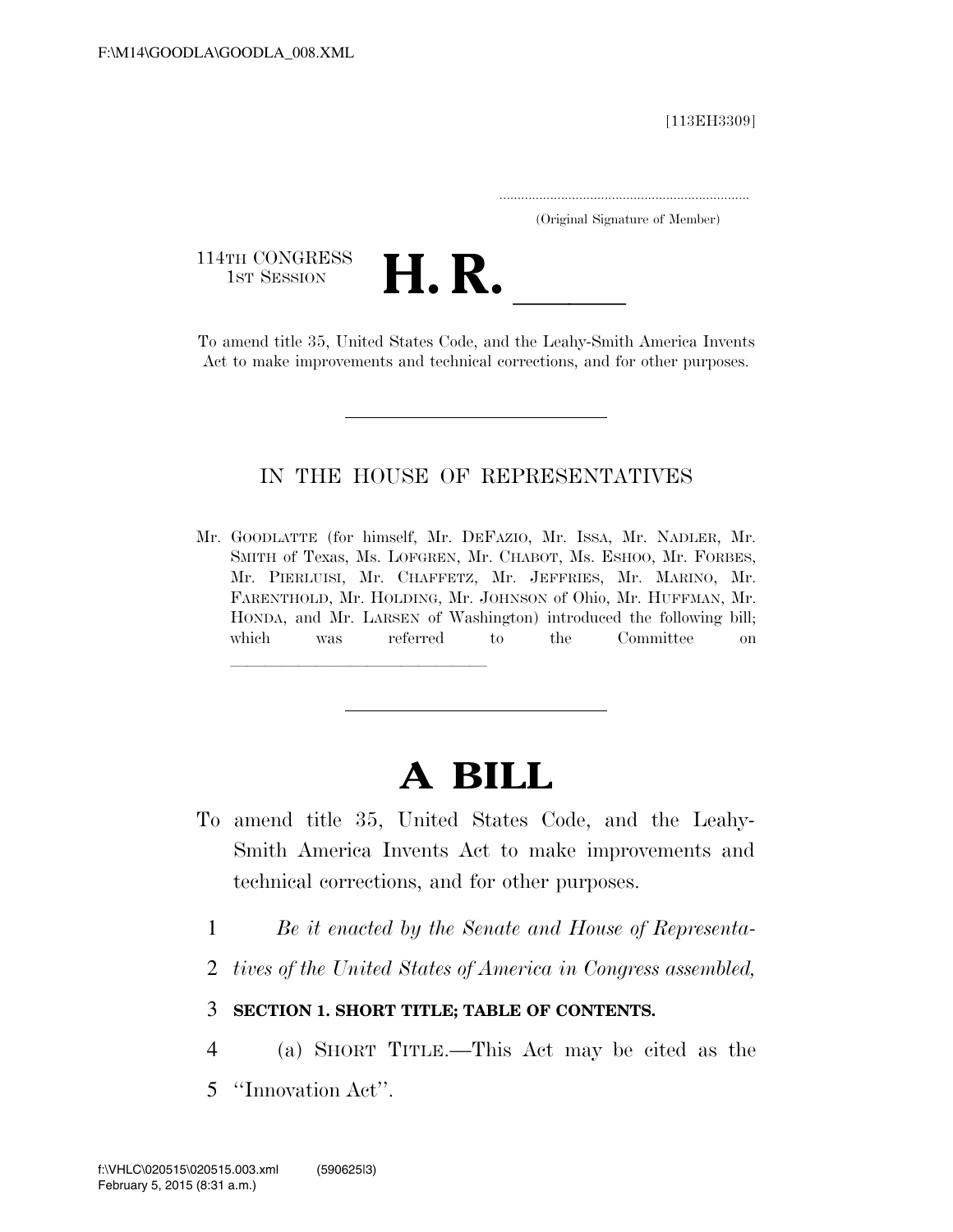# 1 (b) TABLE OF CONTENTS.—The table of contents for

- 2 this Act is as follows:
	- Sec. 1. Short title; table of contents.
	- Sec. 2. Definitions.
	- Sec. 3. Patent infringement actions.
	- Sec. 4. Transparency of patent ownership.
	- Sec. 5. Customer-suit exception.
	- Sec. 6. Procedures and practices to implement recommendations of the Judicial Conference.
	- Sec. 7. Small business education, outreach, and information access.
	- Sec. 8. Studies on patent transactions, quality, and examination.
	- Sec. 9. Improvements and technical corrections to the Leahy-Smith America Invents Act.
	- Sec. 10. Effective date.

# 3 **SEC. 2. DEFINITIONS.**

## 4 In this Act:

- 5 (1) DIRECTOR.—The term ''Director'' means 6 the Under Secretary of Commerce for Intellectual 7 Property and Director of the United States Patent 8 and Trademark Office.
- 9 (2) OFFICE.—The term ''Office'' means the

10 United States Patent and Trademark Office.

# 11 **SEC. 3. PATENT INFRINGEMENT ACTIONS.**

- 12 (a) PLEADING REQUIREMENTS.—
- 13 (1) AMENDMENT.—Chapter 29 of title 35,
- 14 United States Code, is amended by inserting after
- 15 section 281 the following:

# 16 **''§ 281A. Pleading requirements for patent infringe-**17 **ment actions**

18 ''(a) PLEADING REQUIREMENTS.—Except as pro-19 vided in subsection (b), in a civil action in which a party 20 asserts a claim for relief arising under any Act of Con-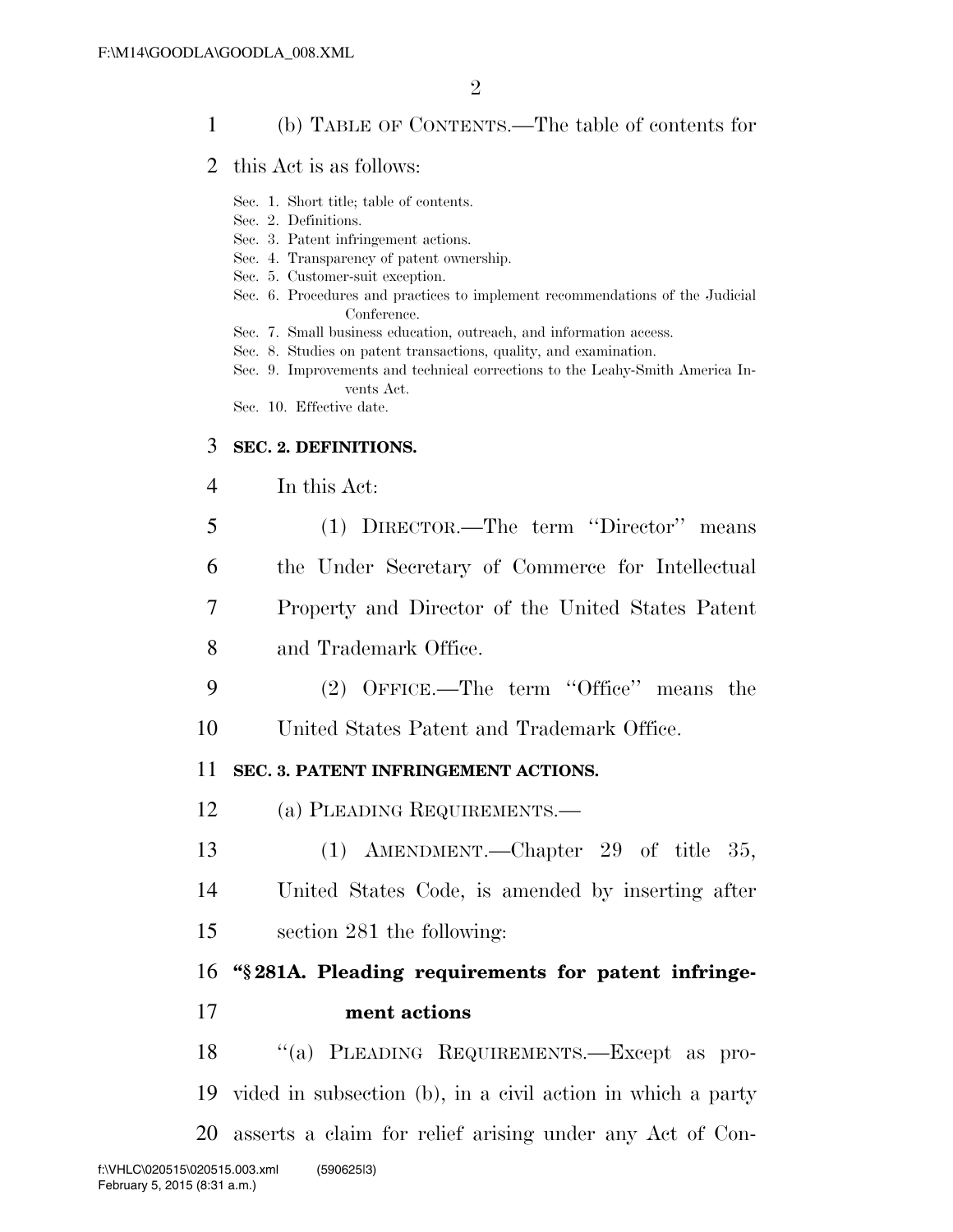gress relating to patents, a party alleging infringement shall include in the initial complaint, counterclaim, or cross-claim for patent infringement, unless the informa- tion is not reasonably accessible to such party, the fol-lowing:

 ''(1) An identification of each patent allegedly infringed.

8 ''(2) An identification of each claim of each pat- ent identified under paragraph (1) that is allegedly infringed.

11 ''(3) For each claim identified under paragraph (2), an identification of each accused process, ma- chine, manufacture, or composition of matter (re- ferred to in this section as an 'accused instrumen-tality') alleged to infringe the claim.

16 "(4) For each accused instrumentality identi- fied under paragraph (3), an identification with par-18 ticularity, if known, of

19 ''(A) the name or model number of each accused instrumentality; or

21 ''(B) if there is no name or model number, a description of each accused instrumentality.

23  $\frac{1}{5}$  For each accused instrumentality identi- fied under paragraph (3), a clear and concise state-ment of—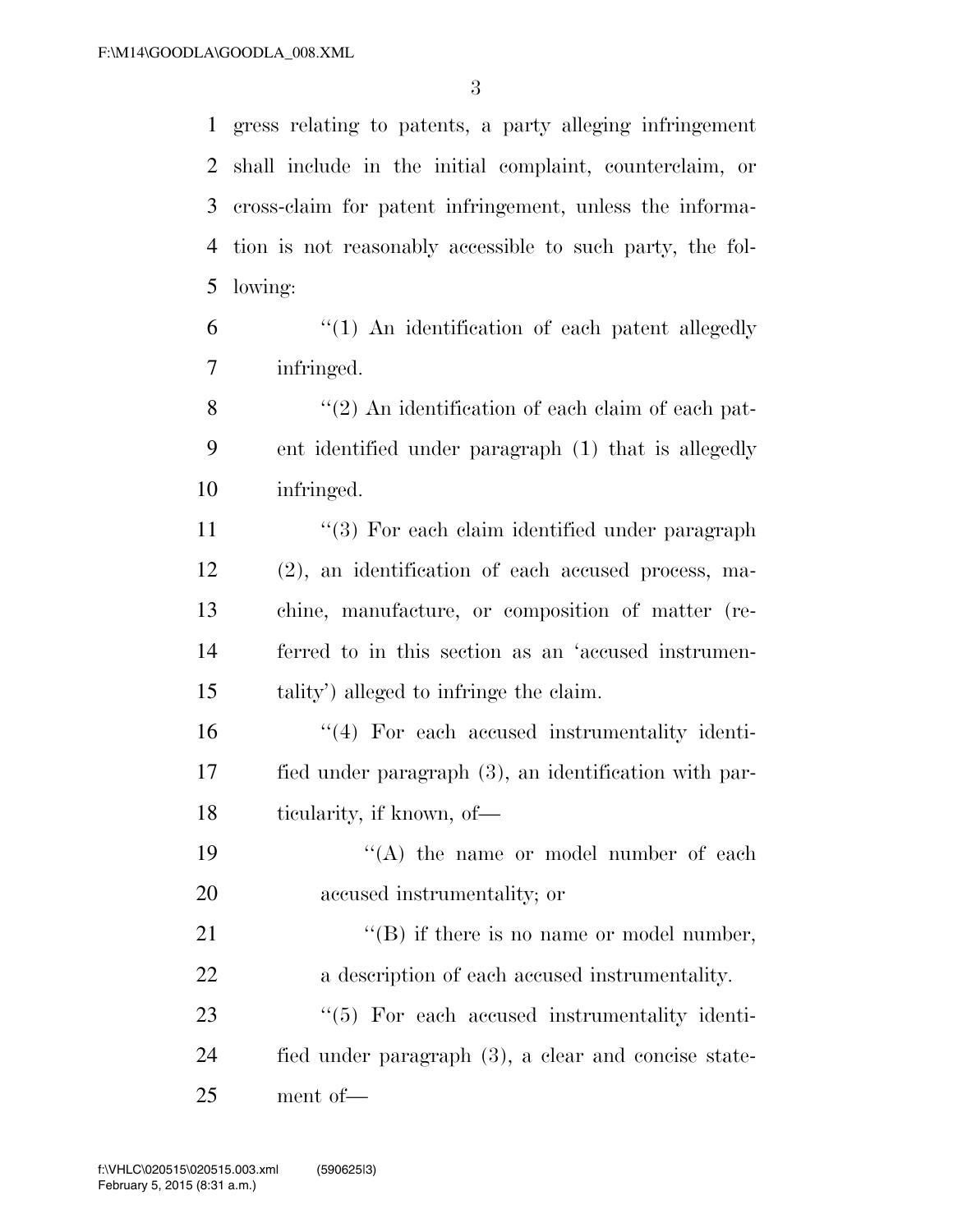| $\mathbf{1}$   | "(A) where each element of each claim                       |
|----------------|-------------------------------------------------------------|
| $\overline{2}$ | identified under paragraph $(2)$ is found within            |
| 3              | the accused instrumentality; and                            |
| $\overline{4}$ | "(B) with detailed specificity, how each                    |
| 5              | limitation of each claim identified under para-             |
| 6              | $graph (2)$ is met by the accused instrumen-                |
| $\tau$         | tality.                                                     |
| 8              | $\cdot\cdot$ (6) For each claim of indirect infringement, a |
| 9              | description of the acts of the alleged indirect in-         |
| 10             | fringer that contribute to or are inducing the direct       |
| 11             | infringement.                                               |
| 12             | $\lq(7)$ A description of the authority of the party        |
| 13             | alleging infringement to assert each patent identified      |
| 14             | under paragraph (1) and of the grounds for the              |
| 15             | court's jurisdiction.                                       |
| 16             | $\cdot$ (8) A clear and concise description of the prin-    |
| 17             | cipal business, if any, of the party alleging infringe-     |
| 18             | ment.                                                       |
| 19             | $``(9)$ A list of each complaint filed, of which the        |
| 20             | party alleging infringement has knowledge, that as-         |
| 21             | serts or asserted any of the patents identified under       |
| 22             | paragraph $(1)$ .                                           |
| 23             | $\lq(10)$ For each patent identified under para-            |
| 24             | graph (1), whether a standard-setting body has spe-         |
| 25             | cifically declared such patent to be essential, poten-      |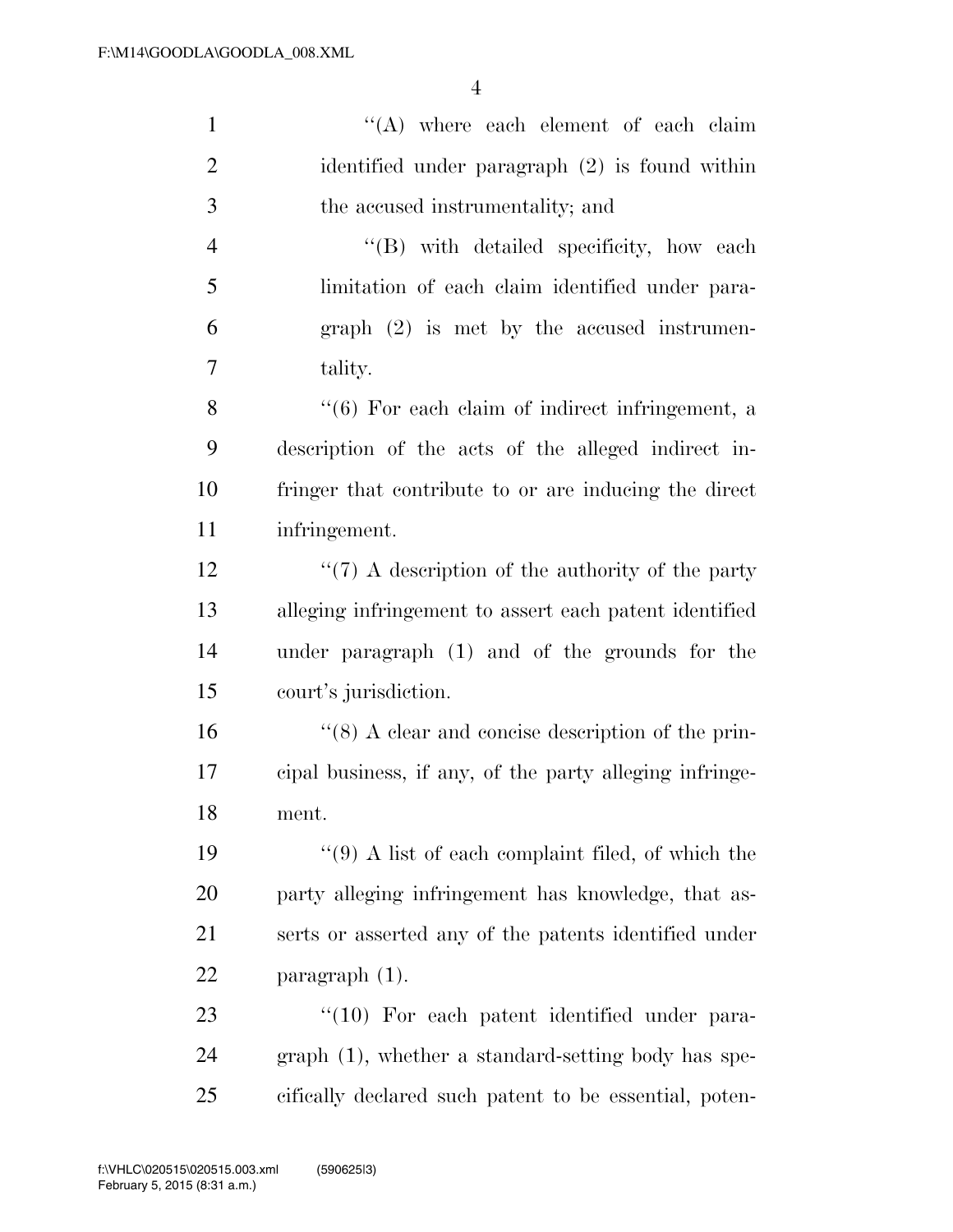tially essential, or having potential to become essen- tial to that standard-setting body, and whether the United States Government or a foreign government has imposed specific licensing requirements with re-spect to such patent.

 ''(b) INFORMATION NOT READILY ACCESSIBLE.—If information required to be disclosed under subsection (a) is not readily accessible to a party, that information may instead be generally described, along with an explanation of why such undisclosed information was not readily acces- sible, and of any efforts made by such party to access such information.

 ''(c) CONFIDENTIAL INFORMATION.—A party re- quired to disclose information described under subsection (a) may file, under seal, information believed to be con- fidential, with a motion setting forth good cause for such sealing. If such motion is denied by the court, the party may seek to file an amended complaint.

 ''(d) EXEMPTION.—A civil action that includes a claim for relief arising under section 271(e)(2) shall not be subject to the requirements of subsection (a).''.

22 (2) CONFORMING AMENDMENT.—The table of sections for chapter 29 of title 35, United States Code, is amended by inserting after the item relating to section 281 the following new item:

''281A. Pleading requirements for patent infringement actions.''.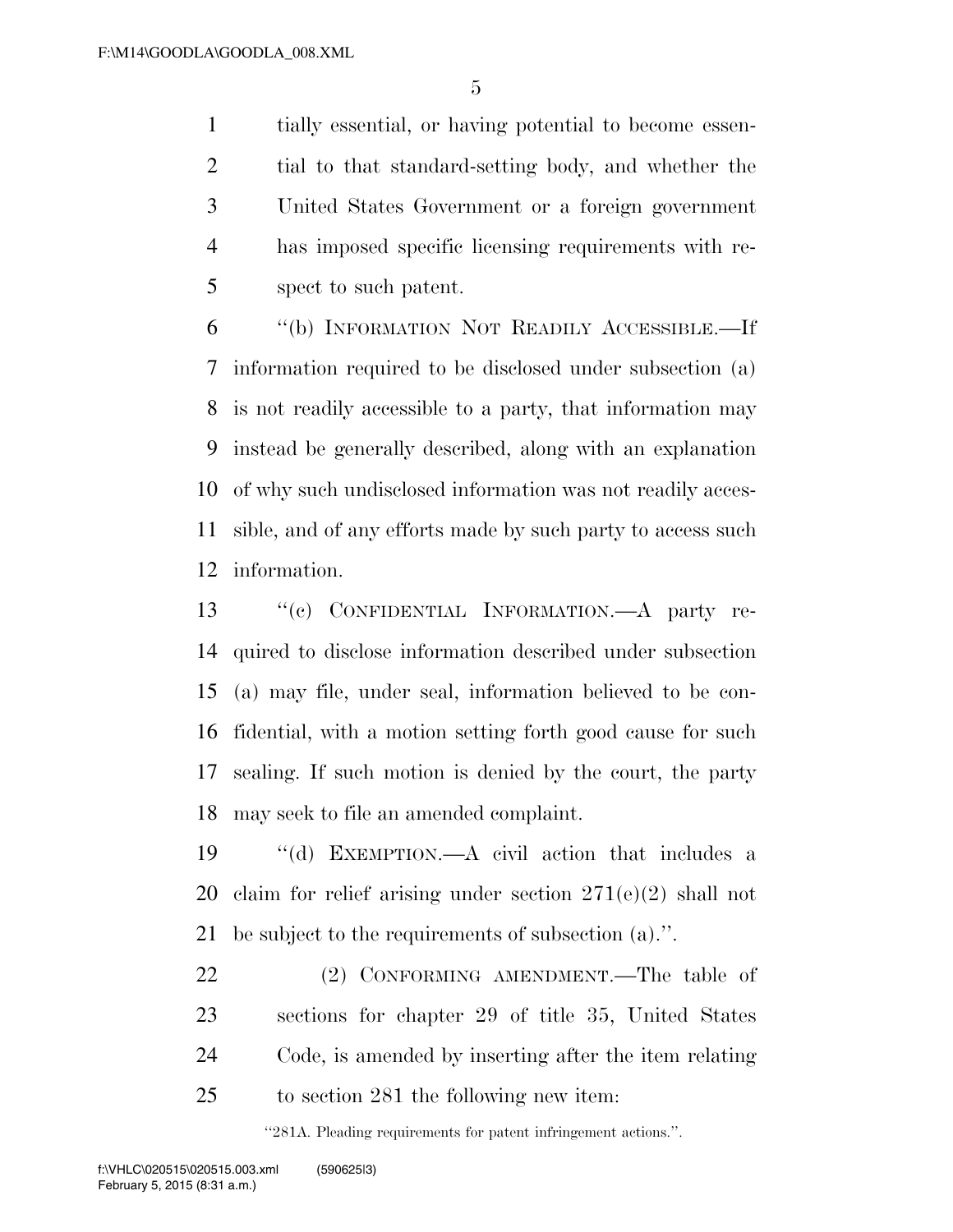(b) FEES AND OTHER EXPENSES.—

 (1) AMENDMENT.—Section 285 of title 35, United States Code, is amended to read as follows:

#### **''§ 285. Fees and other expenses**

 ''(a) AWARD.—The court shall award, to a prevailing party, reasonable fees and other expenses incurred by that party in connection with a civil action in which any party asserts a claim for relief arising under any Act of Con- gress relating to patents, unless the court finds that the position and conduct of the nonprevailing party or parties were reasonably justified in law and fact or that special circumstances (such as severe economic hardship to a named inventor) make an award unjust.

 ''(b) CERTIFICATION AND RECOVERY.—Upon motion of any party to the action, the court shall require another party to the action to certify whether or not the other party will be able to pay an award of fees and other ex- penses if such an award is made under subsection (a). If a nonprevailing party is unable to pay an award that is made against it under subsection (a), the court may make a party that has been joined under section 299(d) with respect to such party liable for the unsatisfied portion of the award.

24 "'(c) COVENANT NOT TO SUE.—A party to a civil ac-tion that asserts a claim for relief arising under any Act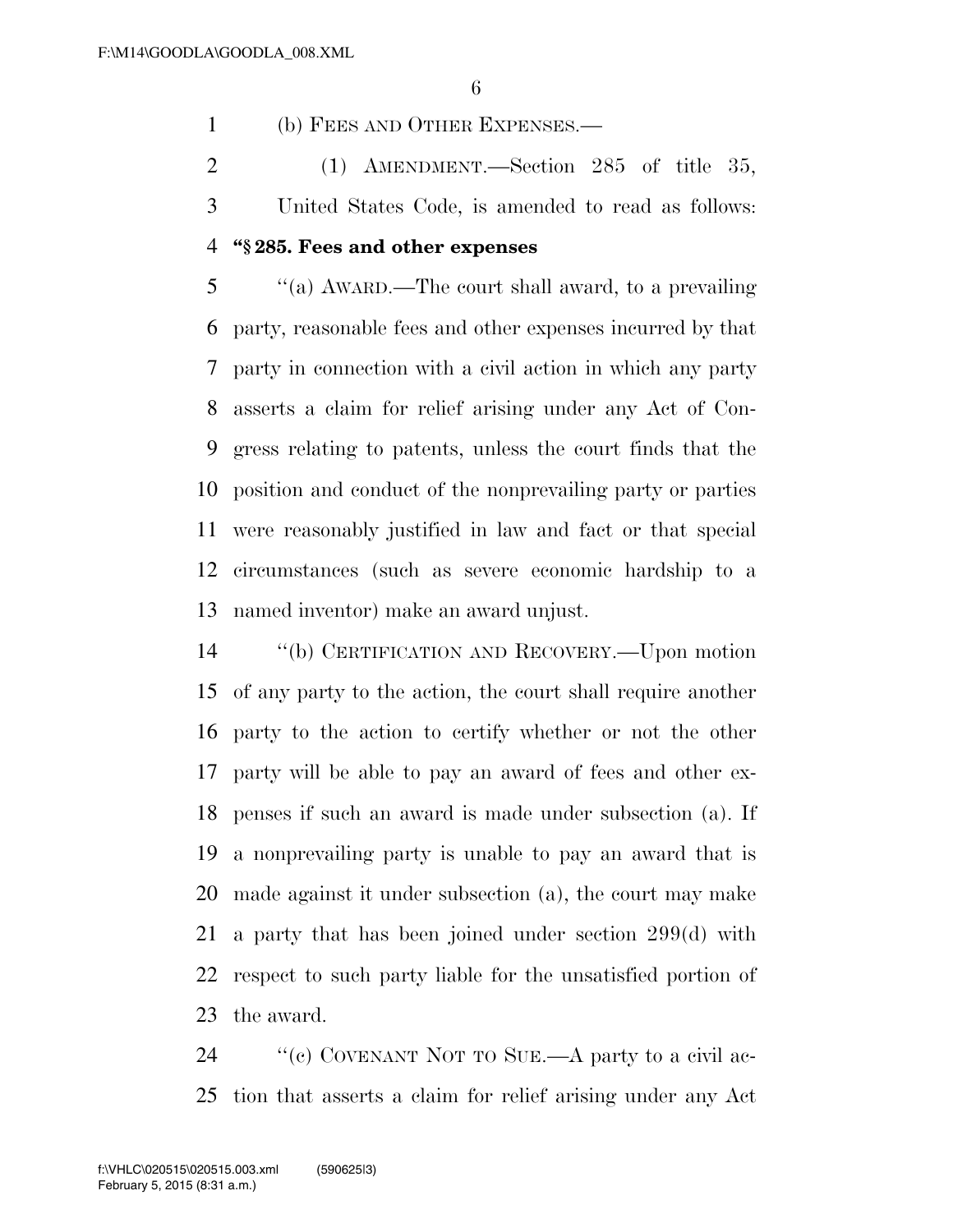of Congress relating to patents against another party, and that subsequently unilaterally extends to such other party a covenant not to sue for infringement with respect to the patent or patents at issue, shall be deemed to be a nonpre- vailing party (and the other party the prevailing party) for purposes of this section, unless the party asserting such claim would have been entitled, at the time that such covenant was extended, to voluntarily dismiss the action or claim without a court order under Rule 41 of the Fed- eral Rules of Civil Procedure.''. (2) CONFORMING AMENDMENT AND AMEND-MENT.—

| 13 | (A) CONFORMING AMENDMENT.—The item               |
|----|--------------------------------------------------|
| 14 | relating to section 285 of the table of sections |
| 15 | for chapter 29 of title 35, United States Code,  |
| 16 | is amended to read as follows:                   |

''285. Fees and other expenses.''.

 (B) AMENDMENT.—Section 273 of title 35, United States Code, is amended by striking subsections (f) and (g).

 (3) EFFECTIVE DATE.—The amendments made by this subsection shall take effect on the date of the enactment of this Act and shall apply to any action for which a complaint is filed on or after the first day of the 6-month period ending on that effective date.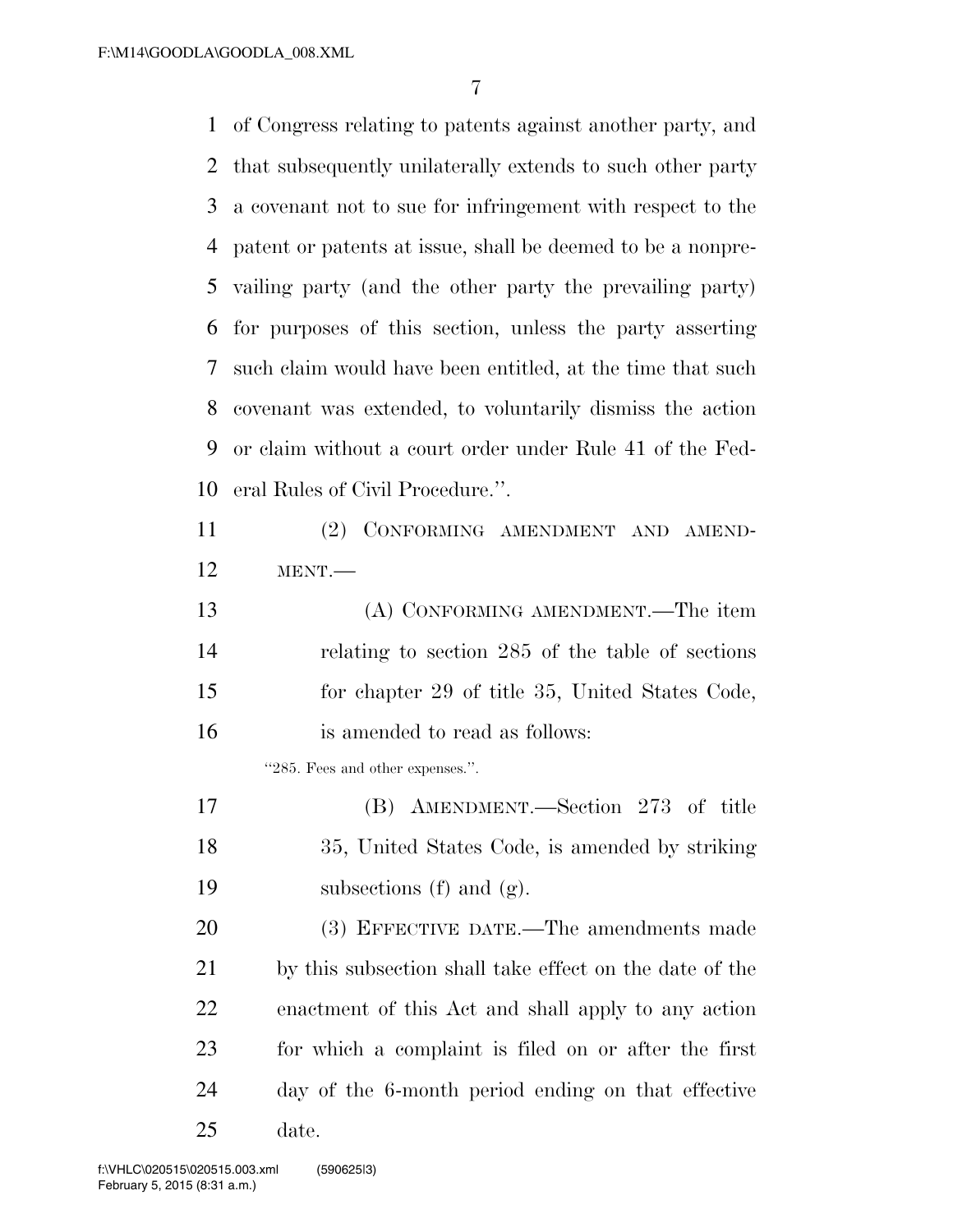(c) JOINDER OF INTERESTED PARTIES.—Section 299 of title 35, United States Code, is amended by adding at the end the following new subsection:

# ''(d) JOINDER OF INTERESTED PARTIES.—

 ''(1) JOINDER.—In a civil action arising under any Act of Congress relating to patents in which fees and other expenses have been awarded under section 285 to a prevailing party defending against an allegation of infringement of a patent claim, and in which the nonprevailing party alleging infringe- ment is unable to pay the award of fees and other expenses, the court shall grant a motion by the pre- vailing party to join an interested party if such pre- vailing party shows that the nonprevailing party has no substantial interest in the subject matter at issue other than asserting such patent claim in litigation.

- 17 "(2) LIMITATION ON JOINDER.—
- 18 "(A) DISCRETIONARY DENIAL OF MO- TION.—The court may deny a motion to join an 20 interested party under paragraph (1) if—

21 ''(i) the interested party is not subject to service of process; or

23 ''(ii) joinder under paragraph (1) would deprive the court of subject matter 25 iurisdiction or make venue improper.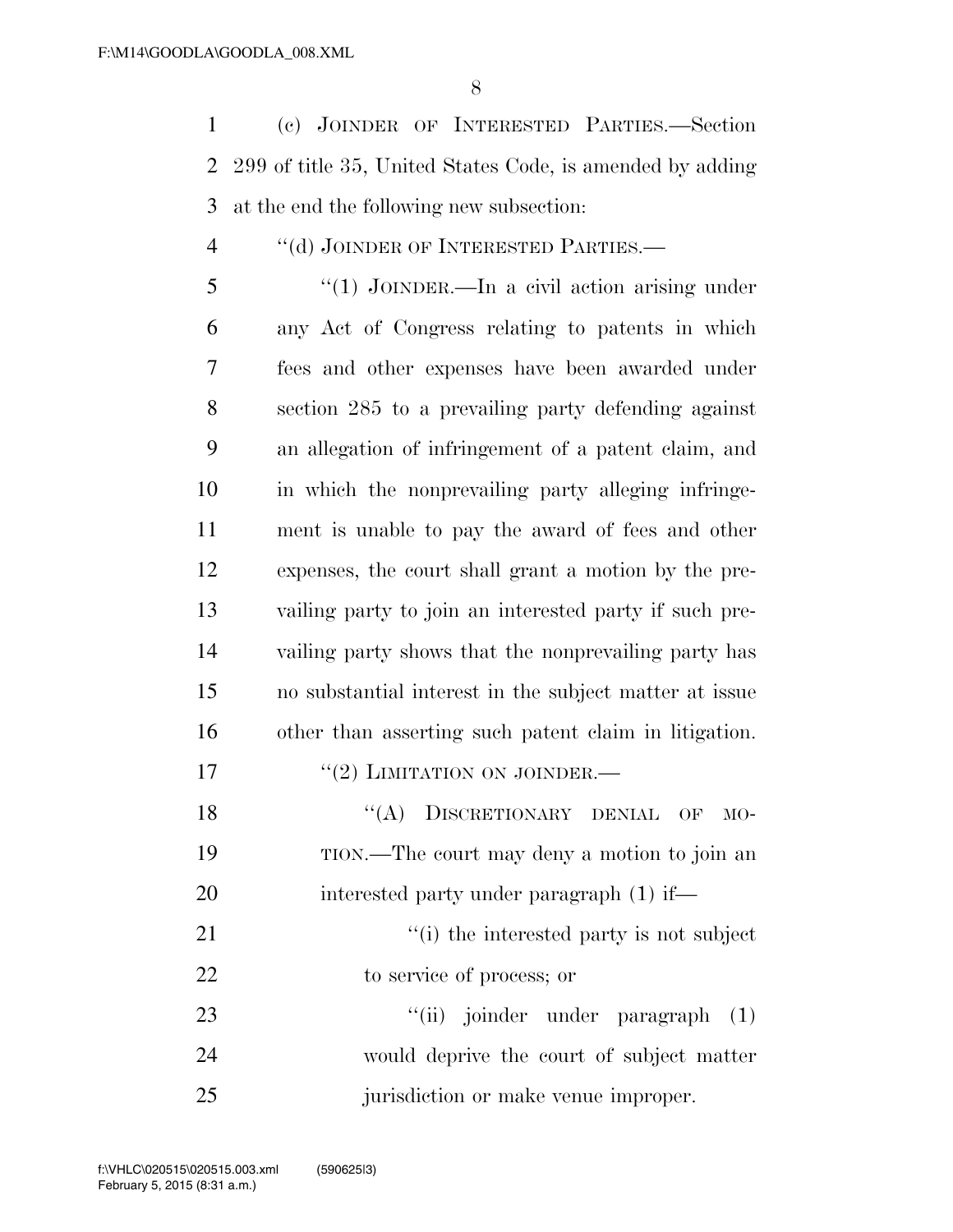| $\mathbf{1}$   | "(B) REQUIRED DENIAL OF MOTION.—The                    |
|----------------|--------------------------------------------------------|
| $\overline{2}$ | court shall deny a motion to join an interested        |
| 3              | party under paragraph $(1)$ if—                        |
| $\overline{4}$ | "(i) the interested party did not time-                |
| 5              | ly receive the notice required by paragraph            |
| 6              | $(3)$ ; or                                             |
| 7              | "(ii) within 30 days after receiving                   |
| 8              | the notice required by paragraph $(3)$ , the           |
| 9              | interested party renounces, in writing and             |
| 10             | with notice to the court and the parties to            |
| 11             | the action, any ownership, right, or direct            |
| 12             | financial interest (as described in para-              |
| 13             | graph $(4)$ ) that the interested party has in         |
| 14             | the patent or patents at issue.                        |
| 15             | "(3) NOTICE REQUIREMENT.—An interested                 |
| 16             | party may not be joined under paragraph (1) unless     |
| 17             | it has been provided actual notice, within 30 days     |
| 18             | after the date on which it has been identified in the  |
| 19             | initial disclosure provided under section 290(b), that |
| 20             | it has been so identified and that such party may      |
| 21             | therefore be an interested party subject to joinder    |
| 22             | under this subsection. Such notice shall be provided   |
| 23             | by the party who subsequently moves to join the in-    |
| 24             | terested party under paragraph (1), and shall in-      |
| 25             | clude language that—                                   |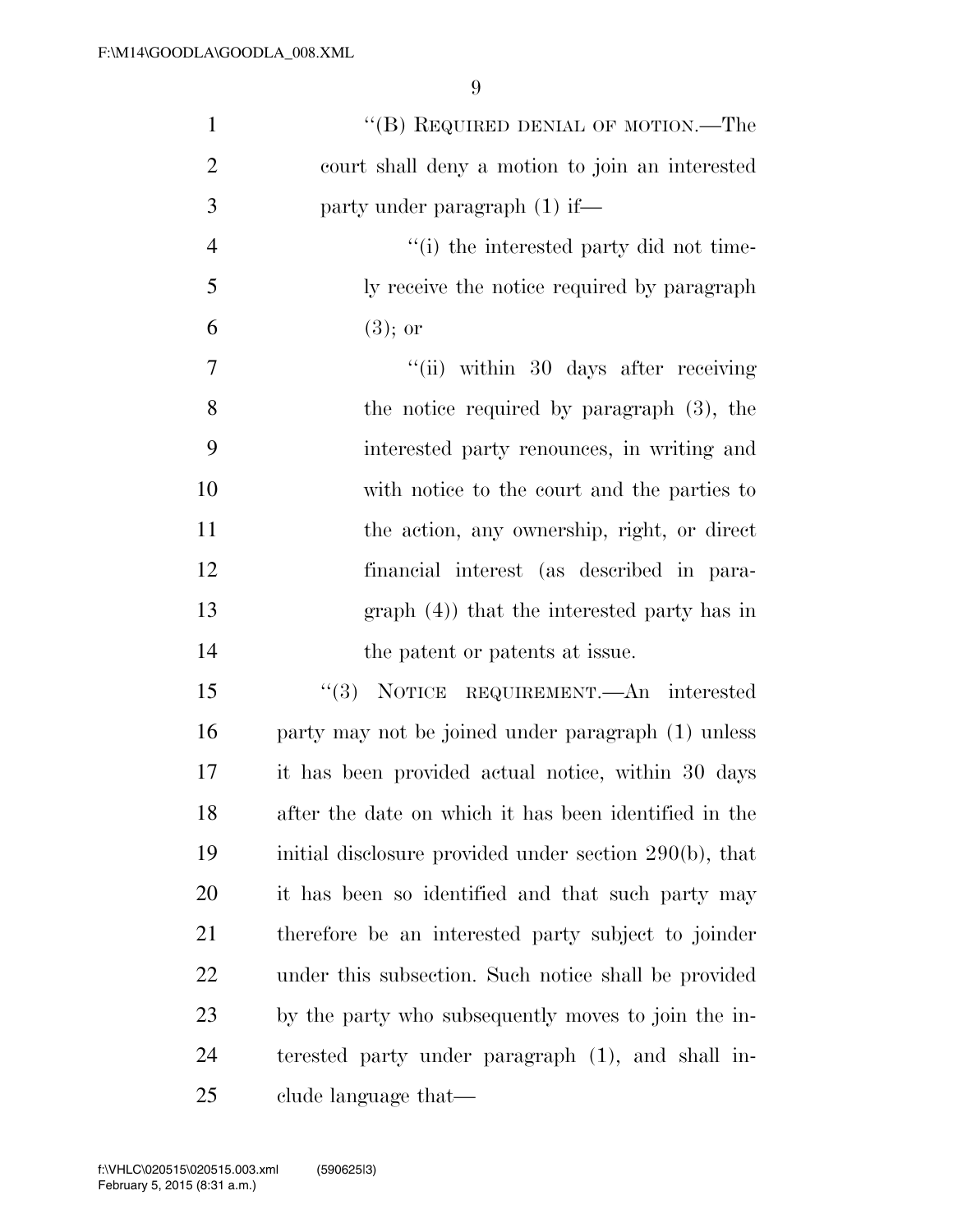| $\mathbf{1}$   | $\lq\lq$ identifies the action, the parties      |
|----------------|--------------------------------------------------|
| $\overline{2}$ | thereto, the patent or patents at issue, and the |
| 3              | pleading or other paper that identified the      |
| $\overline{4}$ | party under section 290(b); and                  |
| 5              | $\lq\lq (B)$ informs the party that it may be    |
| 6              | joined in the action and made subject to paying  |
| 7              | an award of fees and other expenses under sec-   |
| 8              | tion $285(b)$ if—                                |
| 9              | "(i) fees and other expenses<br>are              |
| 10             | awarded in the action against the party al-      |
| 11             | leging infringement of the patent or pat-        |
| 12             | ents at issue under section $285(a)$ ;           |
| 13             | "(ii) the party alleging infringement is         |
| 14             | unable to pay the award of fees and other        |
| 15             | expenses;                                        |
| 16             | "(iii) the party receiving notice under          |
| 17             | this paragraph is determined by the court        |
| 18             | to be an interested party; and                   |
| 19             | "(iv) the party receiving notice under           |
| 20             | this paragraph has not, within 30 days           |
| 21             | after receiving such notice, renounced in        |
| 22             | writing, and with notice to the court and        |
| 23             | the parties to the action, any ownership,        |
| 24             | right, or direct financial interest (as de-      |
| 25             | scribed in paragraph $(4)$ ) that the inter-     |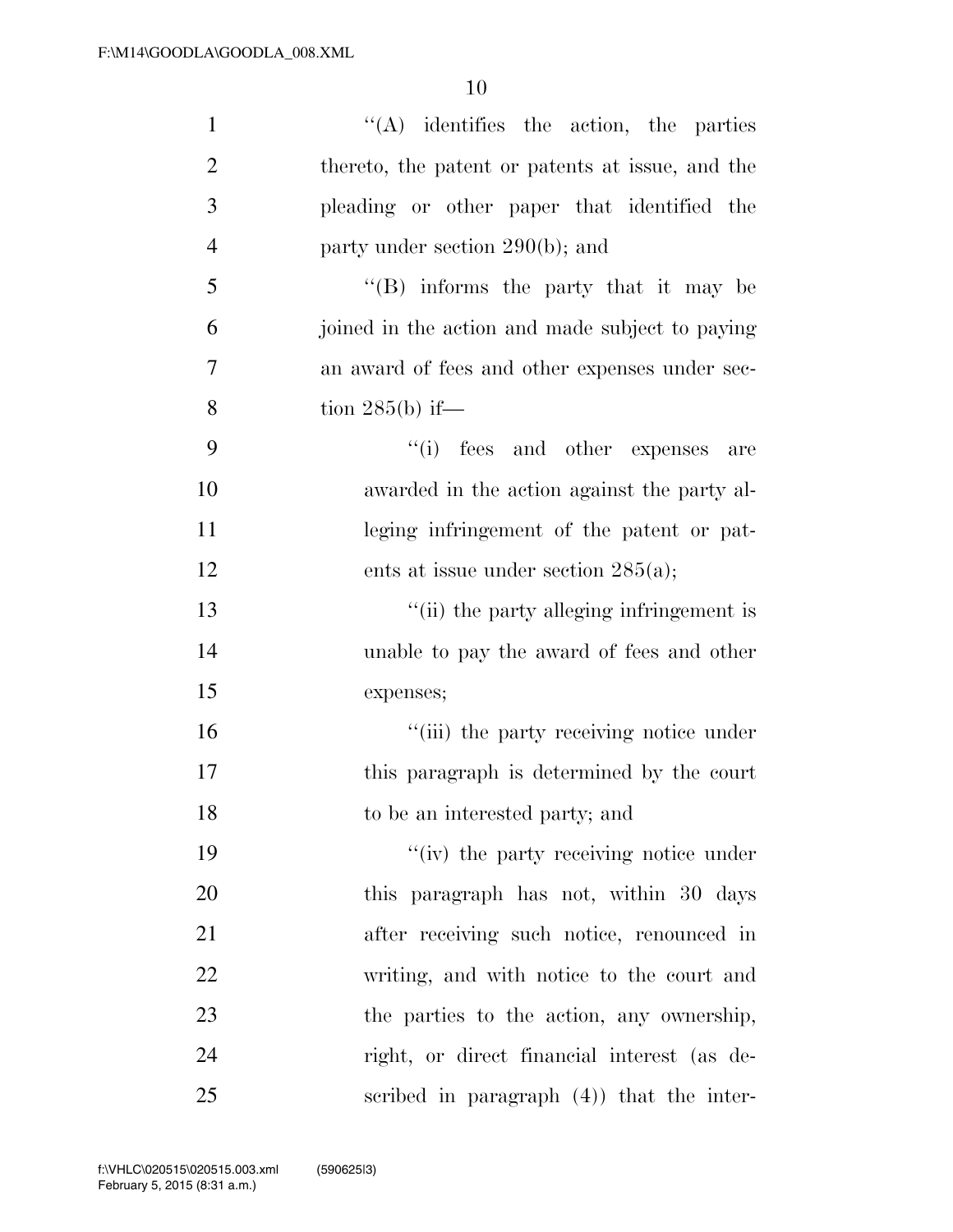| $\mathbf{1}$   | ested party has in the patent or patents at                      |
|----------------|------------------------------------------------------------------|
| $\overline{2}$ | issue.                                                           |
| 3              | INTERESTED PARTY DEFINED. In this<br>(4)                         |
| $\overline{4}$ | subsection, the term 'interested party' means a per-             |
| 5              | son, other than the party alleging infringement,                 |
| 6              | that—                                                            |
| 7              | $\lq\lq$ is an assignee of the patent or pat-                    |
| 8              | ents at issue;                                                   |
| 9              | $\lq\lq$ (B) has a right, including a contingent                 |
| 10             | right, to enforce or sublicense the patent or pat-               |
| 11             | ents at issue; or                                                |
| 12             | $\lq\lq$ <sup>"</sup> (C) has a direct financial interest in the |
| 13             | patent or patents at issue, including the right                  |
| 14             | to any part of an award of damages or any part                   |
| 15             | of licensing revenue, except that a person with                  |
| 16             | a direct financial interest does not include—                    |
| 17             | "(i) an attorney or law firm providing                           |
| 18             | legal representation in the civil action de-                     |
| 19             | scribed in paragraph (1) if the sole basis                       |
| 20             | for the financial interest of the attorney or                    |
| 21             | law firm in the patent or patents at issue                       |
| 22             | arises from the attorney or law firm's re-                       |
| 23             | ceipt of compensation reasonably related to                      |
| 24             | the provision of the legal representation; or                    |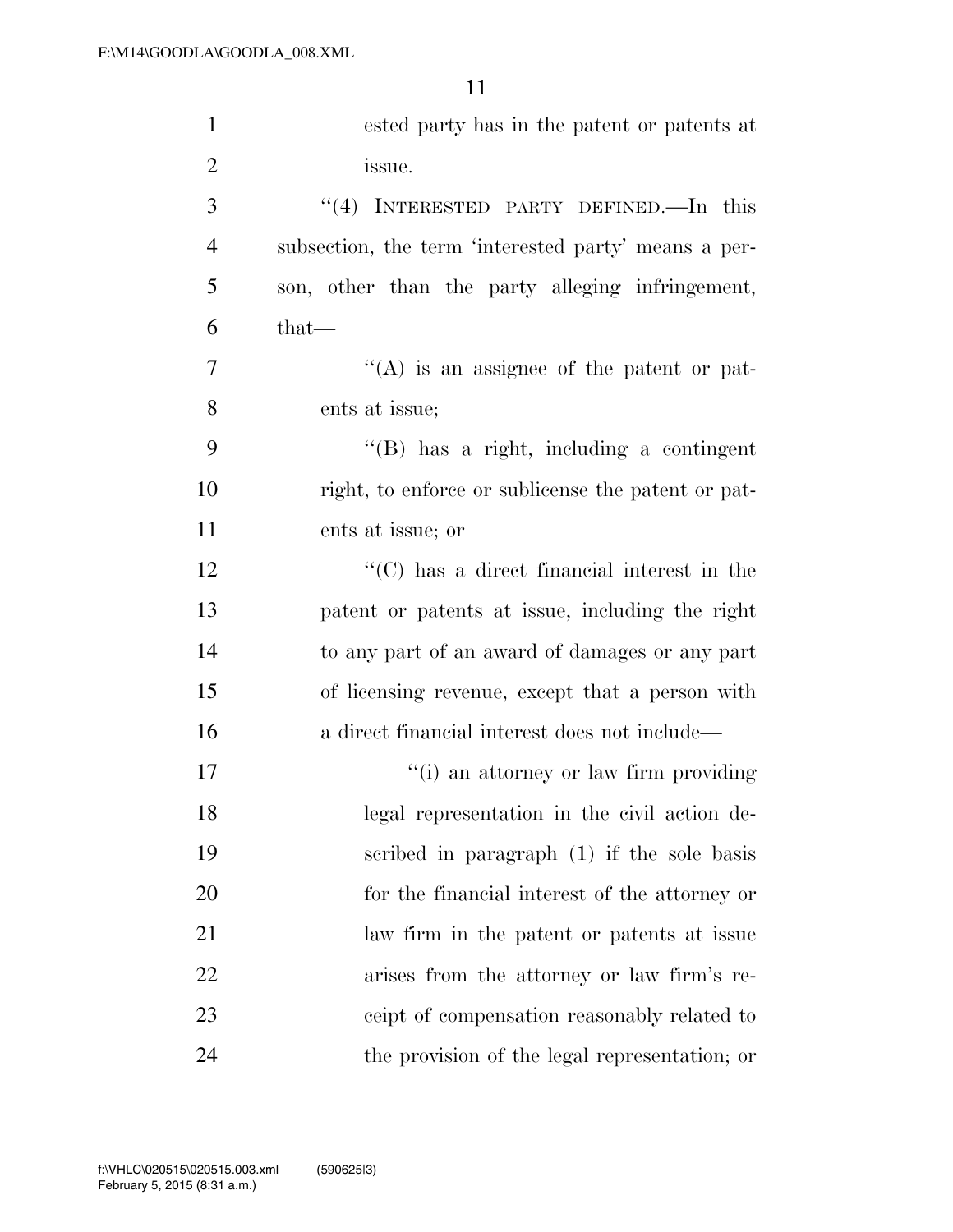| $\mathbf{1}$   | "(ii) a person whose sole financial in-                                                                                                                                                                                                                                                                                                                         |
|----------------|-----------------------------------------------------------------------------------------------------------------------------------------------------------------------------------------------------------------------------------------------------------------------------------------------------------------------------------------------------------------|
| $\overline{2}$ | terest in the patent or patents at issue is                                                                                                                                                                                                                                                                                                                     |
| 3              | ownership of an equity interest in the                                                                                                                                                                                                                                                                                                                          |
| $\overline{4}$ | party alleging infringement, unless such                                                                                                                                                                                                                                                                                                                        |
| 5              | person also has the right or ability to influ-                                                                                                                                                                                                                                                                                                                  |
| 6              | ence, direct, or control the civil action.".                                                                                                                                                                                                                                                                                                                    |
| $\overline{7}$ | (d) DISCOVERY LIMITS.—                                                                                                                                                                                                                                                                                                                                          |
| 8              | (1) AMENDMENT.—Chapter 29 of title 35,                                                                                                                                                                                                                                                                                                                          |
| 9              | United States Code, is amended by adding at the                                                                                                                                                                                                                                                                                                                 |
| 10             | end the following new section:                                                                                                                                                                                                                                                                                                                                  |
| 11             | "\\$299A. Discovery in patent infringement action                                                                                                                                                                                                                                                                                                               |
| 12             | "(a) DISCOVERY IN PATENT INFRINGEMENT AC-                                                                                                                                                                                                                                                                                                                       |
| 13             | TION.—Except as provided in subsections (b) and (c), in                                                                                                                                                                                                                                                                                                         |
| 14             | a civil action arising under any Act of Congress relating                                                                                                                                                                                                                                                                                                       |
| 15             | to patents, if the court determines that a ruling relating                                                                                                                                                                                                                                                                                                      |
| 16             | to the construction of terms used in a patent claim as-                                                                                                                                                                                                                                                                                                         |
| 17             | serted in the complaint is required, discovery shall be lim-                                                                                                                                                                                                                                                                                                    |
|                | $\overline{10}$ $\overline{10}$ $\overline{11}$ $\overline{11}$ $\overline{11}$ $\overline{11}$ $\overline{11}$ $\overline{11}$ $\overline{11}$ $\overline{11}$ $\overline{11}$ $\overline{11}$ $\overline{11}$ $\overline{11}$ $\overline{11}$ $\overline{11}$ $\overline{11}$ $\overline{11}$ $\overline{11}$ $\overline{11}$ $\overline{11}$ $\overline{11}$ |

 ited, until such ruling is issued, to information necessary for the court to determine the meaning of the terms used in the patent claim, including any interpretation of those terms used to support the claim of infringement.

 ''(b) DISCRETION TO EXPAND SCOPE OF DIS-COVERY.—

24 ''(1) TIMELY RESOLUTION OF ACTIONS.—In the case of an action under any provision of Federal law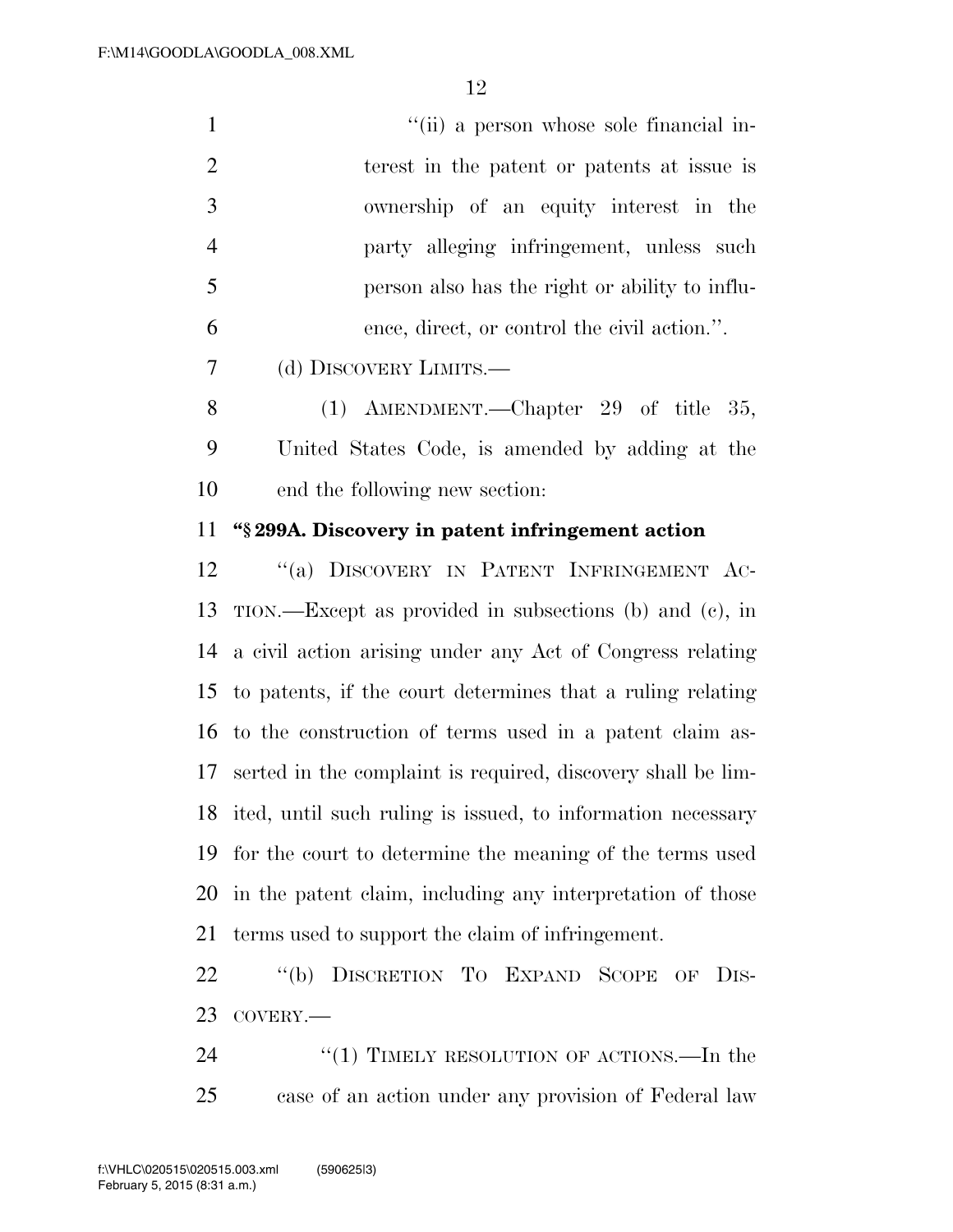(including an action that includes a claim for relief arising under section 271(e)), for which resolution within a specified period of time of a civil action arising under any Act of Congress relating to pat- ents will necessarily affect the rights of a party with respect to the patent, the court shall permit dis- covery, in addition to the discovery authorized under subsection (a), before the ruling described in sub- section (a) is issued as necessary to ensure timely resolution of the action.

11 "(2) RESOLUTION OF MOTIONS.—When nec- essary to resolve a motion properly raised by a party before a ruling relating to the construction of terms described in subsection (a) is issued, the court may allow limited discovery in addition to the discovery authorized under subsection (a) as necessary to re-solve the motion.

18 "(3) SPECIAL CIRCUMSTANCES.—In special cir- cumstances that would make denial of discovery a manifest injustice, the court may permit discovery, in addition to the discovery authorized under sub- section (a), as necessary to prevent the manifest in-justice.

24 "(4) ACTIONS SEEKING RELIEF BASED ON COM-PETITIVE HARM.—The limitation on discovery pro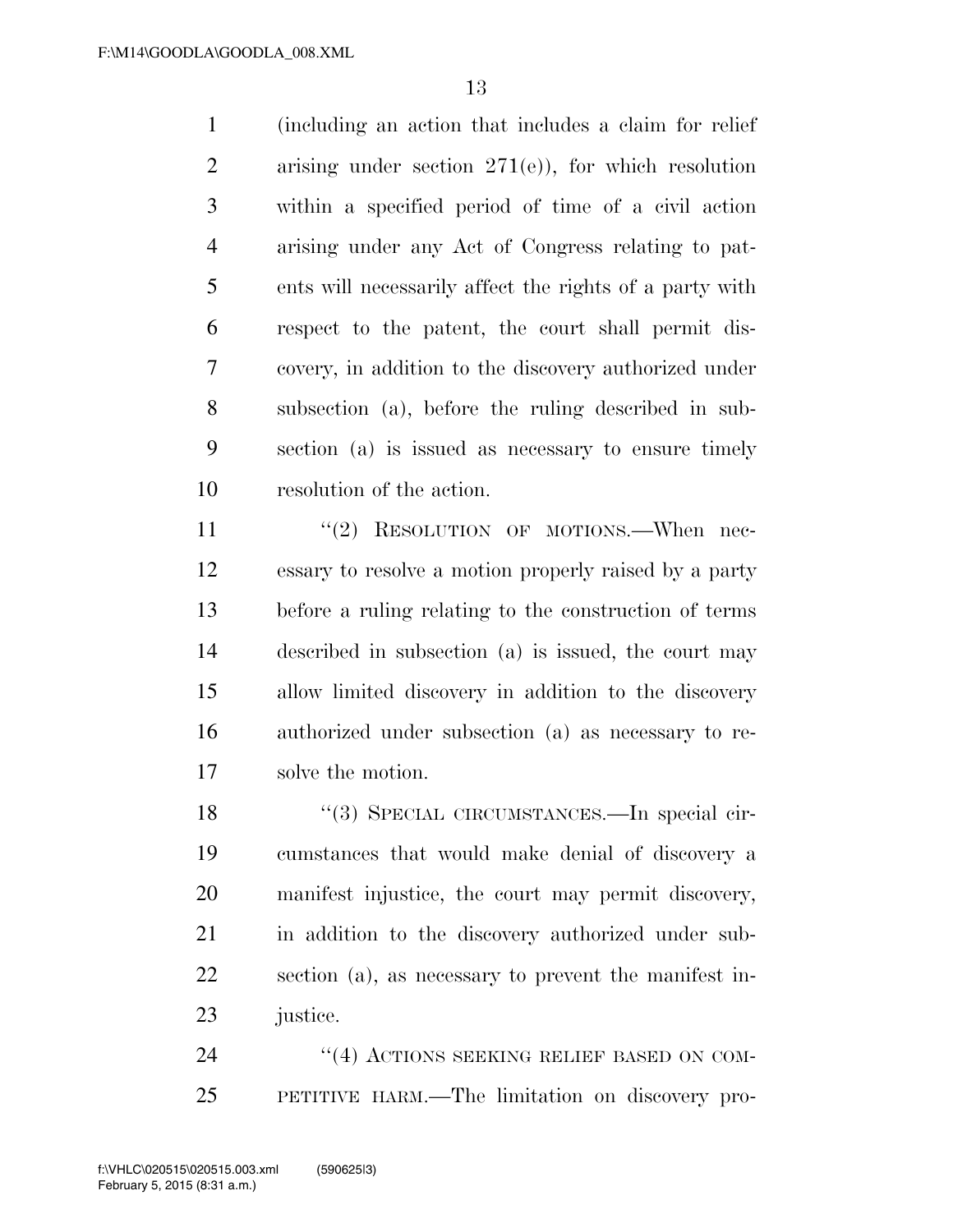vided under subsection (a) shall not apply to an ac- tion seeking a preliminary injunction to redress harm arising from the use, sale, or offer for sale of any allegedly infringing instrumentality that com- petes with a product sold or offered for sale, or a process used in manufacture, by a party alleging in-fringement.

8 "(c) EXCLUSION FROM DISCOVERY LIMITATION.— The parties may voluntarily consent to be excluded, in whole or in part, from the limitation on discovery provided under subsection (a) if at least one plaintiff and one de- fendant enter into a signed stipulation, to be filed with and signed by the court. With regard to any discovery ex- cluded from the requirements of subsection (a) under the signed stipulation, with respect to such parties, such dis- covery shall proceed according to the Federal Rules of Civil Procedure.''.

 (2) CONFORMING AMENDMENT.—The table of sections for chapter 29 of title 35, United States Code, is amended by adding at the end the following new item:

''299A. Discovery in patent infringement action.''.

 (e) SENSE OF CONGRESS.—It is the sense of Con- gress that it is an abuse of the patent system and against public policy for a party to send out purposely evasive de-mand letters to end users alleging patent infringement.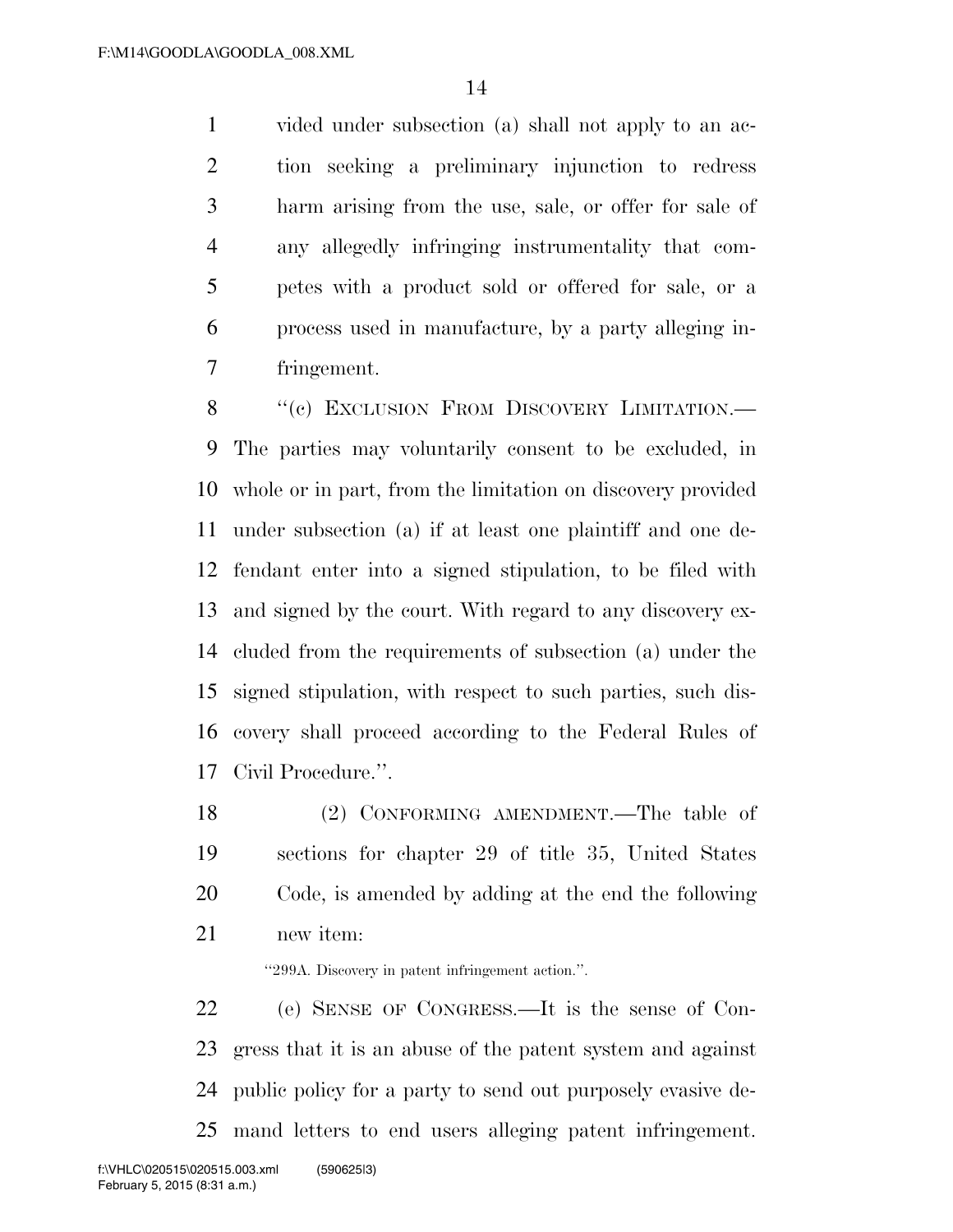Demand letters sent should, at the least, include basic in- formation about the patent in question, what is being in- fringed, and how it is being infringed. Any actions or liti- gation that stem from these types of purposely evasive de- mand letters to end users should be considered a fraudu- lent or deceptive practice and an exceptional circumstance when considering whether the litigation is abusive.

 (f) DEMAND LETTERS.—Section 284 of title 35, United States Code, is amended—

 (1) in the first undesignated paragraph, by striking ''Upon finding'' and inserting ''(a) IN GEN-ERAL.—Upon finding'';

 (2) in the second undesignated paragraph, by striking ''When the damages'' and inserting ''(b) AS- SESSMENT BY COURT; TREBLE DAMAGES.—When the damages'';

 (3) by inserting after subsection (b), as des- ignated by paragraph (2) of this subsection, the fol-lowing:

20 "'(c) WILLFUL INFRINGEMENT.—A claimant seeking to establish willful infringement may not rely on evidence of pre-suit notification of infringement unless that notifi- cation identifies with particularity the asserted patent, identifies the product or process accused, identifies the ul-timate parent entity of the claimant, and explains with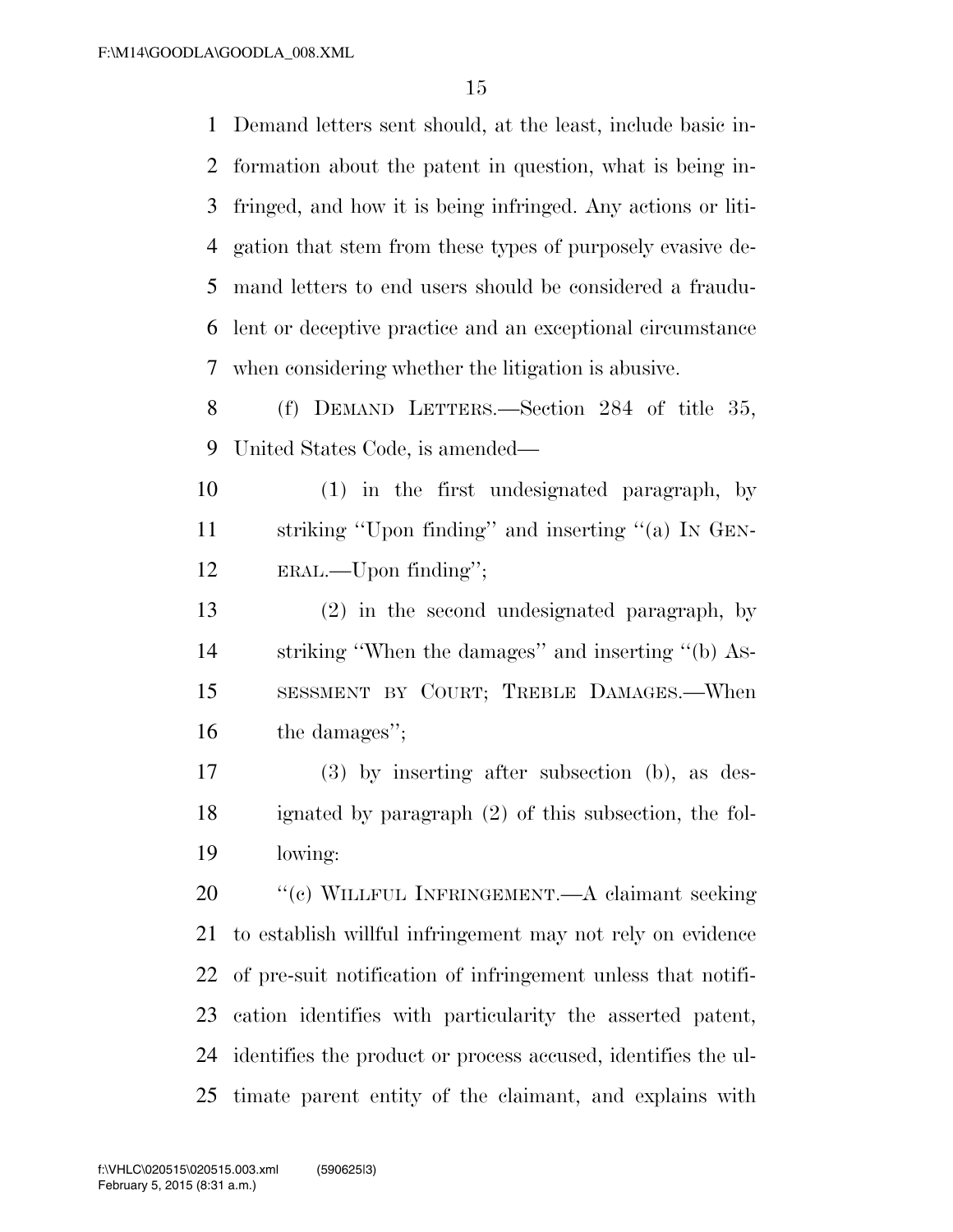particularity, to the extent possible following a reasonable investigation or inquiry, how the product or process in-fringes one or more claims of the patent.''; and

 (4) in the last undesignated paragraph, by striking ''The court'' and inserting ''(d) EXPERT TESTIMONY.—The court''.

 (g) EFFECTIVE DATE.—Except as otherwise provided in this section, the amendments made by this section shall take effect on the date of the enactment of this Act and shall apply to any action for which a complaint is filed on or after that date.

#### **SEC. 4. TRANSPARENCY OF PATENT OWNERSHIP.**

 (a) AMENDMENTS.—Section 290 of title 35, United States Code, is amended—

 (1) in the heading, by striking ''**suits**'' and in-serting ''**suits; disclosure of interests**'';

17 (2) by striking "The clerks" and inserting "(a) NOTICE OF PATENT SUITS.—The clerks''; and

 (3) by adding at the end the following new sub-sections:

21 "(b) INITIAL DISCLOSURE.—

22 "(1) IN GENERAL.—Except as provided in para- graph (2), upon the filing of an initial complaint for patent infringement, the plaintiff shall disclose to the Patent and Trademark Office, the court, and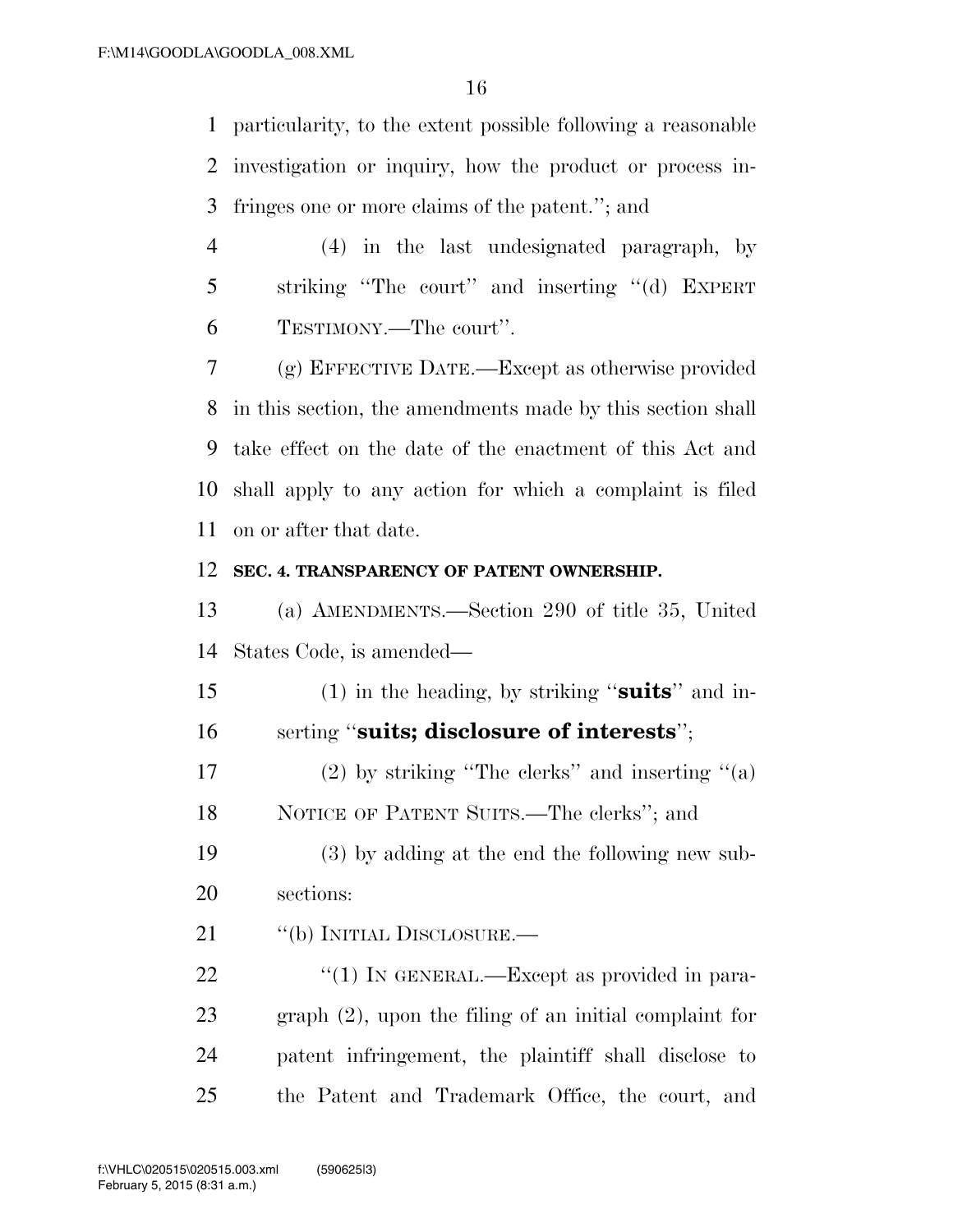| $\mathbf{1}$   | each adverse party the identity of each of the fol-         |
|----------------|-------------------------------------------------------------|
| $\overline{2}$ | lowing:                                                     |
| 3              | $\lq\lq$ . The assignee of the patent or patents            |
| $\overline{4}$ | at issue.                                                   |
| 5              | "(B) Any entity with a right to sublicense                  |
| 6              | or enforce the patent or patents at issue.                  |
| $\overline{7}$ | $\lq\lq$ C) Any entity, other than the plaintiff,           |
| 8              | that the plaintiff knows to have a financial in-            |
| 9              | terest in the patent or patents at issue or the             |
| 10             | plaintiff.                                                  |
| 11             | $\lq\lq$ (D) The ultimate parent entity of any as-          |
| 12             | signee identified under subparagraph (A) and                |
| 13             | any entity identified under subparagraph (B) or             |
| 14             | (C).                                                        |
| 15             | "(2) EXEMPTION.—The requirements of para-                   |
| 16             | graph (1) shall not apply with respect to a civil ac-       |
| 17             | tion filed under subsection (a) that includes a cause       |
| 18             | of action described under section $271(e)(2)$ .             |
| 19             | "(c) DISCLOSURE COMPLIANCE.—                                |
| 20             | "(1) PUBLICLY TRADED.—For purposes of sub-                  |
| 21             | section (b) $(1)(C)$ , if the financial interest is held by |
| 22             | a corporation traded on a public stock exchange, an         |
| 23             | identification of the name of the corporation and the       |
| 24             | public exchange listing shall satisfy the disclosure re-    |
| 25             | quirement.                                                  |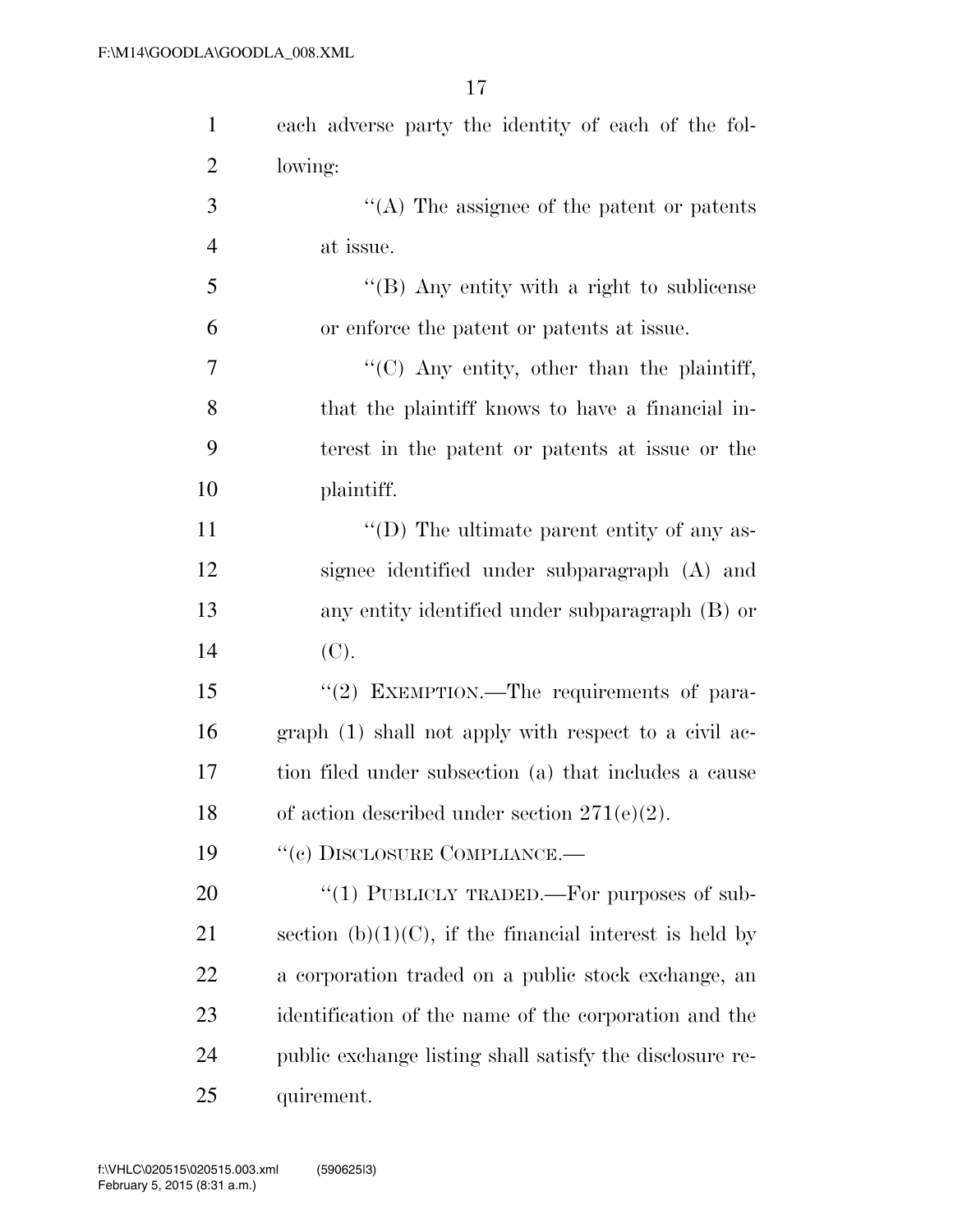| $\mathbf{1}$   | "(2) NOT PUBLICLY TRADED.—For purposes of                  |
|----------------|------------------------------------------------------------|
| $\overline{2}$ | subsection (b) $(1)(C)$ , if the financial interest is not |
| 3              | held by a publicly traded corporation, the disclosure      |
| 4              | shall satisfy the disclosure requirement if the infor-     |
| 5              | mation identifies—                                         |
| 6              | $\lq\lq$ in the case of a partnership, the                 |
| 7              | name of the partnership and the name and cor-              |
| 8              | respondence address of each partner or other               |
| 9              | entity that holds more than a 5-percent share              |
| 10             | of that partnership;                                       |
| 11             | $\lq\lq (B)$ in the case of a corporation, the             |
| 12             | name of the corporation, the location of incor-            |
| 13             | poration, the address of the principal place of            |
| 14             | business, and the name of each officer of the              |
| 15             | corporation; and                                           |
| 16             | "(C) for each individual, the name and                     |
| 17             | correspondence address of that individual.                 |
| 18             | "(d) ONGOING DUTY OF DISCLOSURE TO THE PAT-                |
| 19             | ENT AND TRADEMARK OFFICE.                                  |
| 20             | "(1) IN GENERAL.—A plaintiff required to sub-              |
| 21             | mit information under subsection (b) or a subse-           |
| 22             | quent owner of the patent or patents at issue shall,       |
| 23             | not later than 90 days after any change in the as-         |
| 24             | signee of the patent or patents at issue or an entity      |
| 25             | described under subparagraph $(B)$ or $(D)$ of sub-        |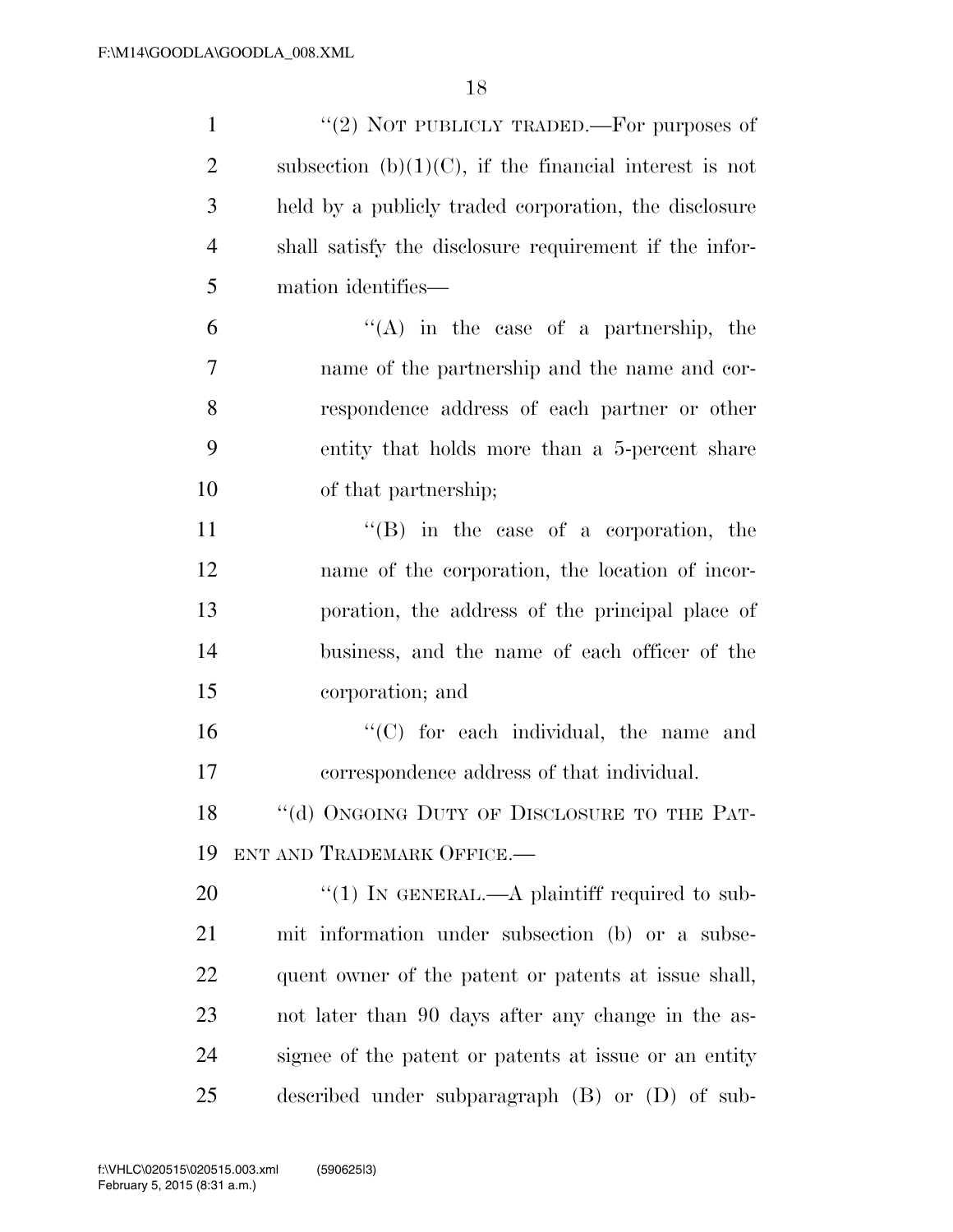| $\mathbf{1}$   | section $(b)(1)$ , submit to the Patent and Trademark |
|----------------|-------------------------------------------------------|
| $\overline{2}$ | Office the updated identification of such assignee or |
| 3              | entity.                                               |
| $\overline{4}$ | "(2) FAILURE TO COMPLY.—With respect to a             |
| 5              | patent for which the requirement of paragraph (1)     |
| 6              | has not been met—                                     |
| $\tau$         | $\lq\lq$ the plaintiff or subsequent owner            |
| 8              | shall not be entitled to recover reasonable fees      |
| 9              | and other expenses under section 285 or in-           |
| 10             | creased damages under section 284 with respect        |
| 11             | to infringing activities taking place during any      |
| 12             | period of noncompliance with paragraph (1),           |
| 13             | unless the denial of such damages or fees would       |
| 14             | be manifestly unjust; and                             |
| 15             | "(B) the court shall award to a prevailing            |
| 16             | party accused of infringement reasonable fees         |
| 17             | and other expenses under section 285 that are         |
| 18             | incurred to discover the updated assignee or en-      |
| 19             | tity described under paragraph (1), unless such       |
| 20             | sanctions would be unjust.                            |
| 21             | "(e) DEFINITIONS.—In this section:                    |
| 22             | "(1) FINANCIAL INTEREST.—The term 'finan-             |
| 23             | cial interest'—                                       |
| 24             | $\lq\lq$ means—                                       |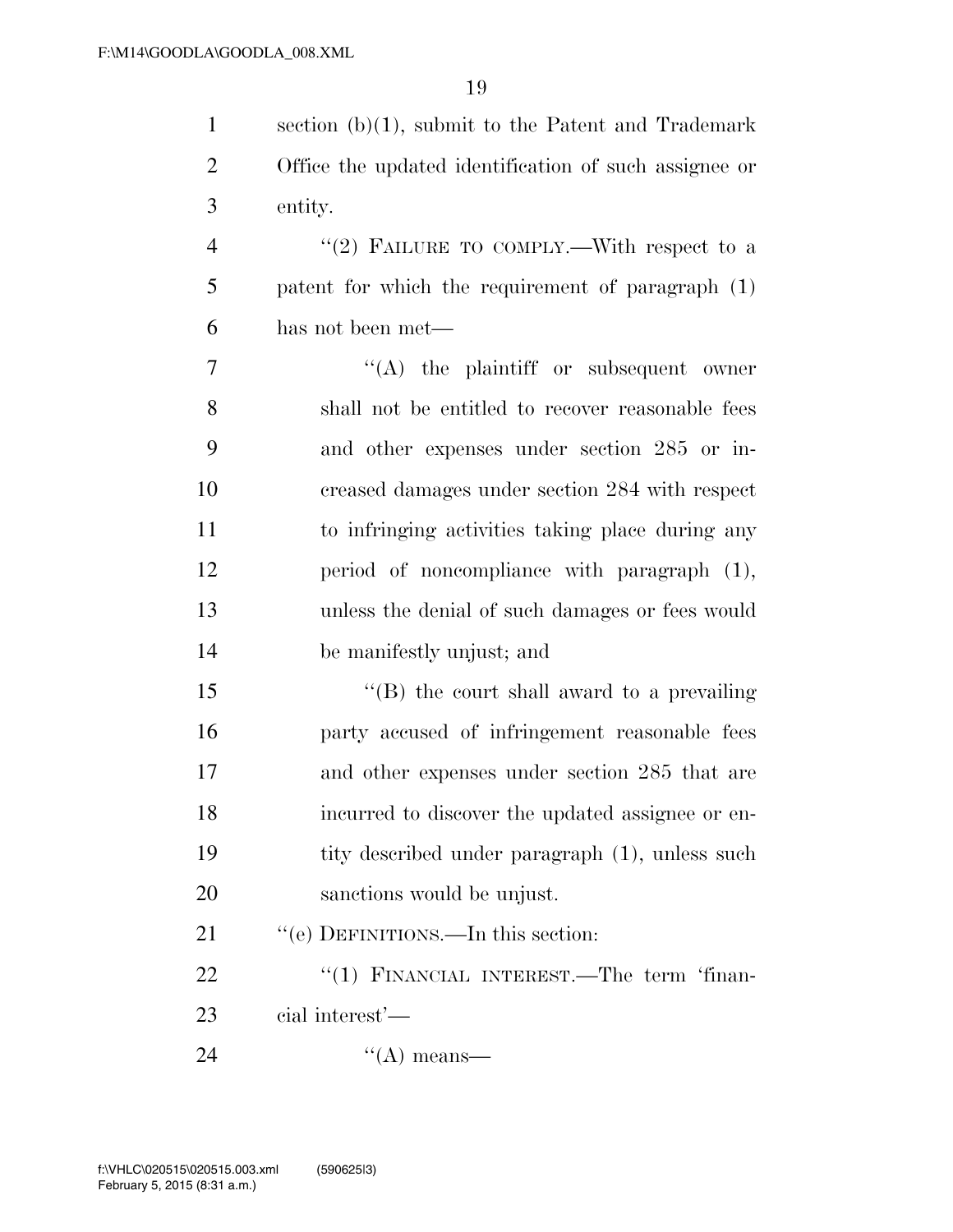| $\mathbf{1}$   | "(i) with regard to a patent or pat-                   |
|----------------|--------------------------------------------------------|
| $\overline{2}$ | ents, the right of a person to receive pro-            |
| 3              | ceeds related to the assertion of the patent           |
| $\overline{4}$ | or patents, including a fixed or variable              |
| 5              | portion of such proceeds; and                          |
| 6              | "(ii) with regard to the plaintiff, di-                |
| 7              | rect or indirect ownership or control by a             |
| 8              | person of more than 5 percent of such                  |
| 9              | plaintiff; and                                         |
| 10             | $\lq\lq (B)$ does not mean—                            |
| 11             | "(i) ownership of shares or other in-                  |
| 12             | terests in a mutual or common investment               |
| 13             | fund, unless the owner of such interest                |
| 14             | participates in the management of such                 |
| 15             | fund; or                                               |
| 16             | "(ii) the proprietary interest of a pol-               |
| 17             | icyholder in a mutual insurance company                |
| 18             | or of a depositor in a mutual savings asso-            |
| 19             | ciation, or a similar proprietary interest,            |
| 20             | unless the outcome of the proceeding could             |
| 21             | substantially affect the value of such inter-          |
| 22             | est.                                                   |
| 23             | PROCEEDING.—The term 'proceeding'<br>(2)               |
| 24             | means all stages of a civil action, including pretrial |
| 25             | and trial proceedings and appellate review.            |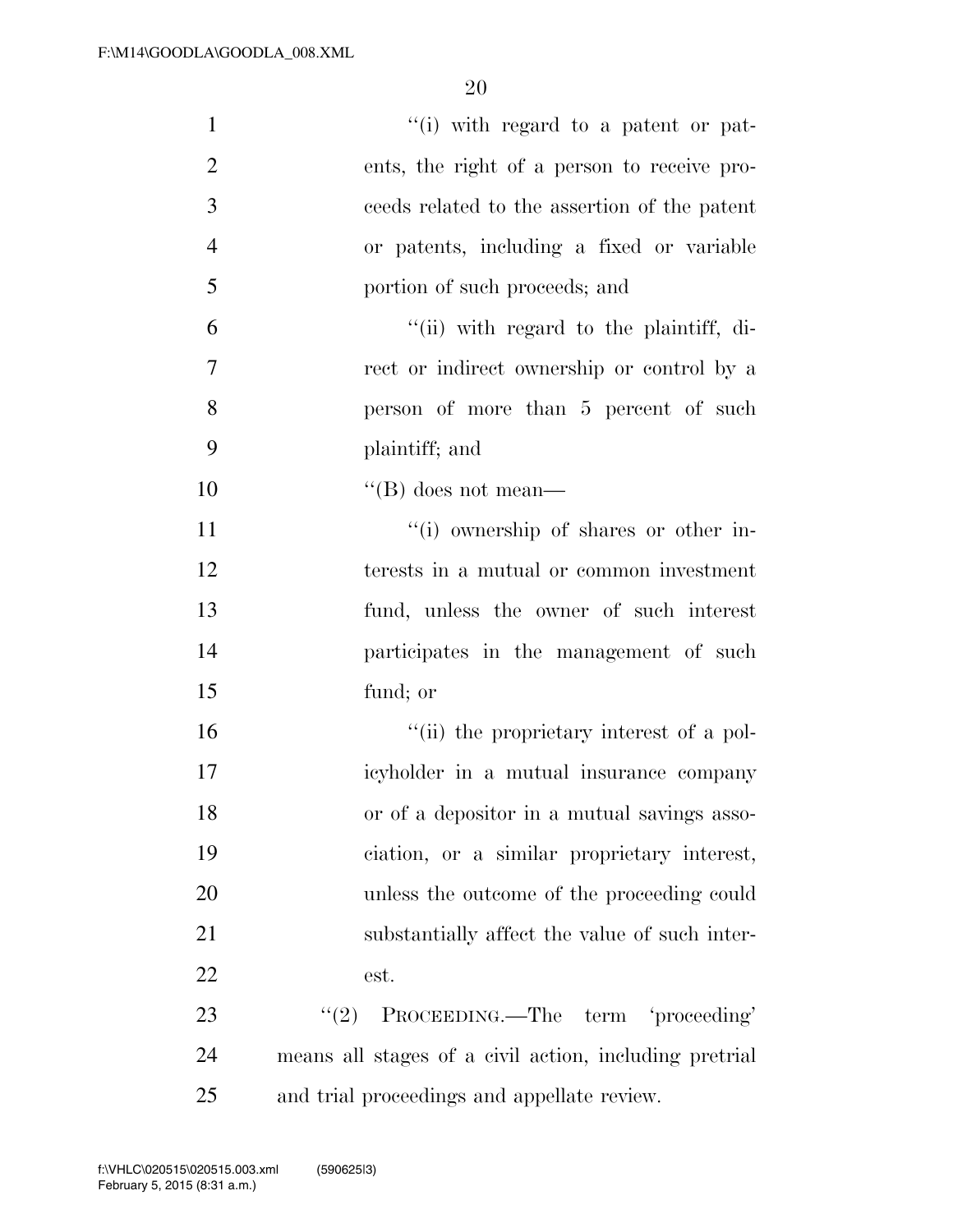| $\mathbf{1}$   | $``(3)$ ULTIMATE PARENT ENTITY.—                              |
|----------------|---------------------------------------------------------------|
| 2              | "(A) IN GENERAL.—Except as provided in                        |
| 3              | subparagraph $(B)$ , the term 'ultimate parent                |
| $\overline{4}$ | entity' has the meaning given such term in sec-               |
| 5              | tion $801.1(a)(3)$ of title 16, Code of Federal               |
| 6              | Regulations, or any successor regulation.                     |
| 7              | "(B) MODIFICATION OF DEFINITION.—The                          |
| 8              | Director may modify the definition of 'ultimate               |
| 9              | parent entity' by regulation.".                               |
| 10             | (b) TECHNICAL AND CONFORMING AMENDMENT.-                      |
| 11             | The item relating to section 290 in the table of sections     |
|                | 12 for chapter 29 of title 35, United States Code, is amended |

to read as follows:

''290. Notice of patent suits; disclosure of interests.''.

 (c) REGULATIONS.—The Director may promulgate such regulations as are necessary to establish a registra- tion fee in an amount sufficient to recover the estimated costs of administering subsections (b) through (e) of sec- tion 290 of title 35, United States Code, as added by sub- section (a), to facilitate the collection and maintenance of the information required by such subsections, and to en- sure the timely disclosure of such information to the pub-lic.

23 (d) EFFECTIVE DATE.—The amendments made by this section shall take effect upon the expiration of the 6-month period beginning on the date of the enactment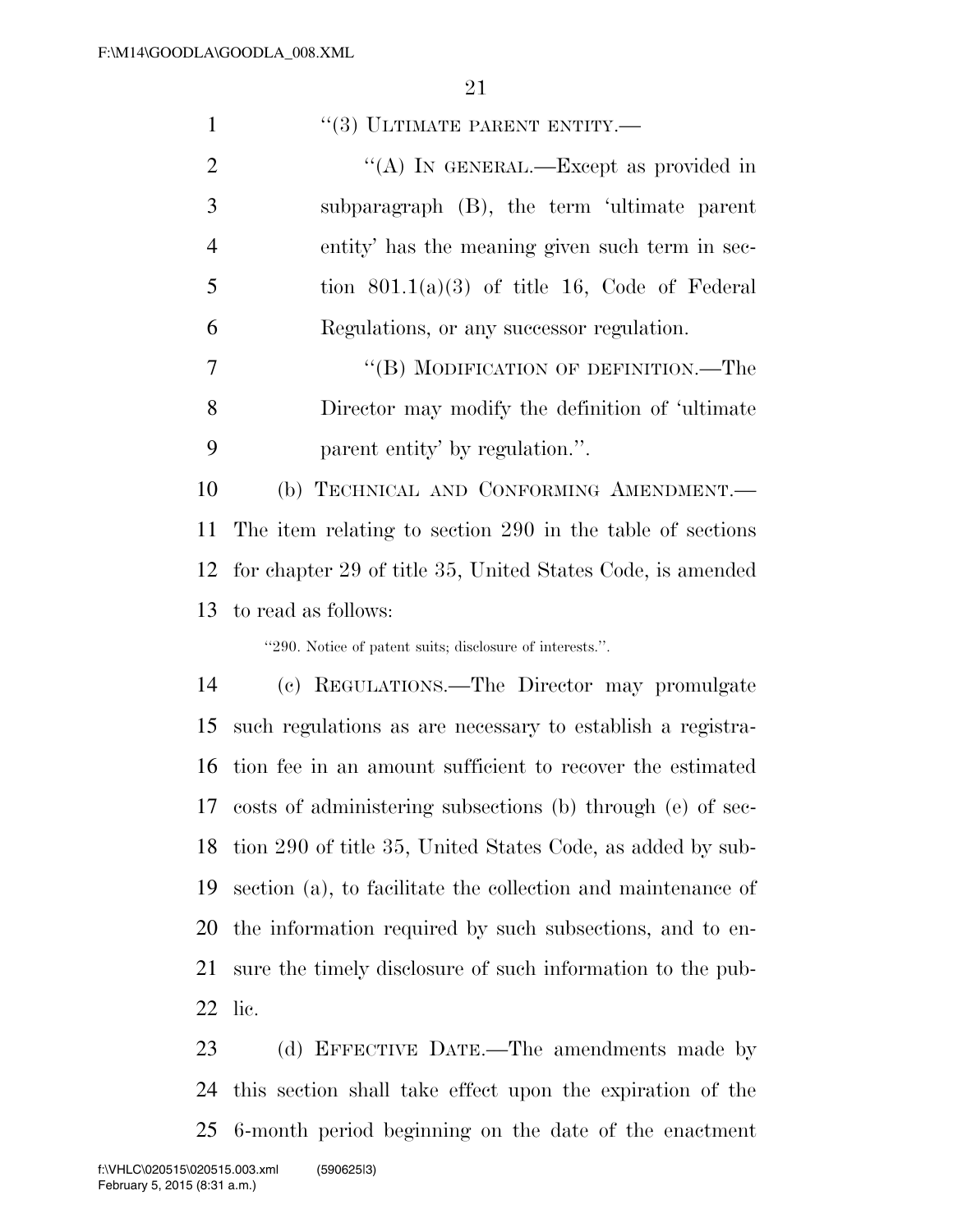of this Act and shall apply to any action for which a com-

plaint is filed on or after such effective date.

#### **SEC. 5. CUSTOMER-SUIT EXCEPTION.**

 (a) AMENDMENT.—Section 296 of title 35, United States Code, is amended to read as follows:

# **''§ 296. Stay of action against customer**

 ''(a) STAY OF ACTION AGAINST CUSTOMER.—Except as provided in subsection (d), in any civil action arising under any Act of Congress relating to patents, the court shall grant a motion to stay at least the portion of the action against a covered customer related to infringement of a patent involving a covered product or process if the following requirements are met:

- 14  $\frac{1}{2}$  (1) The covered manufacturer and the covered customer consent in writing to the stay.
- 16  $\frac{1}{2}$  The covered manufacturer is a party to the action or to a separate action involving the same patent or patents related to the same covered prod-uct or process.

 $\frac{1}{20}$  The covered customer agrees to be bound by any issues that the covered customer has in com- mon with the covered manufacturer and are finally decided as to the covered manufacturer in an action described in paragraph (2).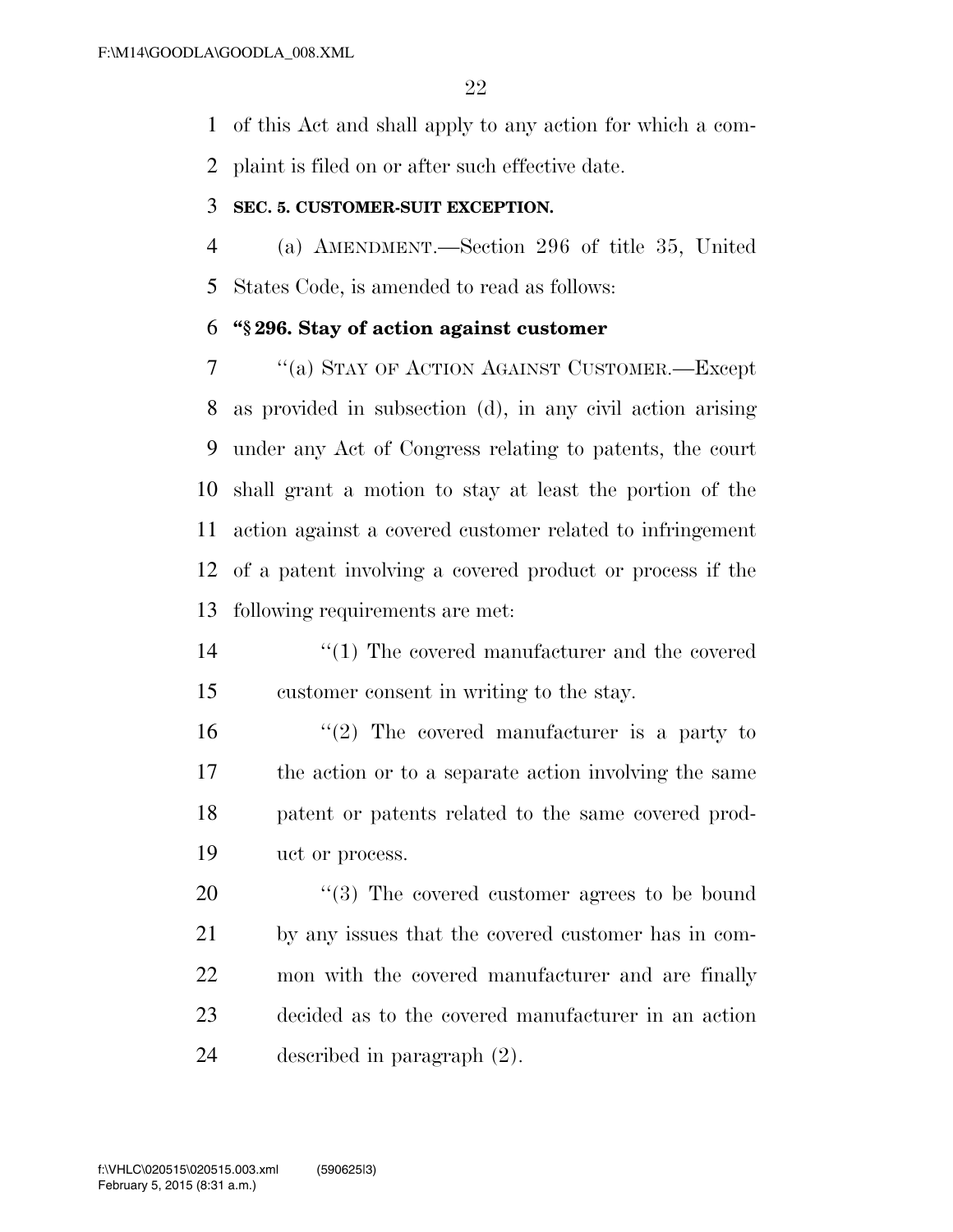| $\mathbf{1}$   | $\lq(4)$ The motion is filed after the first pleading     |
|----------------|-----------------------------------------------------------|
| $\overline{2}$ | in the action but not later than the later of—            |
| 3              | $\lq (A)$ the 120th day after the date on which           |
| $\overline{4}$ | the first pleading in the action is served that           |
| 5              | specifically identifies the covered product or            |
| 6              | process as a basis for the covered customer's al-         |
| 7              | leged infringement of the patent and that spe-            |
| 8              | cifically identifies how the covered product or           |
| 9              | process is alleged to infringe the patent; or             |
| 10             | $\lq\lq$ (B) the date on which the first scheduling       |
| 11             | order in the case is entered.                             |
| 12             | "(b) APPLICABILITY OF STAY.—A stay issued under           |
| 13             | subsection (a) shall apply only to the patents, products, |
| 14             | systems, or components accused of infringement in the ac- |
| 15             | tion.                                                     |
| 16             | $``(c)$ LIFT OF STAY.—                                    |
| 17             | "(1) IN GENERAL.—A stay entered under this                |
| 18             | section may be lifted upon grant of a motion based        |
| 19             | on a showing that—                                        |
| 20             | $\lq\lq$ the action involving the covered man-            |
| 21             | ufacturer will not resolve a major issue in suit          |
| 22             | against the covered customer; or                          |
| 23             | "(B) the stay unreasonably prejudices and                 |
| 24             | would be manifestly unjust to the party seeking           |
| 25             | to lift the stay.                                         |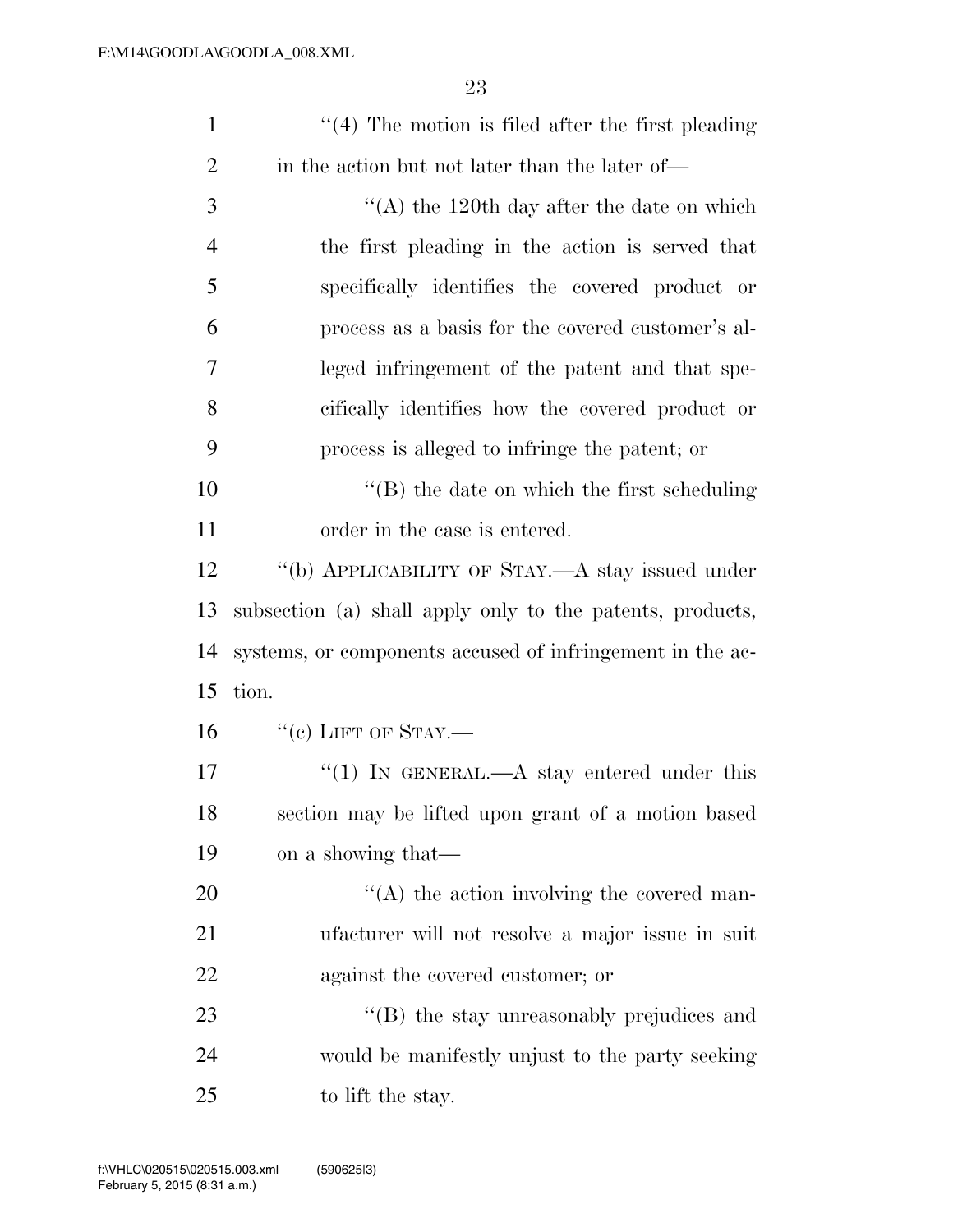1 ''(2) SEPARATE MANUFACTURER ACTION IN- VOLVED.—In the case of a stay entered based on the participation of the covered manufacturer in a sepa- rate action involving the same patent or patents re- lated to the same covered product or process, a mo- tion under this subsection may only be made if the court in such separate action determines the show-ing required under paragraph (1) has been met.

9 "(d) EXEMPTION.—This section shall not apply to an action that includes a cause of action described under sec-tion 271(e)(2).

 ''(e) CONSENT JUDGMENT.—If, following the grant of a motion to stay under this section, the covered manu- facturer seeks or consents to entry of a consent judgment relating to one or more of the common issues that gave rise to the stay, or declines to prosecute through appeal a final decision as to one or more of the common issues that gave rise to the stay, the court may, upon grant of a motion, determine that such consent judgment or unappealed final decision shall not be binding on the cov- ered customer with respect to one or more of such common issues based on a showing that such an outcome would unreasonably prejudice and be manifestly unjust to the covered customer in light of the circumstances of the case.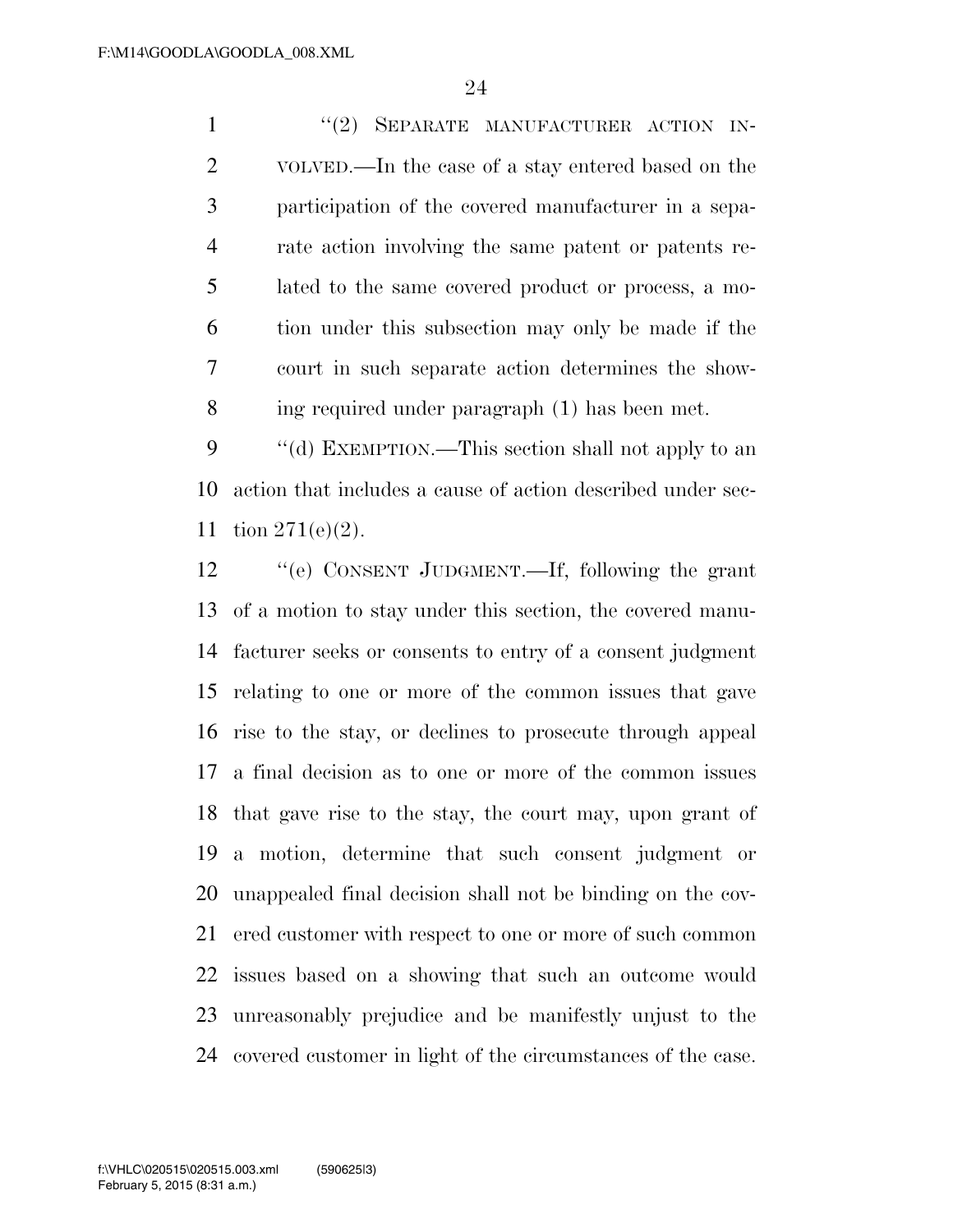1 ""(f) RULE OF CONSTRUCTION.—Nothing in this sec- tion shall be construed to limit the ability of a court to grant any stay, expand any stay granted under this sec- tion, or grant any motion to intervene, if otherwise per-mitted by law.

"(g) DEFINITIONS.—In this section:

7 "(1) COVERED CUSTOMER.—The term 'covered customer' means a party accused of infringing a pat- ent or patents in dispute based on a covered product or process.

11 ''(2) COVERED MANUFACTURER.—The term 'covered manufacturer' means a person that manu- factures or supplies, or causes the manufacture or supply of, a covered product or process or a relevant part thereof.

 ''(3) COVERED PRODUCT OR PROCESS.—The term 'covered product or process' means a product, process, system, service, component, material, or ap-paratus, or relevant part thereof, that—

20  $\langle (A)$  is alleged to infringe the patent or patents in dispute; or

22  $\text{``(B)}$  implements a process alleged to in-fringe the patent or patents in dispute.''.

 (b) CONFORMING AMENDMENT.—The table of sec-tions for chapter 29 of title 35, United States Code, is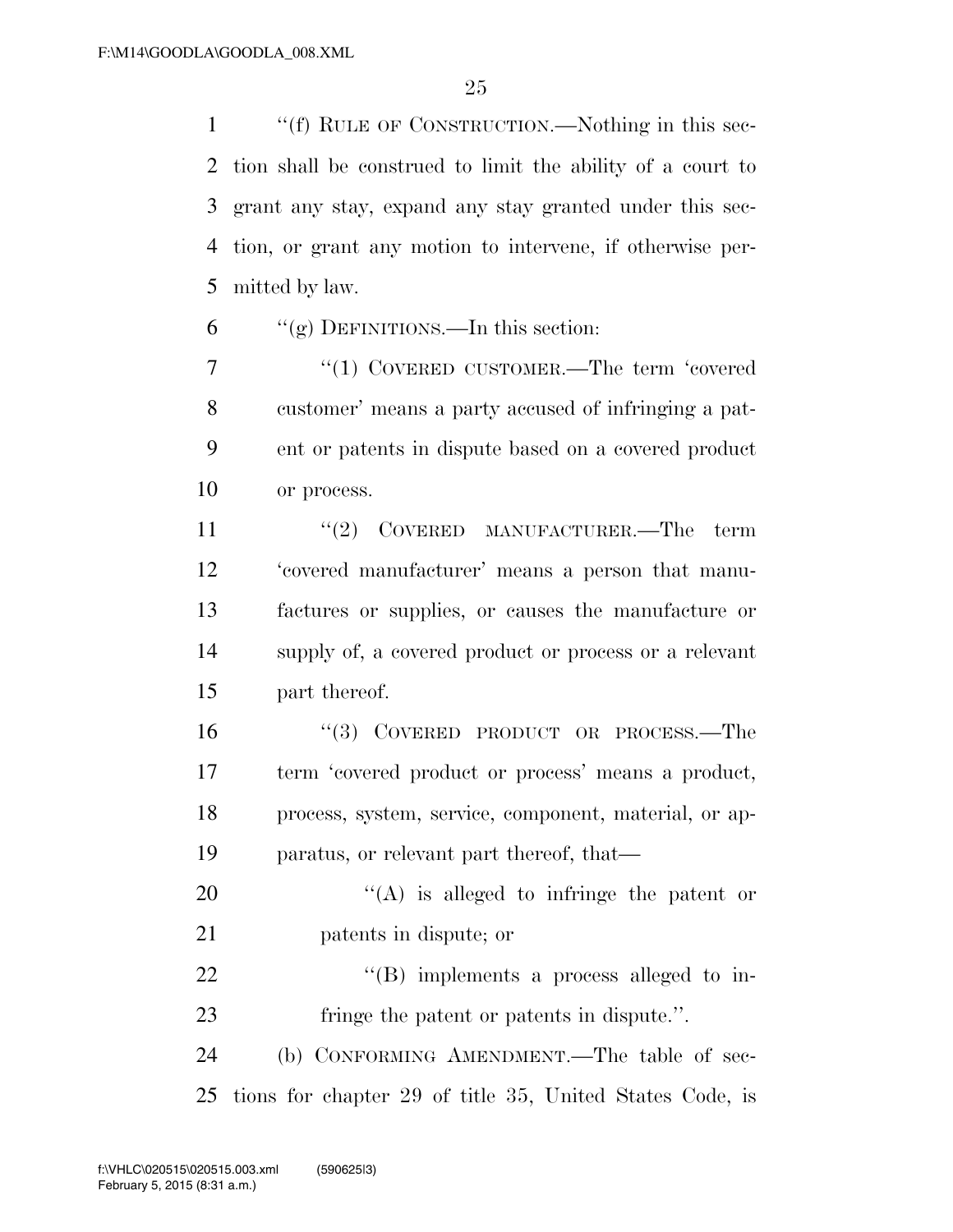amended by striking the item relating to section 296 and

inserting the following:

''296. Stay of action against customer.''.

 (c) EFFECTIVE DATE.—The amendments made by this section shall take effect on the date of the enactment of this Act and shall apply to any action for which a com- plaint is filed on or after the first day of the 30-day period that ends on that date.

# **SEC. 6. PROCEDURES AND PRACTICES TO IMPLEMENT REC- OMMENDATIONS OF THE JUDICIAL CON-FERENCE.**

 (a) JUDICIAL CONFERENCE RULES AND PROCE-DURES ON DISCOVERY BURDENS AND COSTS.—

 (1) RULES AND PROCEDURES.—The Judicial Conference of the United States, using existing re- sources, shall develop rules and procedures to imple- ment the issues and proposals described in para- graph (2) to address the asymmetries in discovery burdens and costs in any civil action arising under any Act of Congress relating to patents. Such rules and procedures shall include how and when payment for document discovery in addition to the discovery of core documentary evidence is to occur, and what information must be presented to demonstrate finan-cial capacity before permitting document discovery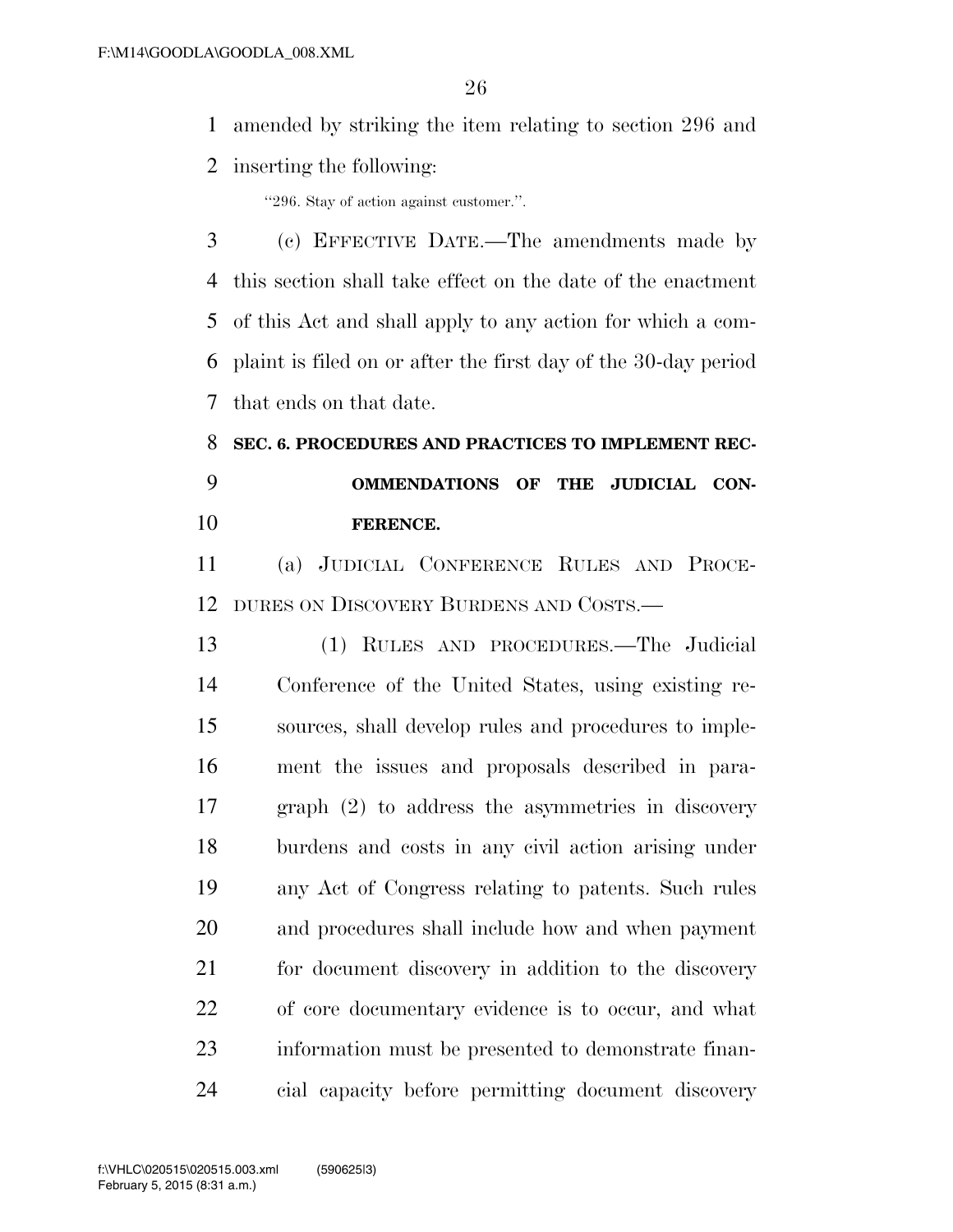in addition to the discovery of core documentary evi-dence.

 (2) RULES AND PROCEDURES TO BE CONSID- ERED.—The rules and procedures required under paragraph (1) should address each of the following issues and proposals:

 (A) DISCOVERY OF CORE DOCUMENTARY EVIDENCE.—Whether and to what extent each party to the action is entitled to receive core documentary evidence and shall be responsible for the costs of producing core documentary evidence within the possession or control of each such party, and whether and to what ex- tent each party to the action may seek non- documentary discovery as otherwise provided in the Federal Rules of Civil Procedure.

 (B) ELECTRONIC COMMUNICATION.—If the parties determine that the discovery of elec- tronic communication is appropriate, whether such discovery shall occur after the parties have exchanged initial disclosures and core documen-22 tary evidence and whether such discovery shall be in accordance with the following:

 (i) Any request for the production of electronic communication shall be specific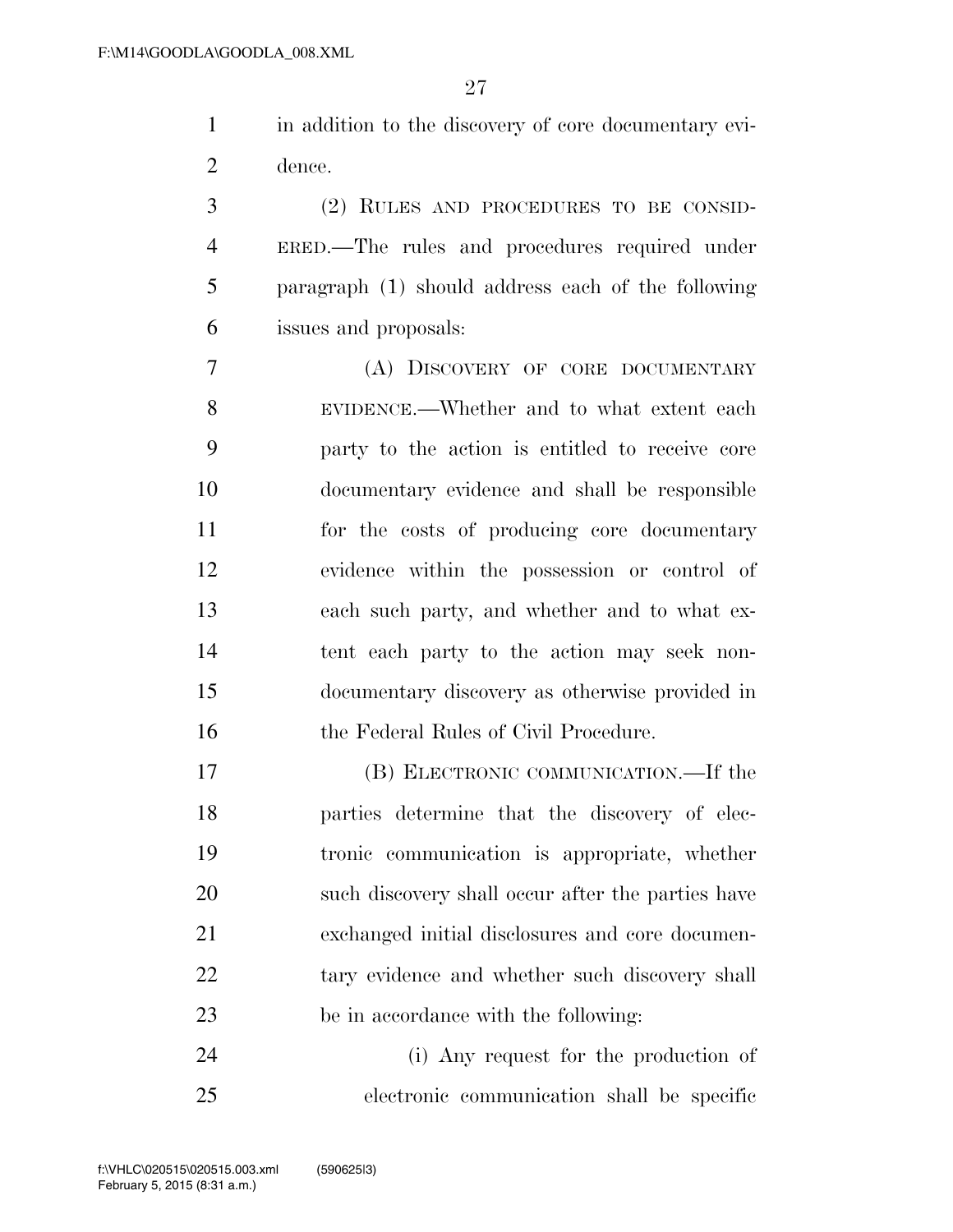| $\mathbf{1}$   | and may not be a general request for the     |
|----------------|----------------------------------------------|
| $\overline{2}$ | production of information relating to a      |
| 3              | product or business.                         |
| $\overline{4}$ | (ii) Each request shall identify the         |
| 5              | custodian of the information requested, the  |
| 6              | search terms, and a time frame. The par-     |
| $\tau$         | ties shall cooperate to identify the proper  |
| 8              | custodians, the proper search terms, and     |
| 9              | the proper time frame.                       |
| 10             | (iii) A party may not submit produc-         |
| 11             | tion requests to more than 5 custodians,     |
| 12             | unless the parties jointly agree to modify   |
| 13             | the number of production requests without    |
| 14             | leave of the court.                          |
| 15             | (iv) The court may consider contested        |
| 16             | requests for up to 5 additional custodians   |
| 17             | per producing party, upon a showing of a     |
| 18             | distinct need based on the size, complexity, |
| 19             | and issues of the case.                      |
| 20             | (v) If a party requests the discovery        |
| 21             | of electronic communication for additional   |
| 22             | custodians beyond the limits agreed to by    |
| 23             | the parties or granted by the court, the re- |
| 24             | questing party shall bear all reasonable     |
| 25             | costs caused by such additional discovery.   |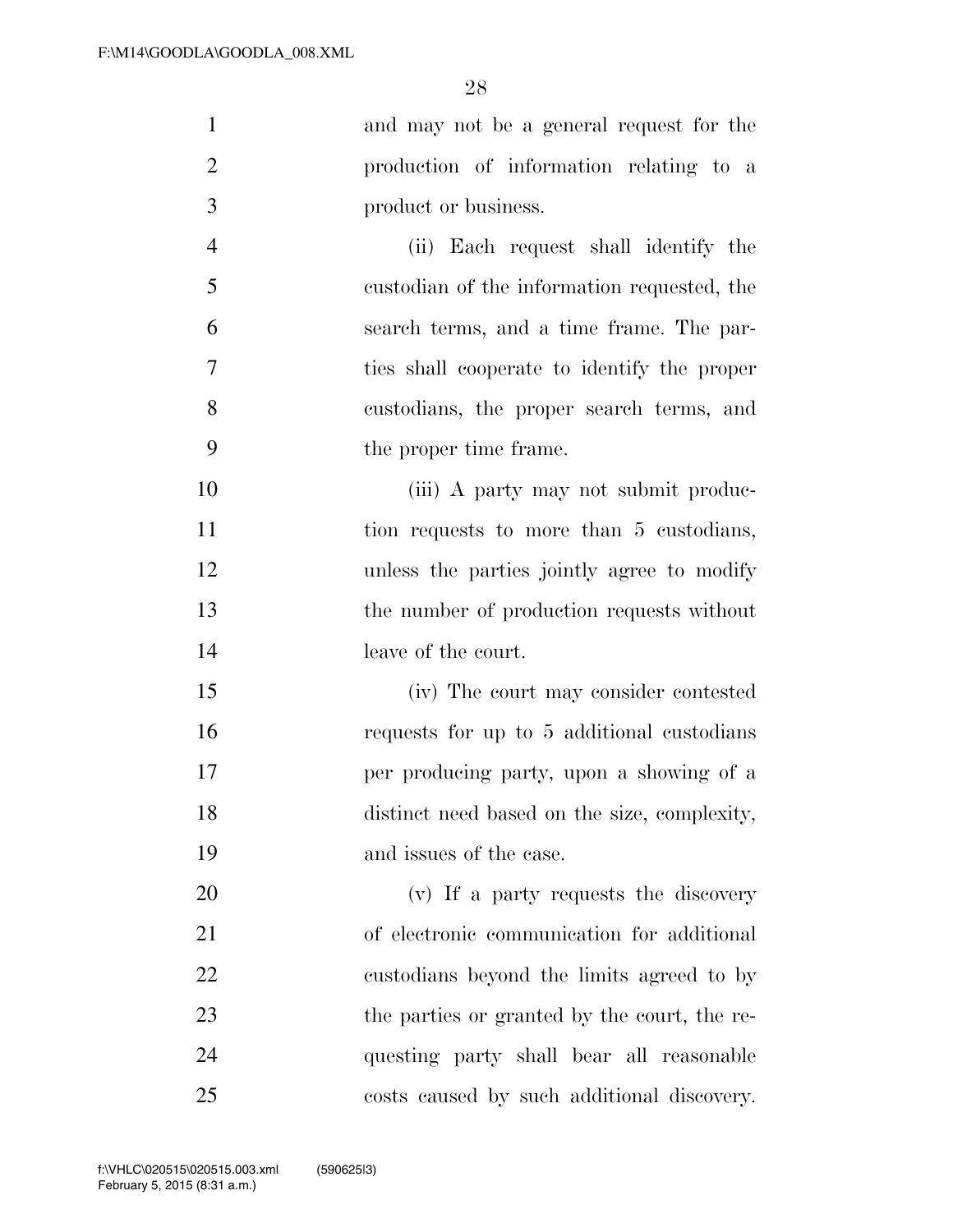| $\mathbf{1}$   | (C) ADDITIONAL DOCUMENT DISCOVERY.—           |
|----------------|-----------------------------------------------|
| $\overline{2}$ | Whether the following should apply:           |
| 3              | (i) IN GENERAL.—Each party to the             |
| $\overline{4}$ | action may seek any additional document       |
| 5              | discovery otherwise permitted under the       |
| 6              | Federal Rules of Civil Procedure, if such     |
| 7              | party bears the reasonable costs, including   |
| 8              | reasonable attorney's fees, of the additional |
| 9              | document discovery.                           |
| 10             | (ii) REQUIREMENTS FOR ADDITIONAL              |
| 11             | DOCUMENT DISCOVERY.--Unless the par-          |
| 12             | ties mutually agree otherwise, no party       |
| 13             | may be permitted additional document dis-     |
| 14             | covery unless such a party posts a bond, or   |
| 15             | provides other security, in an amount suffi-  |
| 16             | cient to cover the expected costs of such     |
| 17             | additional document discovery, or makes a     |
| 18             | showing to the court that such party has      |
| 19             | the financial capacity to pay the costs of    |
| 20             | such additional document discovery.           |
| 21             | (iii) LIMITS ON ADDITIONAL DOCU-              |
| 22             | MENT DISCOVERY.—A court, upon motion,         |
| 23             | may determine that a request for addi-        |
| 24             | tional document discovery is excessive, ir-   |
| 25             | relevant, or otherwise abusive and may set    |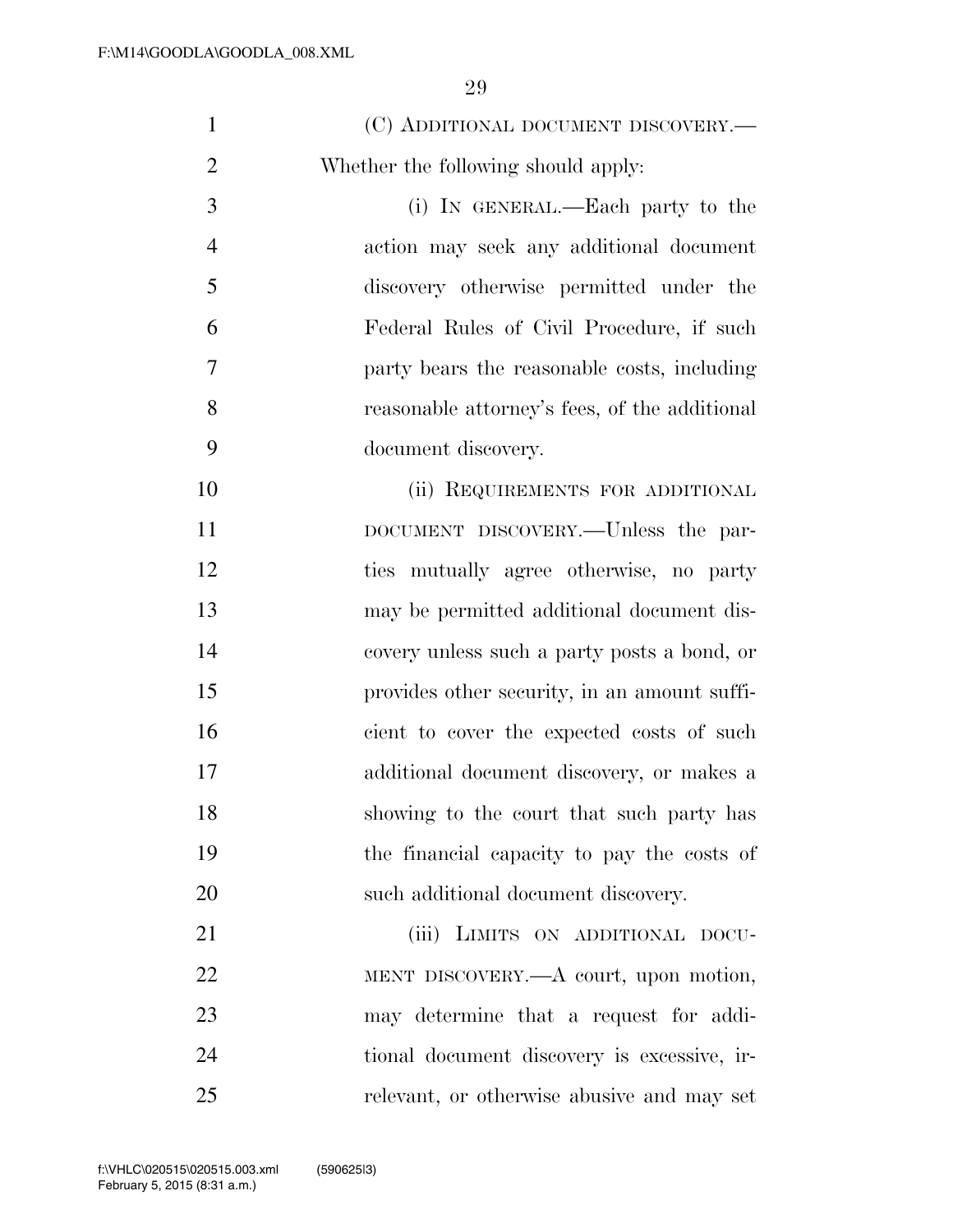limits on such additional document dis-covery.

 (iv) GOOD CAUSE MODIFICATION.—A court, upon motion and for good cause shown, may modify the requirements of subparagraphs (A) and (B) and any defini- tion under paragraph (3). Not later than 30 days after the pretrial conference under Rule 16 of the Federal Rules of Civil Pro- cedure, the parties shall jointly submit any proposed modifications of the requirements of subparagraphs (A) and (B) and any def- inition under paragraph (3), unless the parties do not agree, in which case each party shall submit any proposed modifica-16 tion of such party and a summary of the disagreement over the modification.

 (v) COMPUTER CODE.—A court, upon motion and for good cause shown, may de- termine that computer code should be in-21 cluded in the discovery of core documen-22 tary evidence. The discovery of computer 23 code shall occur after the parties have ex- changed initial disclosures and other core documentary evidence.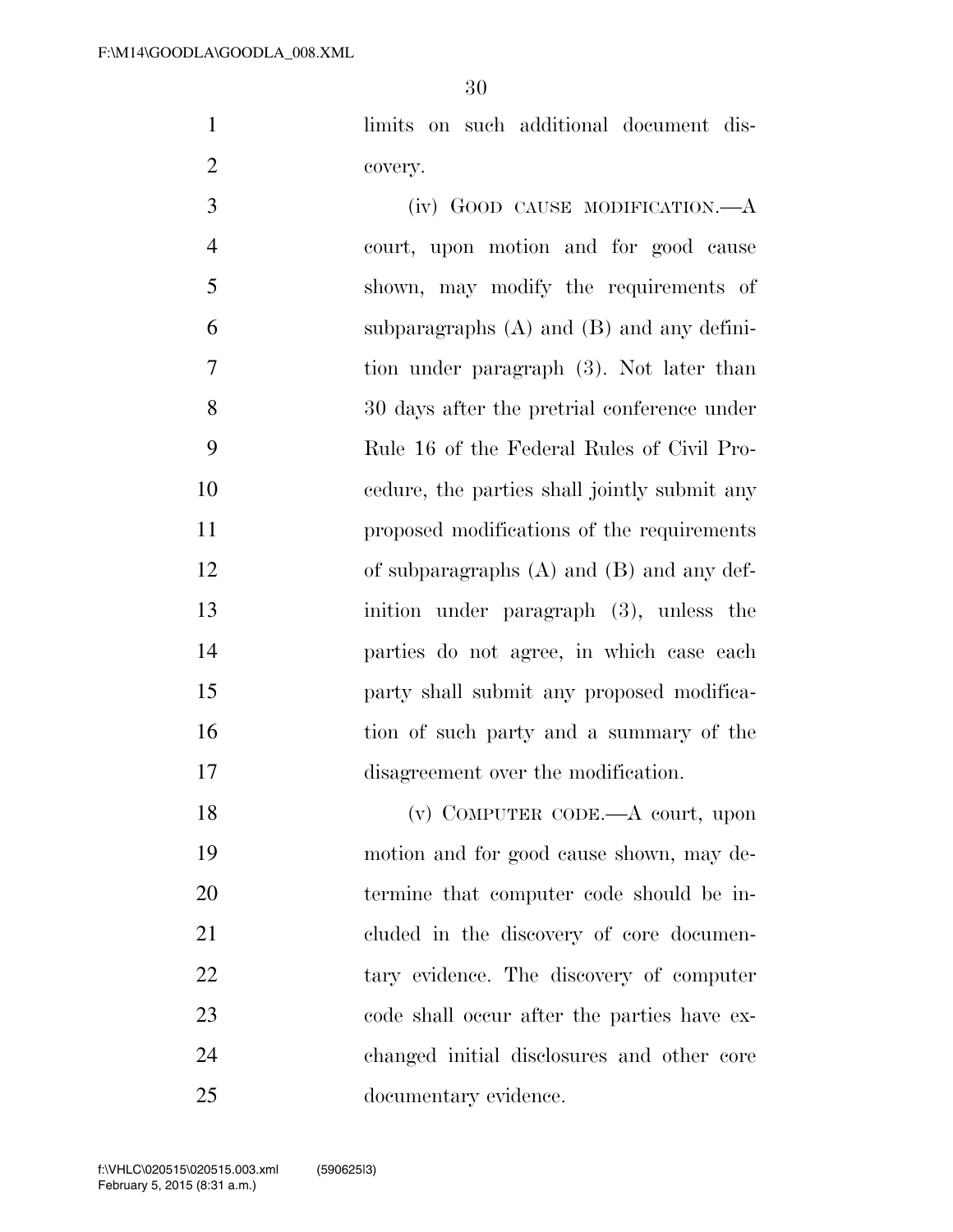| $\mathbf{1}$   | (D) DISCOVERY SEQUENCE AND SCOPE.—            |
|----------------|-----------------------------------------------|
| $\overline{c}$ | Whether the parties shall discuss and address |
| 3              | in the written report filed pursuant to Rule  |
| $\overline{4}$ | 26(f) of the Federal Rules of Civil Procedure |
| 5              | the views and proposals of each party on the  |
| 6              | following:                                    |
| 7              | (i) When the discovery of core docu-          |
| 8              | mentary evidence should be completed.         |
| 9              | (ii) Whether additional document dis-         |
| 10             | covery will be sought under subparagraph      |
| 11             | (C).                                          |
| 12             | (iii) Any issues about infringement,          |
| 13             | invalidity, or damages that, if resolved be-  |
| 14             | fore the additional discovery described in    |
| 15             | subparagraph (C) commences, might sim-        |
| 16             | plify or streamline the case, including the   |
| 17             | identification of any terms or phrases re-    |
| 18             | lating to any patent claim at issue to be     |
| 19             | construed by the court and whether the        |
| 20             | early construction of any of those terms or   |
| 21             | phrases would be helpful.                     |
| 22             | (3) DEFINITIONS.—In this subsection:          |
| 23             | (A) CORE DOCUMENTARY EVIDENCE.—The            |
| 24             | term "core documentary evidence"-             |
| 25             | (i) includes—                                 |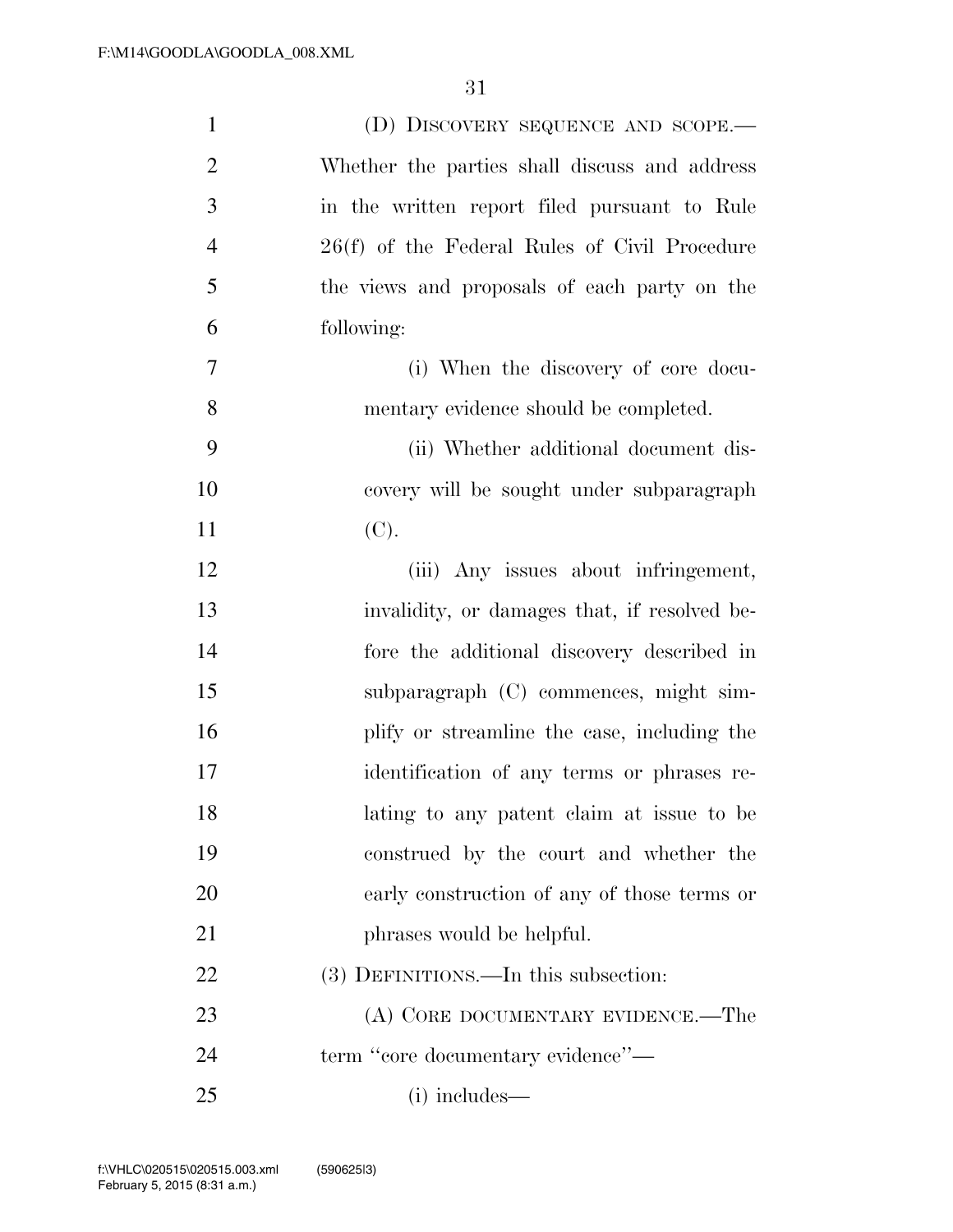| $\mathbf{1}$   | (I) documents relating to the             |
|----------------|-------------------------------------------|
| $\overline{2}$ | conception of, reduction to practice of,  |
| 3              | and application for, the patent or pat-   |
| $\overline{4}$ | ents at issue;                            |
| 5              | (II) documents sufficient to show         |
| 6              | the technical operation of the product    |
| 7              | or process identified in the complaint    |
| 8              | as infringing the patent or patents at    |
| 9              | issue;                                    |
| 10             | (III) documents relating to po-           |
| 11             | tentially invalidating prior art;         |
| 12             | (IV) documents relating to any            |
| 13             | licensing of, or other transfer of rights |
| 14             | to, the patent or patents at issue be-    |
| 15             | fore the date on which the complaint      |
| 16             | is filed;                                 |
| 17             | (V) documents sufficient to show          |
| 18             | profit attributable to the claimed in-    |
| 19             | vention of the patent or patents at       |
| 20             | issue;                                    |
| 21             | (VI) documents relating to any            |
| 22             | knowledge by the accused infringer of     |
| 23             | the patent or patents at issue before     |
| 24             | the date on which the complaint is        |
| 25             | filed;                                    |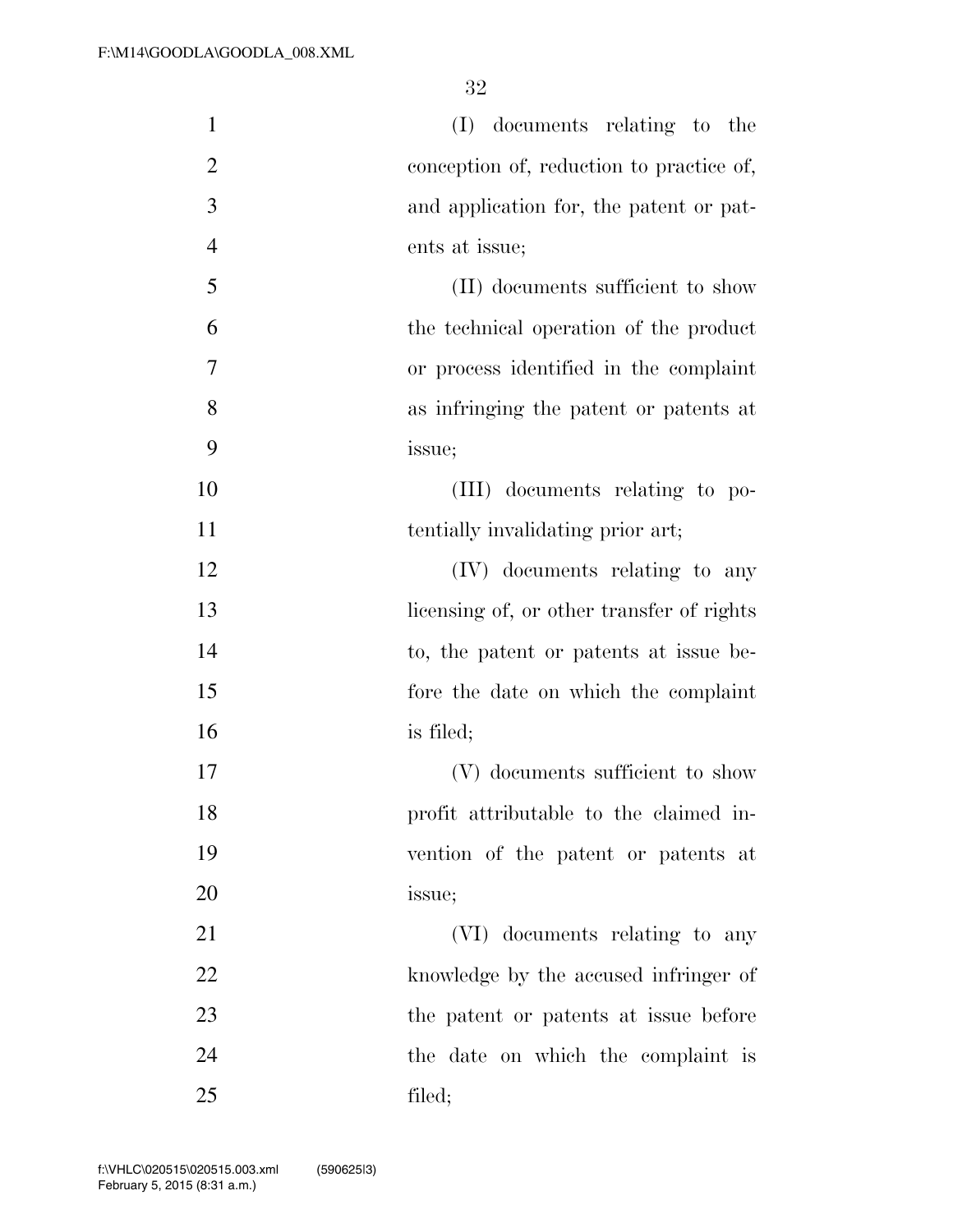(VII) documents relating to any knowledge by the patentee of infringe- ment of the patent or patents at issue before the date on which the com- plaint is filed; (VIII) documents relating to any licensing term or pricing commitment to which the patent or patents may be subject through any agency or stand- ard-setting body; and (IX) documents sufficient to show any marking or other notice pro- vided of the patent or patents at issue; and (ii) does not include computer code, 16 except as specified in paragraph  $(2)(C)(v)$ . (B) ELECTRONIC COMMUNICATION.—The term ''electronic communication'' means any form of electronic communication, including email, text message, or instant message. 21 (4) IMPLEMENTATION BY THE DISTRICT COURTS.—Not later than 6 months after the date on which the Judicial Conference has developed the rules and procedures required by this subsection, each United States district court and the United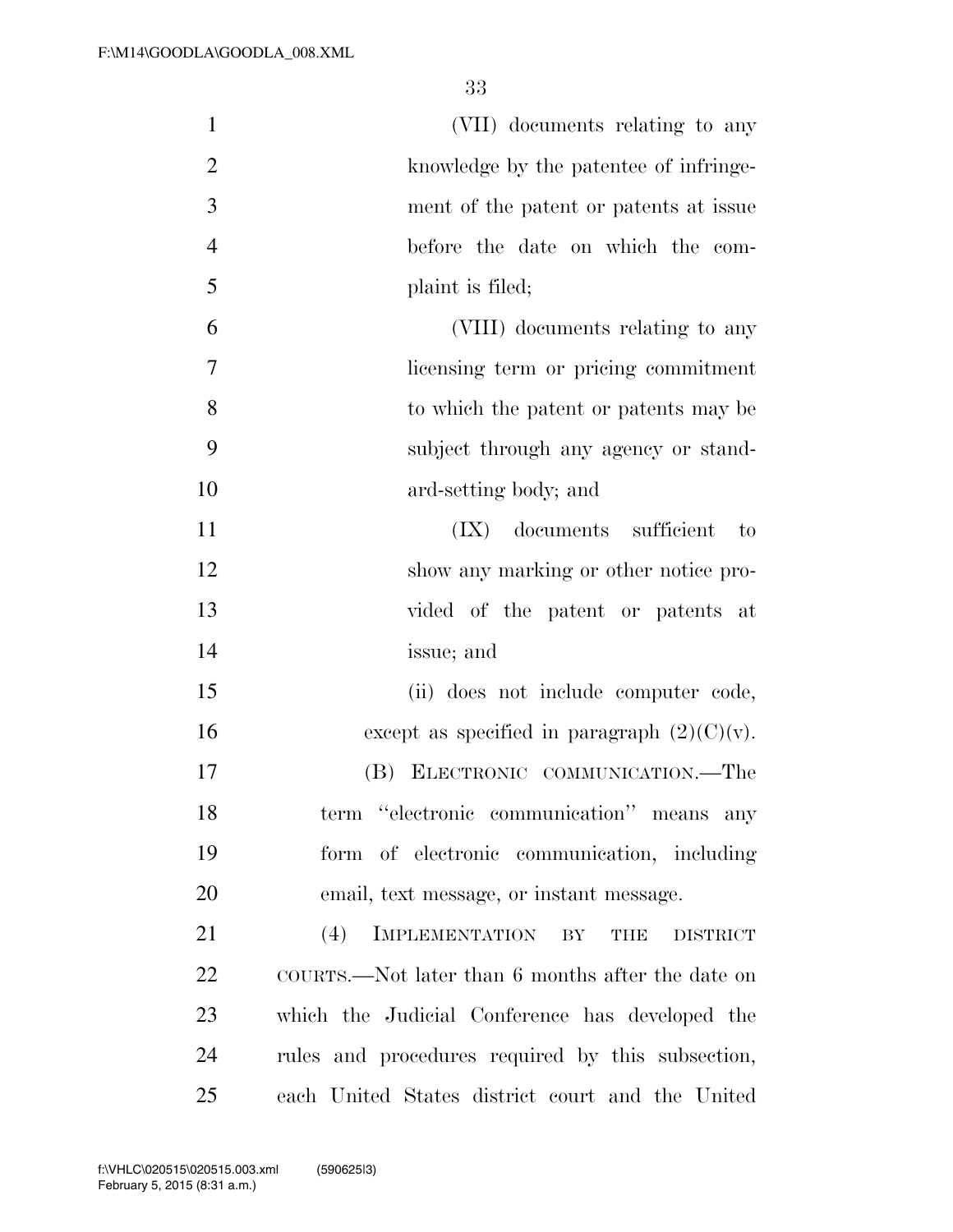| $\mathbf{1}$   | States Court of Federal Claims shall revise the ap-   |
|----------------|-------------------------------------------------------|
| $\overline{2}$ | plicable local rules for such court to implement such |
| 3              | rules and procedures.                                 |
| $\overline{4}$ | (5) AUTHORITY FOR JUDICIAL CONFERENCE TO              |
| 5              | REVIEW AND MODIFY.-                                   |
| 6              | (A) STUDY OF EFFICACY OF RULES AND                    |
| 7              | PROCEDURES.—The Judicial Conference shall             |
| 8              | study the efficacy of the rules and procedures        |
| 9              | required by this subsection during the 4-year         |
| 10             | period beginning on the date on which such            |
| 11             | rules and procedures by the district courts and       |
| 12             | the United States Court of Federal Claims are         |
| 13             | first implemented. The Judicial Conference may        |
| 14             | modify such rules and procedures following            |
| 15             | such 4-year period.                                   |
| 16             | (B) INITIAL MODIFICATIONS.—Before the                 |
| 17             | expiration of the 4-year period described in sub-     |
| 18             | paragraph (A), the Judicial Conference may            |
| 19             | modify the requirements under this sub-               |
| 20             | section-                                              |
| 21             | (i) by designating categories of "core"               |
| 22             | documentary evidence", in addition to                 |
| 23             | those designated under paragraph $(3)(A)$ ,           |
| 24             | as the Judicial Conference determines to              |
| 25             | be appropriate and necessary; and                     |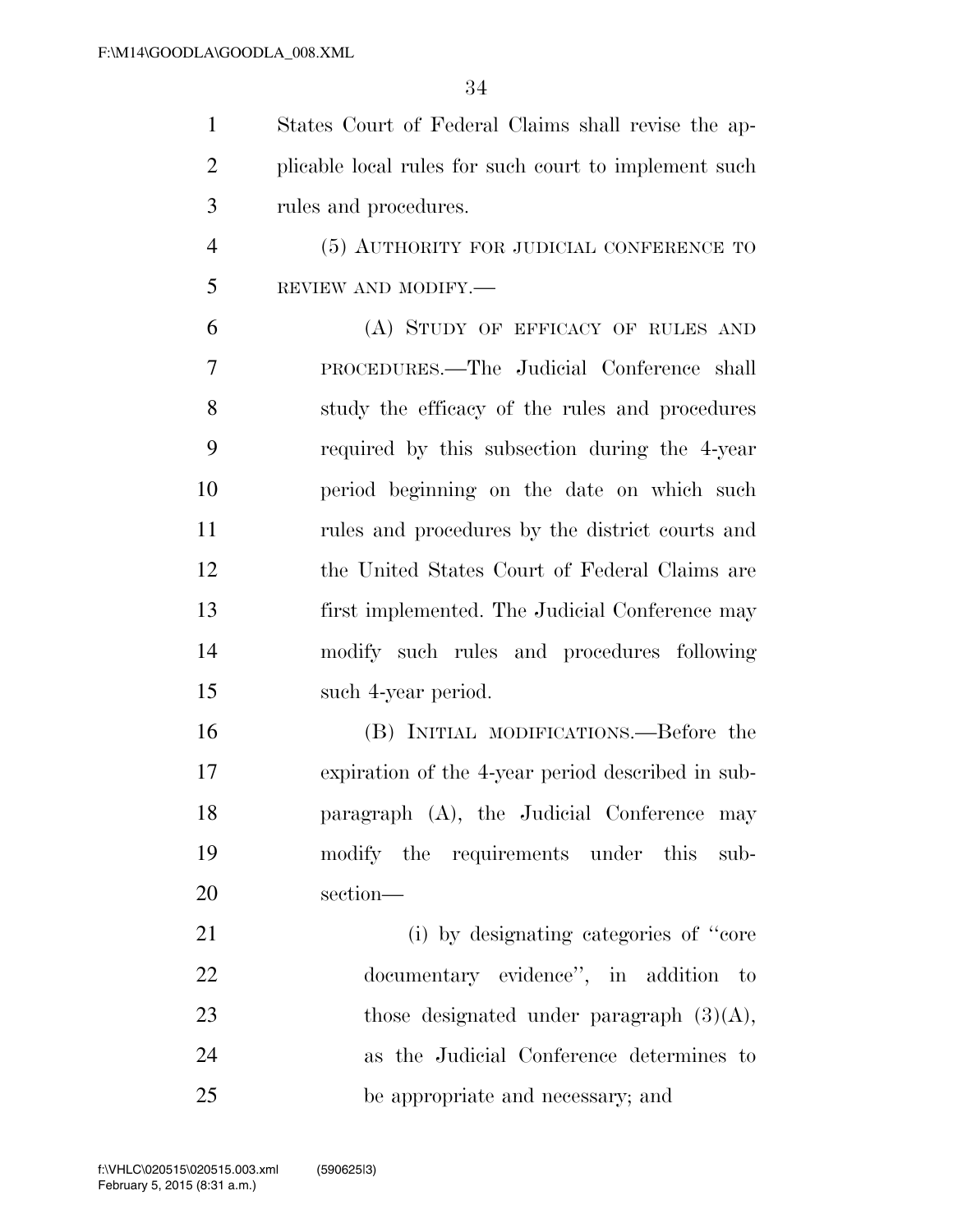|    | (ii) as otherwise necessary to prevent        |
|----|-----------------------------------------------|
|    | a manifest injustice, the imposition of a re- |
| 3  | quirement the costs of which clearly out-     |
|    | weigh its benefits, or a result that could    |
| -5 | not reasonably have been intended by the      |
|    | Congress.                                     |
|    |                                               |

 (b) JUDICIAL CONFERENCE PATENT CASE MANAGE- MENT.—The Judicial Conference of the United States, using existing resources, shall develop case management procedures to be implemented by the United States dis- trict courts and the United States Court of Federal Claims for any civil action arising under any Act of Congress re- lating to patents, including initial disclosure and early case management conference practices that—

- (1) will identify any potential dispositive issues of the case; and
- (2) focus on early summary judgment motions when resolution of issues may lead to expedited dis-position of the case.

 (c) REVISION OF FORM FOR PATENT INFRINGE-MENT.—

 (1) ELIMINATION OF FORM.—The Supreme Court, using existing resources, shall eliminate Form 18 in the Appendix to the Federal Rules of Civil Procedure (relating to Complaint for Patent In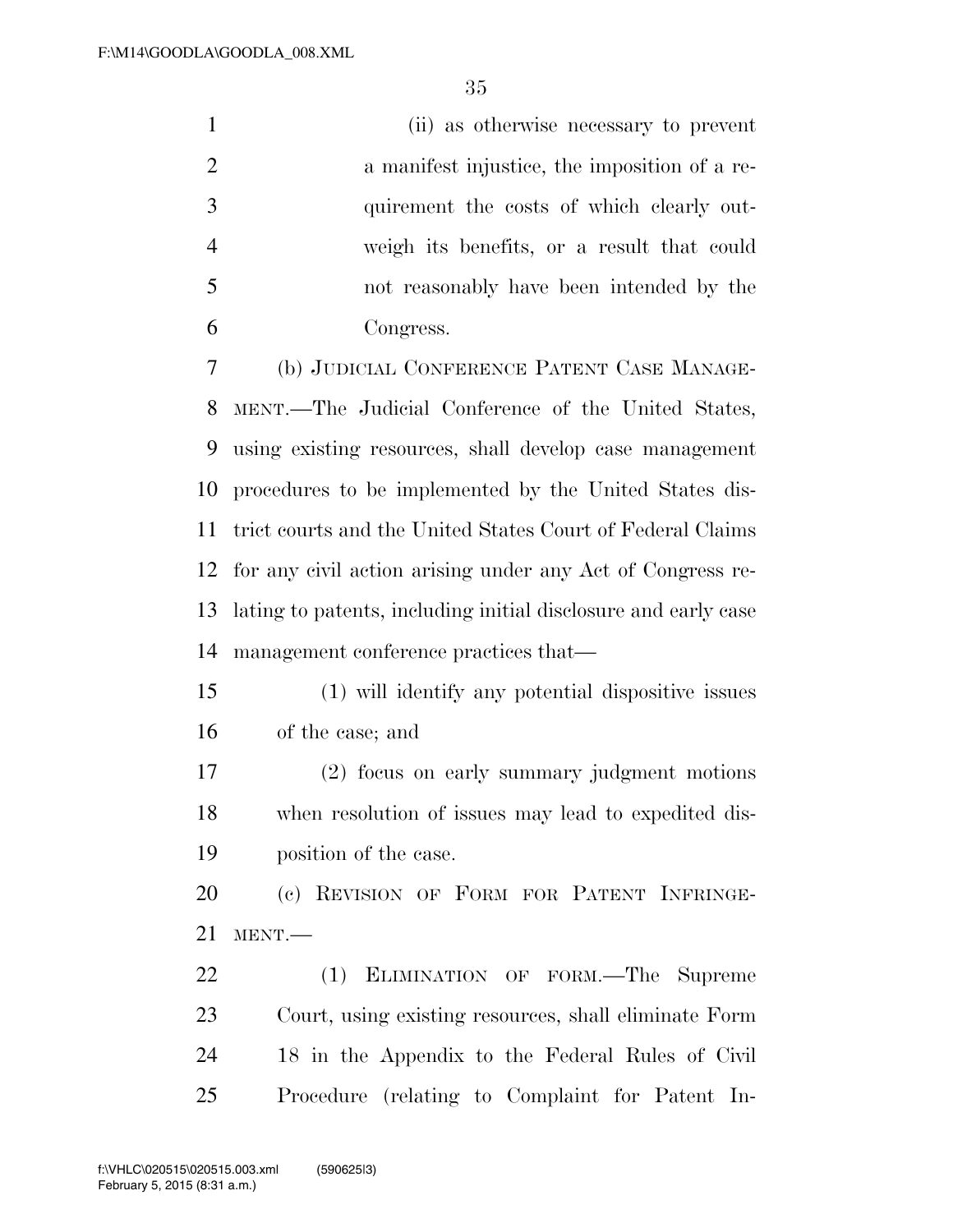fringement), effective on the date of the enactment of this Act.

 (2) REVISED FORM.—The Supreme Court may prescribe a new form or forms setting out model al- legations of patent infringement that, at a minimum, notify accused infringers of the asserted claim or claims, the products or services accused of infringe- ment, and the plaintiff's theory for how each ac- cused product or service meets each limitation of each asserted claim. The Judicial Conference should exercise the authority under section 2073 of title 28, United States Code, to make recommendations with respect to such new form or forms.

 (d) PROTECTION OF INTELLECTUAL-PROPERTY LI-CENSES IN BANKRUPTCY.—

 (1) IN GENERAL.—Section 1522 of title 11, United States Code, is amended by adding at the end the following:

 $\cdot$  "(e) Section 365(n) shall apply to cases under this chapter. If the foreign representative rejects or repudiates a contract under which the debtor is a licensor of intellec- tual property, the licensee under such contract shall be entitled to make the election and exercise the rights de-24 scribed in section  $365(n)$ .".

(2) TRADEMARKS.—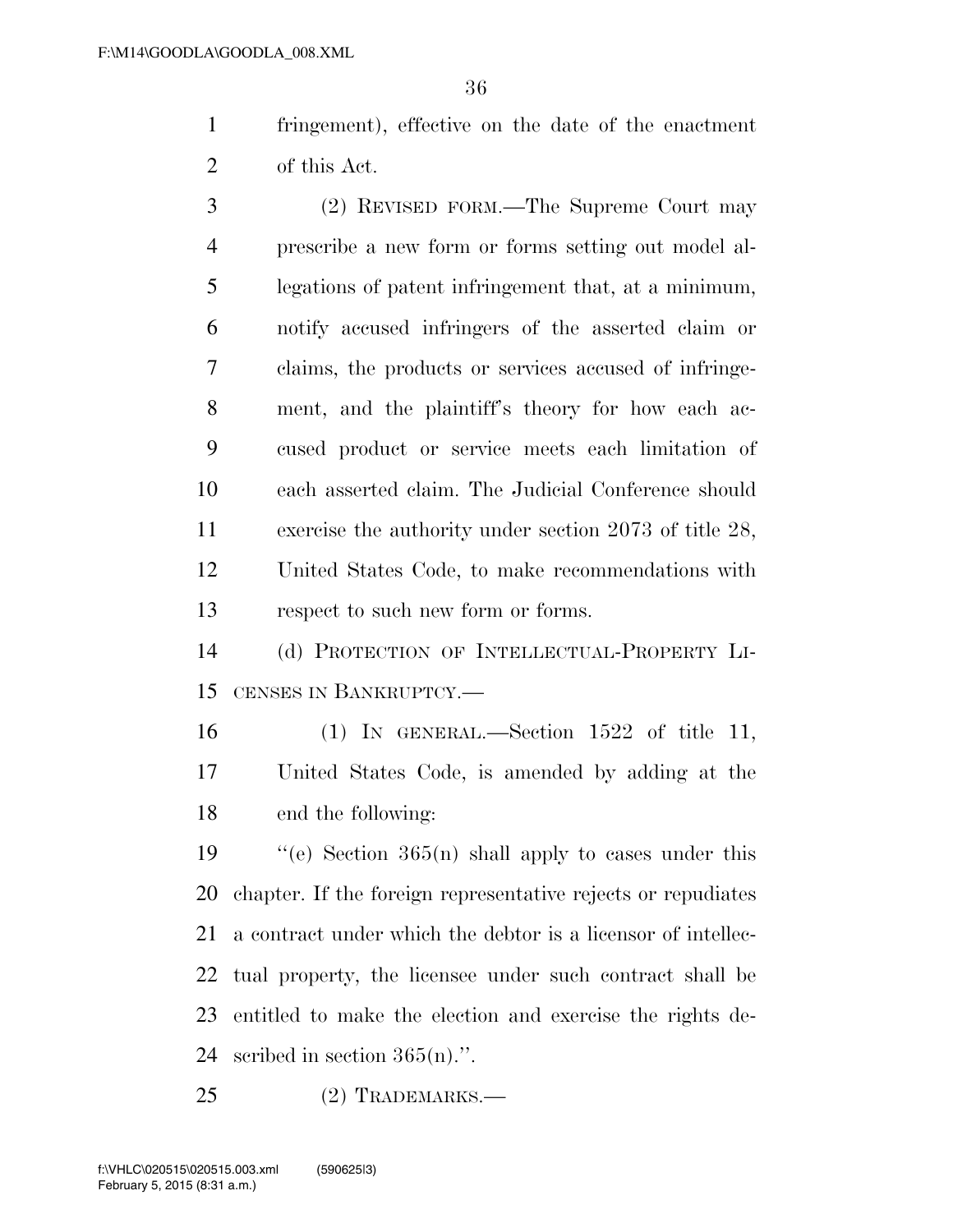| $\mathbf{1}$   | $(A)$ IN GENERAL.—Section $101(35A)$ of             |
|----------------|-----------------------------------------------------|
| $\overline{2}$ | title 11, United States Code, is amended—           |
| 3              | (i) in subparagraph $(E)$ , by striking             |
| $\overline{4}$ | $``or$ ";                                           |
| 5              | (ii) in subparagraph $(F)$ , by striking            |
| 6              | "title $17$ ;" and inserting "title $17$ ; or"; and |
| 7              | (iii) by adding after subparagraph $(F)$            |
| 8              | the following new subparagraph:                     |
| 9              | $\lq\lq(G)$ a trademark, service mark, or trade     |
| 10             | name, as those terms are defined in section 45      |
| 11             | of the Act of July 5, 1946 (commonly referred       |
| 12             | to as the 'Trademark Act of 1946') (15 U.S.C.       |
| 13             | $1127$ ;".                                          |
| 14             | CONFORMING AMENDMENT.-Section<br>(B)                |
| 15             | $365(n)(2)$ of title 11, United States Code, is     |
| 16             | amended—                                            |
| 17             | (i) in subparagraph $(B)$ —                         |
| 18             | (I) by striking "royalty pay-                       |
| 19             | ments" and inserting "royalty"<br>or                |
| 20             | other payments"; and                                |
| 21             | (II) by striking "and" after the                    |
| 22             | semicolon;                                          |
| 23             | (ii) in subparagraph $(C)$ , by striking            |
| 24             | the period at the end of clause (ii) and in-        |
| 25             | serting "; and"; and                                |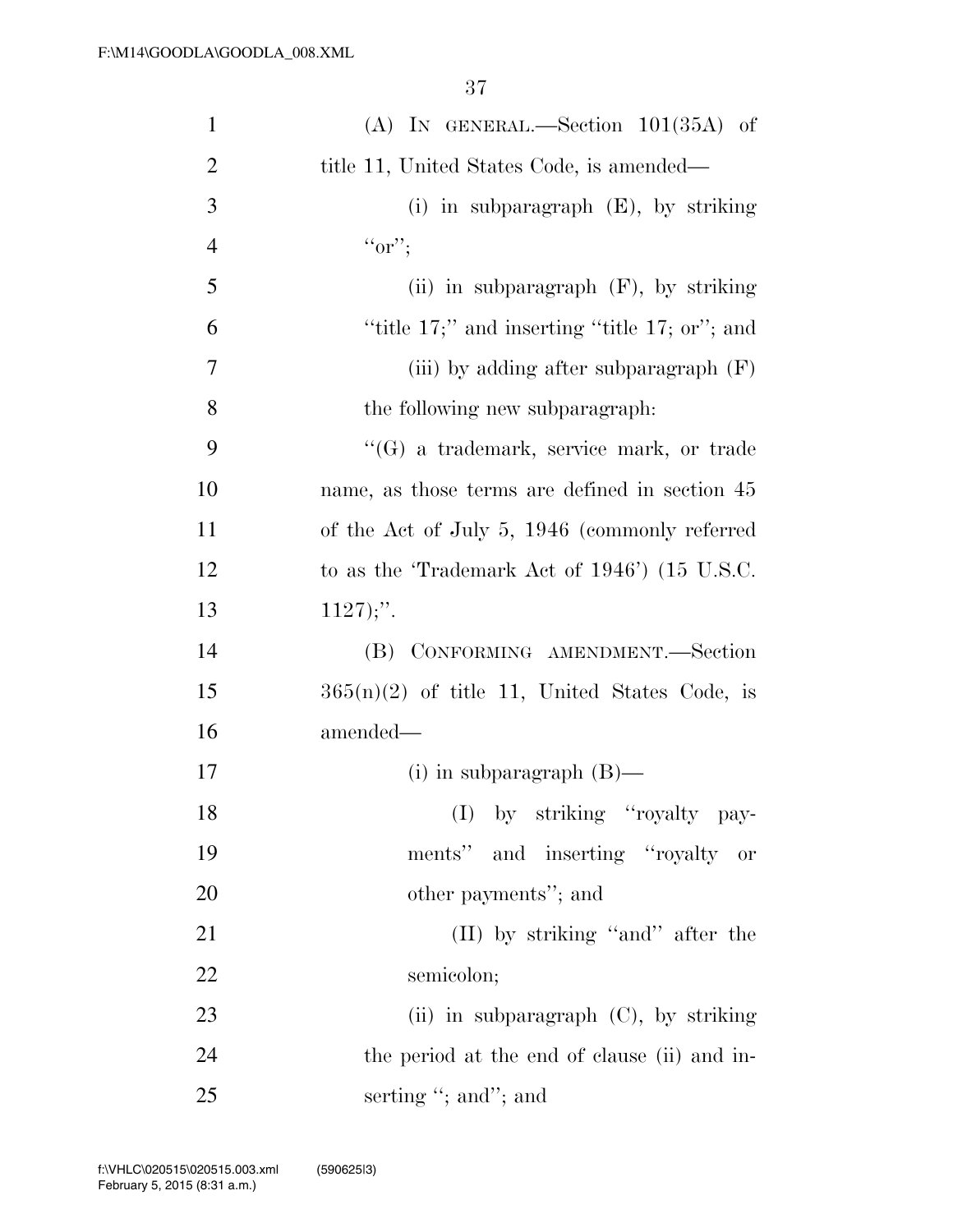| $\mathbf{1}$   | (iii) by adding at the end the fol-                     |
|----------------|---------------------------------------------------------|
| $\overline{2}$ | lowing new subparagraph.                                |
| 3              | $\lq\lq$ (D) in the case of a trademark, service mark,  |
| 4              | or trade name, the trustee shall not be relieved of     |
| 5              | a contractual obligation to monitor and control the     |
| 6              | quality of a licensed product or service.".             |
| 7              | (3) EFFECTIVE DATE.—The amendments made                 |
| 8              | by this subsection shall take effect on the date of the |
| 9              | enactment of this Act and shall apply to any case       |
| 10             | that is pending on, or for which a petition or com-     |
| 11             | plaint is filed on or after, such date of enactment.    |
| 12             | SEC. 7. SMALL BUSINESS EDUCATION, OUTREACH, AND IN-     |
|                |                                                         |
| 13             | FORMATION ACCESS.                                       |
| 14             | SMALL BUSINESS EDUCATION AND<br>OUT-<br>(a)             |
| 15             | REACH.                                                  |
| 16             | (1) RESOURCES FOR SMALL BUSINESS.—Using                 |
| 17             | existing resources, the Director shall develop edu-     |
| 18             | cational resources for small businesses to address      |
| 19             | concerns arising from patent infringement.              |
| 20             | (2) SMALL BUSINESS PATENT OUTREACH.—The                 |
| 21             | existing small business patent outreach programs of     |
| 22             | the Office, and the relevant offices at the Small       |
| 23             | Business Administration and the Minority Business       |
| 24             | Development Agency, shall provide education and         |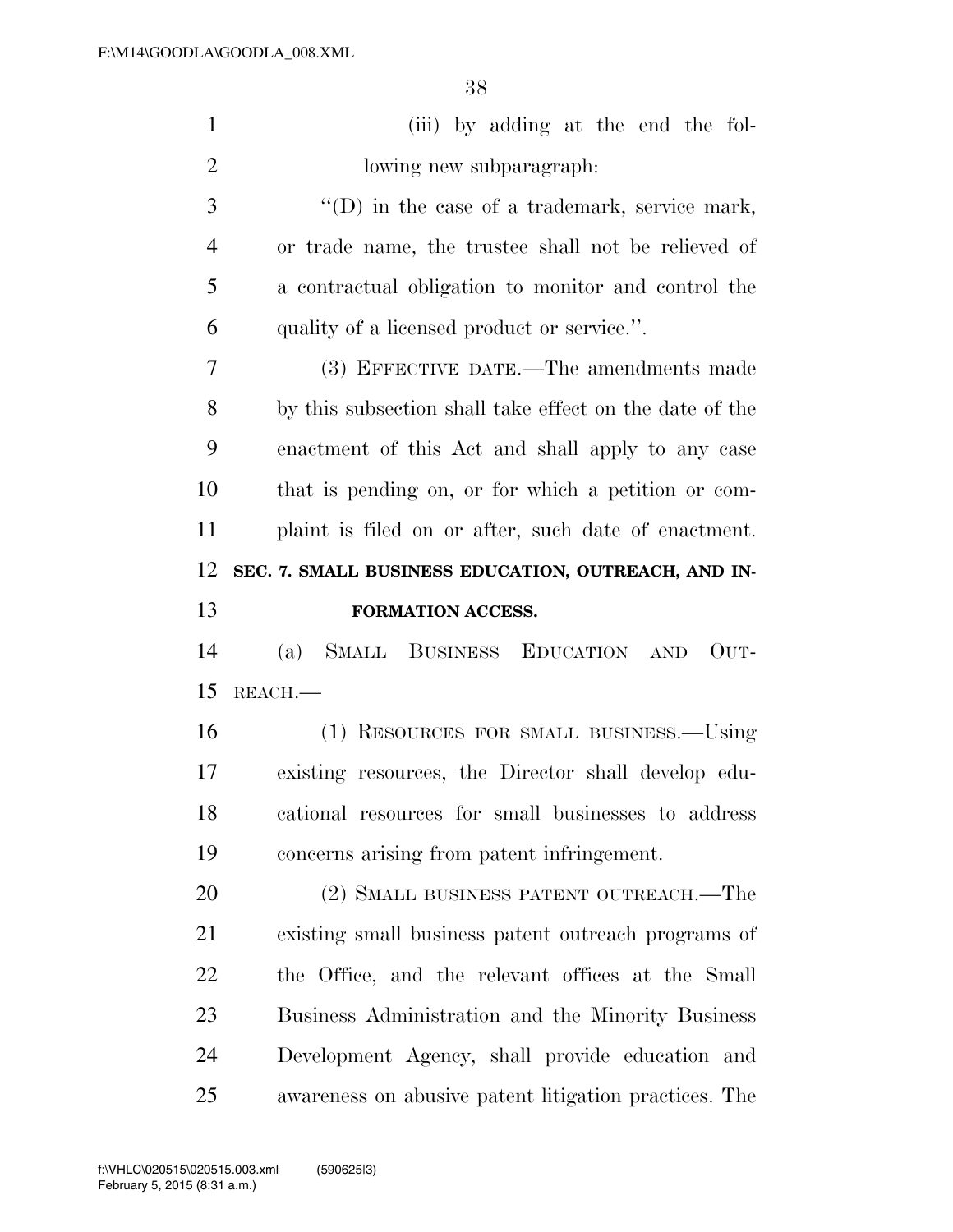Director may give special consideration to the unique needs of small firms owned by disabled vet- erans, service-disabled veterans, women, and minor- ity entrepreneurs in planning and executing the out- reach efforts by the Office. (b) IMPROVING INFORMATION TRANSPARENCY FOR SMALL BUSINESS AND THE UNITED STATES PATENT AND TRADEMARK OFFICE USERS.— (1) WEB SITE.—Using existing resources, the Director shall create a user-friendly section on the official Web site of the Office to notify the public when a patent case is brought in Federal court and, with respect to each patent at issue in such case, the Director shall include— (A) information disclosed under sub- sections (b) and (d) of section 290 of title 35, United States Code, as added by section 4(a) of this Act; and (B) any other information the Director de- termines to be relevant. (2) FORMAT.—In order to promote accessibility for the public, the information described in para- graph (1) shall be searchable by patent number, pat-ent art area, and entity.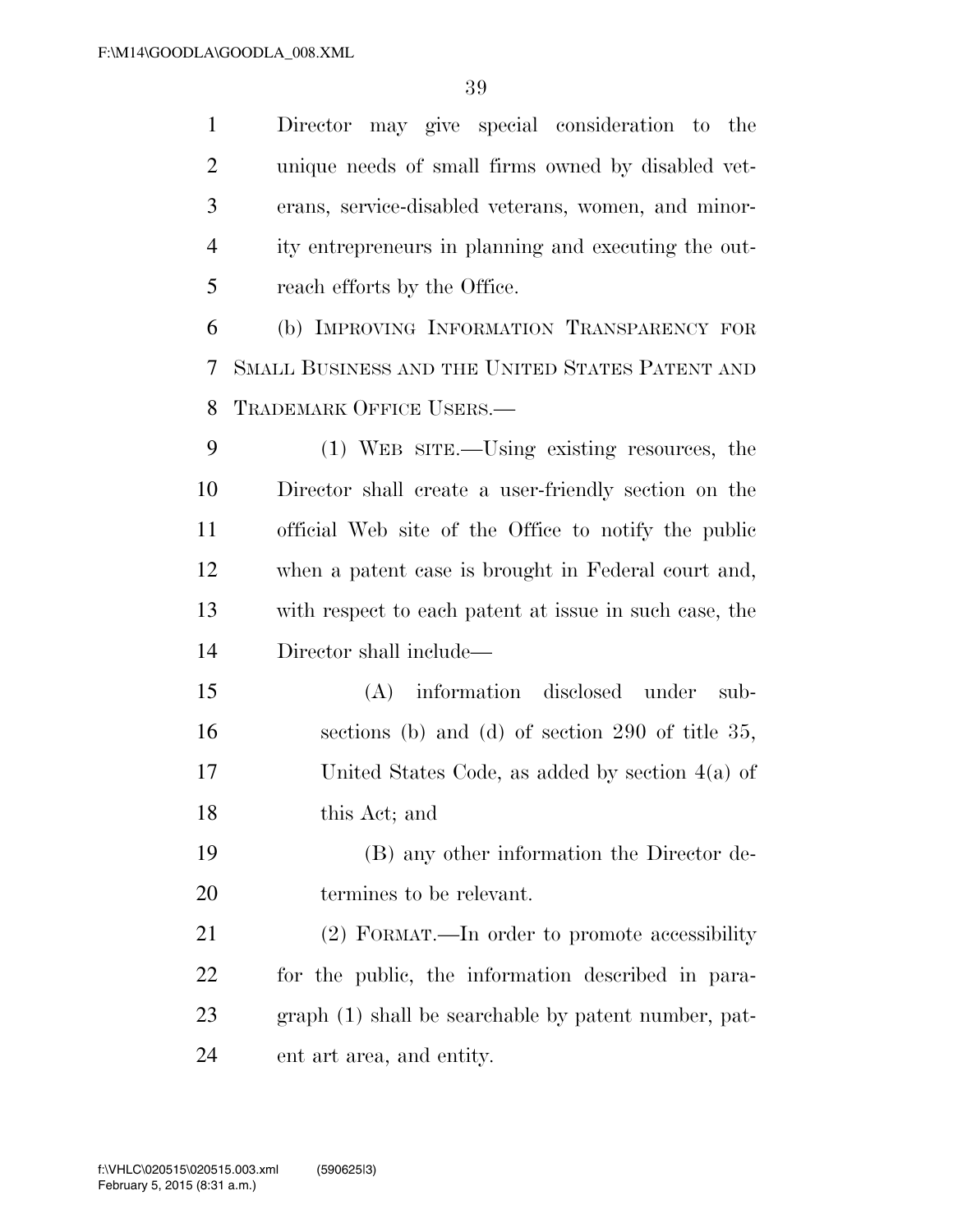|               |                |  |                  | 1 SEC. 8. STUDIES ON PATENT TRANSACTIONS, QUALITY, |  |
|---------------|----------------|--|------------------|----------------------------------------------------|--|
| $\mathcal{L}$ |                |  | AND EXAMINATION. |                                                    |  |
|               | $\overline{3}$ |  |                  | (a) STUDY ON SECONDARY MARKET OVERSIGHT FOR        |  |
|               |                |  |                  |                                                    |  |

 PATENT TRANSACTIONS TO PROMOTE TRANSPARENCY AND ETHICAL BUSINESS PRACTICES.—

 (1) STUDY REQUIRED.—The Director, in con- sultation with the Secretary of Commerce, the Sec- retary of the Treasury, the Chairman of the Securi- ties and Exchange Commission, the heads of other relevant agencies, and interested parties, shall, using existing resources of the Office, conduct a study— (A) to develop legislative recommendations to ensure greater transparency and account- ability in patent transactions occurring on the secondary market;

 (B) to examine the economic impact that the patent secondary market has on the United States;

 (C) to examine licensing and other over- sight requirements that may be placed on the patent secondary market, including on the par- ticipants in such markets, to ensure that the market is a level playing field and that brokers in the market have the requisite expertise and adhere to ethical business practices; and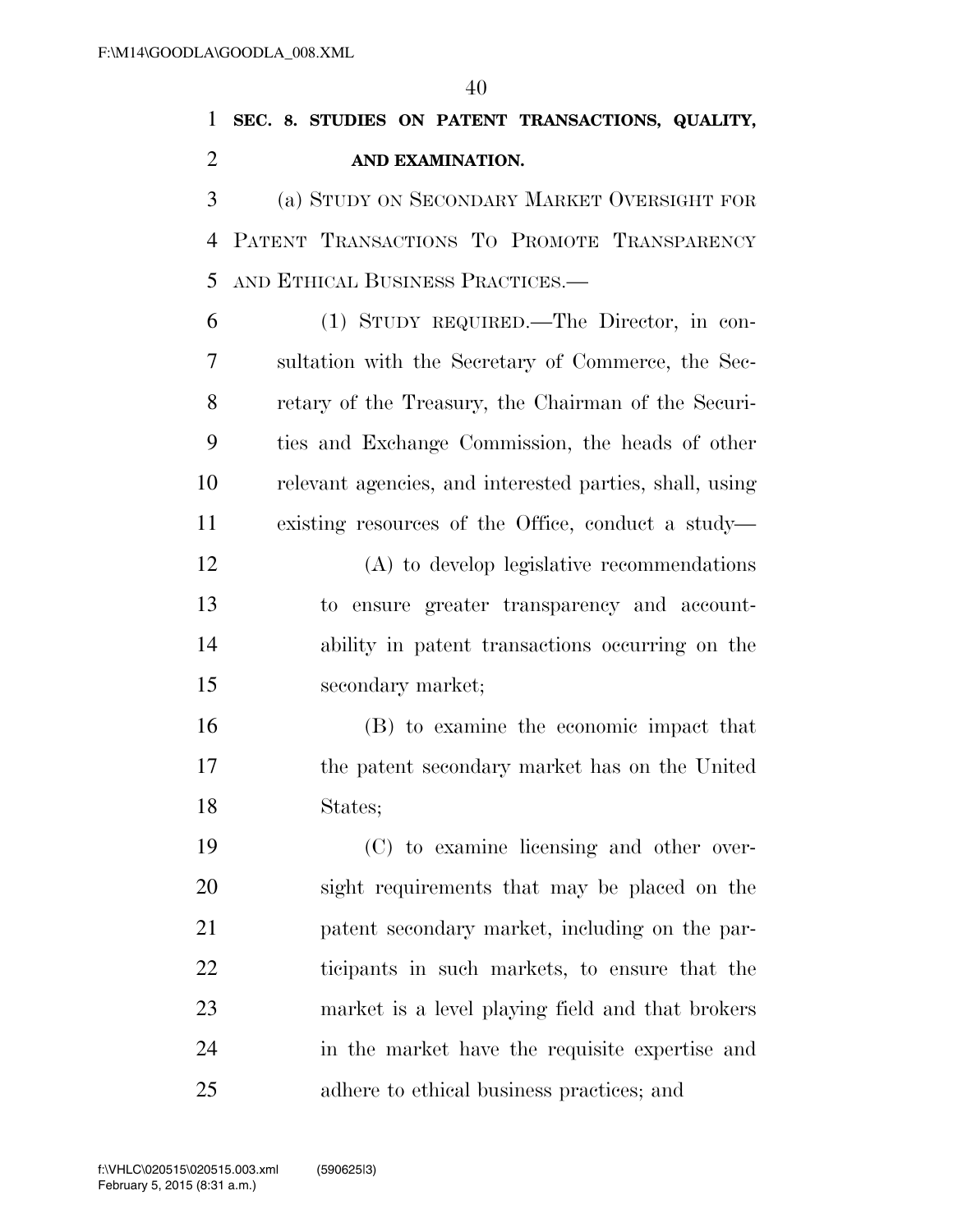(D) to examine the requirements placed on other markets.

 (2) REPORT ON STUDY.—Not later than 18 months after the date of the enactment of this Act, the Director shall submit a report to the Committee on the Judiciary of the House of Representatives and the Committee on the Judiciary of the Senate on the findings and recommendations of the Director from the study required under paragraph (1).

 (b) STUDY ON PATENTS OWNED BY THE UNITED STATES GOVERNMENT.—

 (1) STUDY REQUIRED.—The Director, in con- sultation with the heads of relevant agencies and in- terested parties, shall, using existing resources of the Office, conduct a study on patents owned by the United States Government that—

 (A) examines how such patents are li- censed and sold, and any litigation relating to the licensing or sale of such patents;

 (B) provides legislative and administrative recommendations on whether there should be restrictions placed on patents acquired from the United States Government;

 (C) examines whether or not each relevant agency maintains adequate records on the pat-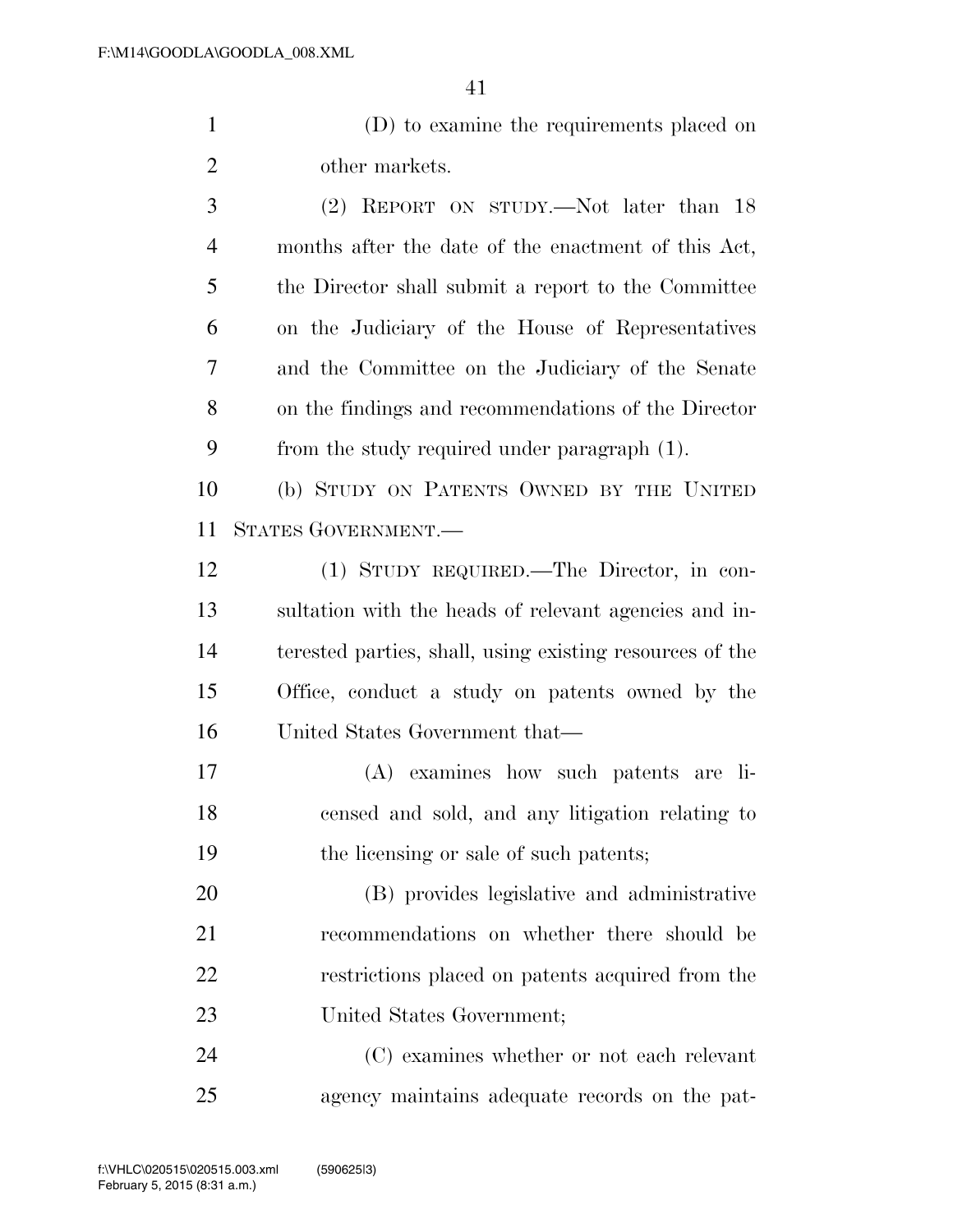ents owned by such agency, specifically whether such agency addresses licensing, assignment, and Government grants for technology related to such patents; and (D) provides recommendations to ensure that each relevant agency has an adequate point of contact that is responsible for man- aging the patent portfolio of the agency. (2) REPORT ON STUDY.—Not later than 1 year after the date of the enactment of this Act, the Di- rector shall submit to the Committee on the Judici- ary of the House of Representatives and the Com- mittee on the Judiciary of the Senate a report on the findings and recommendations of the Director from the study required under paragraph (1). (c) STUDY ON PATENT QUALITY AND ACCESS TO THE BEST INFORMATION DURING EXAMINATION.— (1) GAO STUDY.—The Comptroller General of the United States shall, using existing resources, conduct a study on patent examination at the Office and the technologies available to improve examina-22 tion and improve patent quality. 23 (2) CONTENTS OF THE STUDY.—The study re-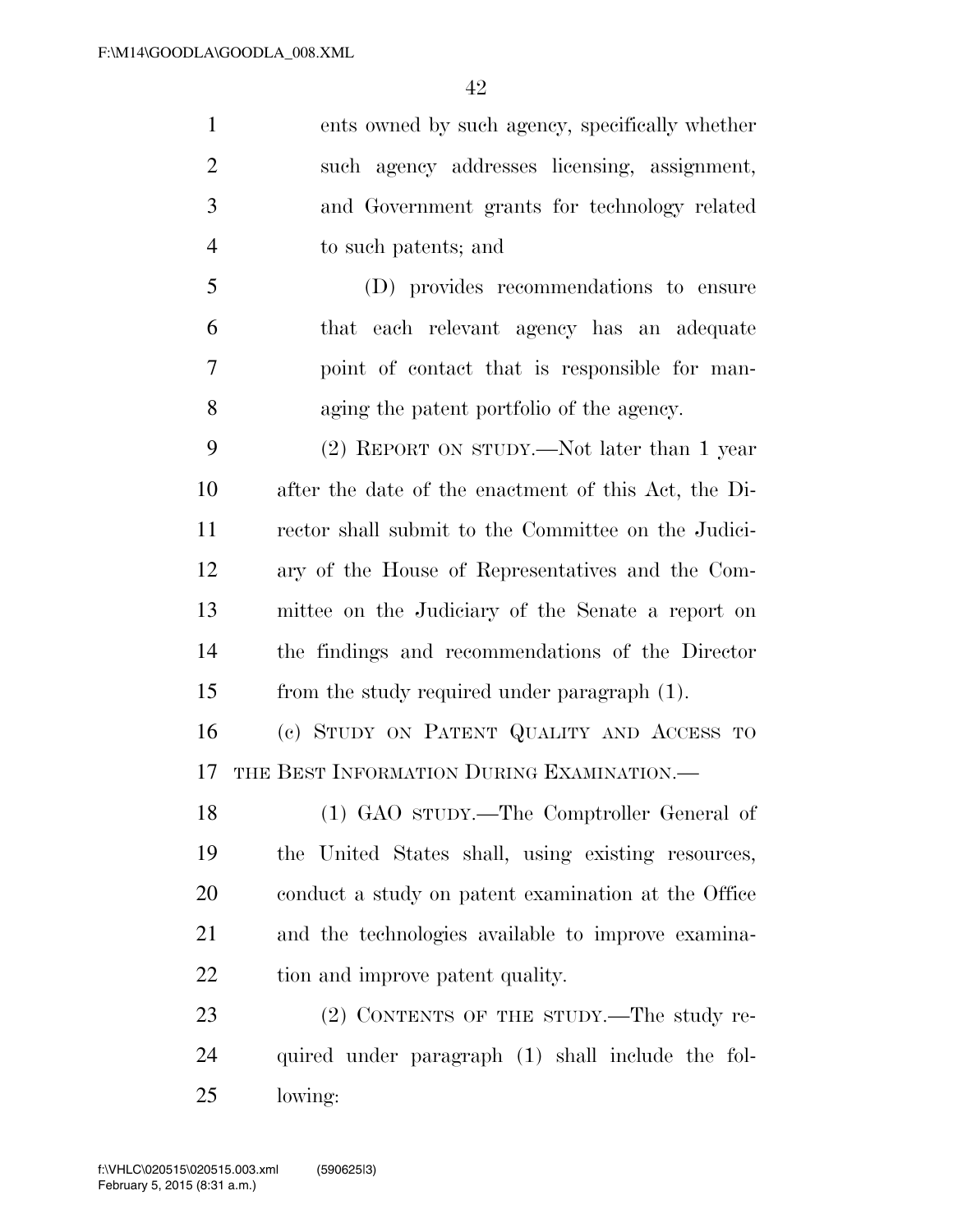(A) An examination of patent quality at

| $\overline{2}$ | the Office.                                       |
|----------------|---------------------------------------------------|
| 3              | (B) An examination of ways to improve             |
| $\overline{4}$ | patent quality, specifically through technology,  |
| 5              | that shall include examining best practices at    |
| 6              | foreign patent offices and the use of existing    |
| 7              | off-the-shelf technologies to improve patent ex-  |
| 8              | amination.                                        |
| 9              | (C) A description of how patents are clas-        |
| 10             | sified.                                           |
| 11             | (D) An examination of procedures in place         |
| 12             | to prevent double patenting through filing by     |
| 13             | applicants in multiple art areas.                 |
| 14             | (E) An examination of the types of off-the-       |
| 15             | shelf prior art databases and search software     |
| 16             | used by foreign patent offices and governments,   |
| 17             | particularly in Europe and Asia, and whether      |
| 18             | those databases and search tools could be used    |
| 19             | by the Office to improve patent examination.      |
| 20             | (F) An examination of any other areas the         |
| 21             | Comptroller General determines to be relevant.    |
| 22             | (3) REPORT ON STUDY.—Not later than 1 year        |
| 23             | after the date of the enactment of this Act, the  |
| 24             | Comptroller General shall submit to the Committee |

on the Judiciary of the House of Representatives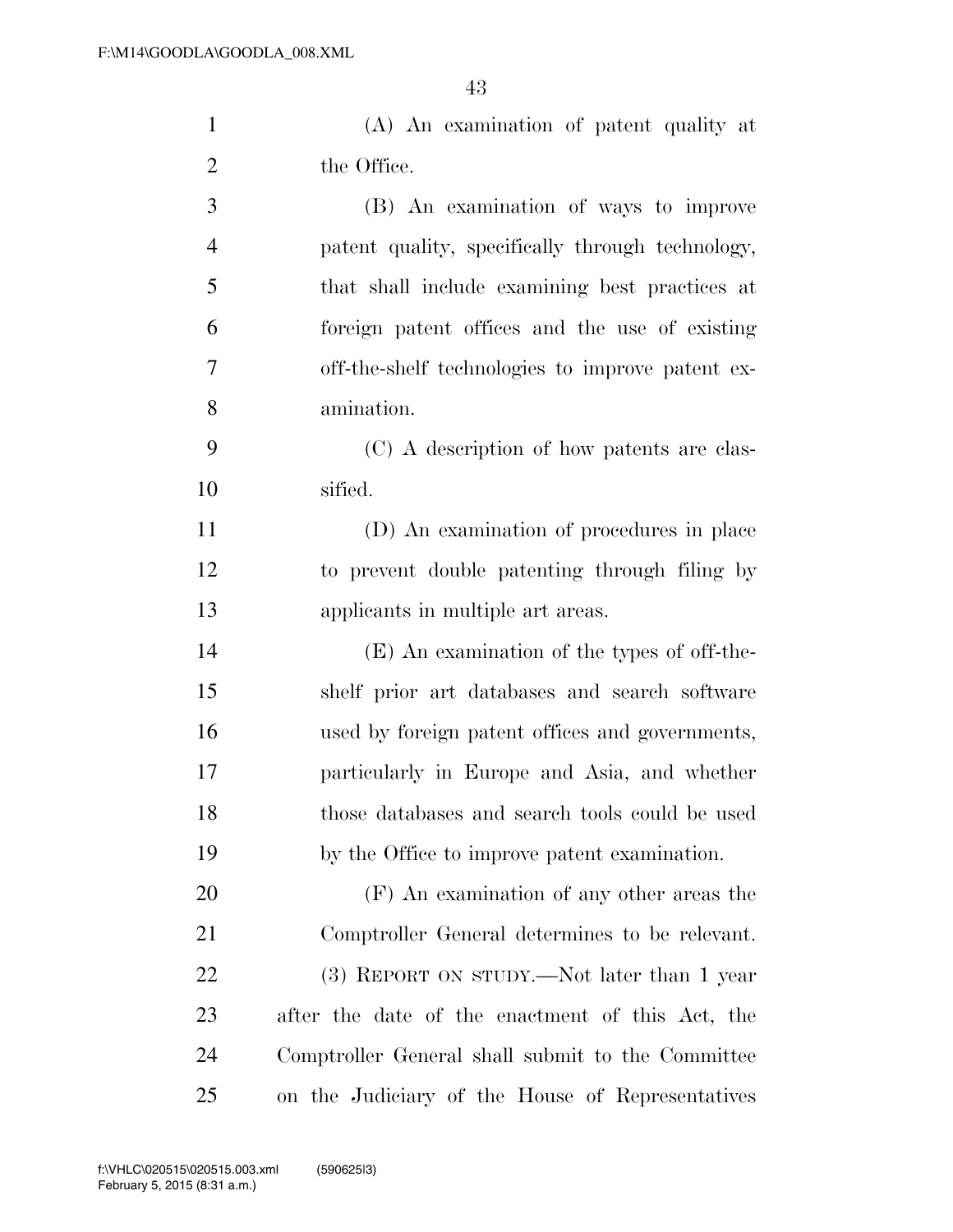| $\mathbf{1}$   | and the Committee on the Judiciary of the Senate      |
|----------------|-------------------------------------------------------|
| 2              | a report on the findings and recommendations from     |
| 3              | the study required by this subsection, including rec- |
| $\overline{4}$ | ommendations for any changes to laws and regula-      |
| 5              | tions that will improve the examination of patent ap- |
| 6              | plications and patent quality.                        |
| 7              | (d) STUDY ON PATENT SMALL CLAIMS COURT.—              |
| 8              | $(1)$ STUDY REQUIRED.—                                |
| 9              | (A) IN GENERAL.—The Director of the                   |
| 10             | Administrative Office of the United States            |
| 11             | Courts, in consultation with the Director of the      |
| 12             | Federal Judicial Center and the United States         |
| 13             | Patent and Trademark Office, shall, using ex-         |
| 14             | isting resources, conduct a study to examine the      |
| 15             | idea of developing a pilot program for patent         |
| 16             | small claims procedures in certain judicial dis-      |
| 17             | tricts within the existing patent pilot program       |
| 18             | mandated by Public Law 111-349.                       |
| 19             | (B) CONTENTS OF STUDY.—The study                      |
| 20             | under subparagraph $(A)$ shall examine—               |
| 21             | (i) the necessary criteria for using                  |
| 22             | small claims procedures;                              |
| 23             | (ii) the costs that would be incurred                 |
| 24             | for establishing, maintaining, and oper-              |
| 25             | ating such a pilot program; and                       |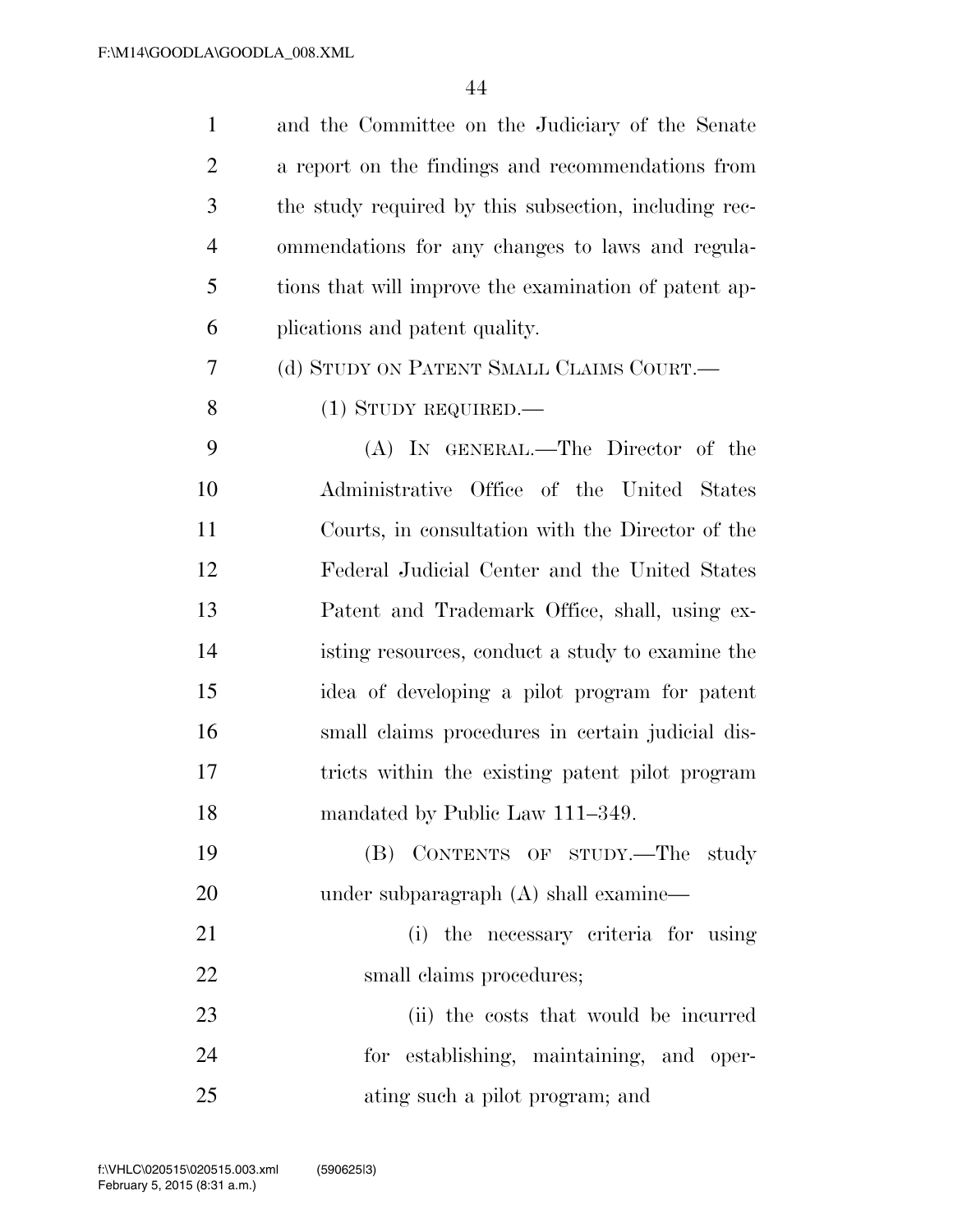(iii) the steps that would be taken to ensure that the procedures used in the pilot program are not misused for abusive patent litigation.

 (2) REPORT ON STUDY.—Not later than 1 year after the date of the enactment of this Act, the Di- rector of the Administrative Office of the United States Courts shall submit a report to the Com- mittee on the Judiciary of the House of Representa- tives and the Committee on the Judiciary of the Senate on the findings and recommendations of the Director of the Administrative Office from the study required under paragraph (1).

(e) STUDY ON DEMAND LETTERS.—

 (1) STUDY.—The Director, in consultation with the heads of other appropriate agencies, shall, using existing resources, conduct a study of the prevalence of the practice of sending patent demand letters in bad faith and the extent to which that practice may, through fraudulent or deceptive practices, impose a negative impact on the marketplace.

22 (2) REPORT TO CONGRESS. Not later than 1 year after the date of the enactment of this Act, the Director shall submit a report to the Committee on the Judiciary of the House of Representatives and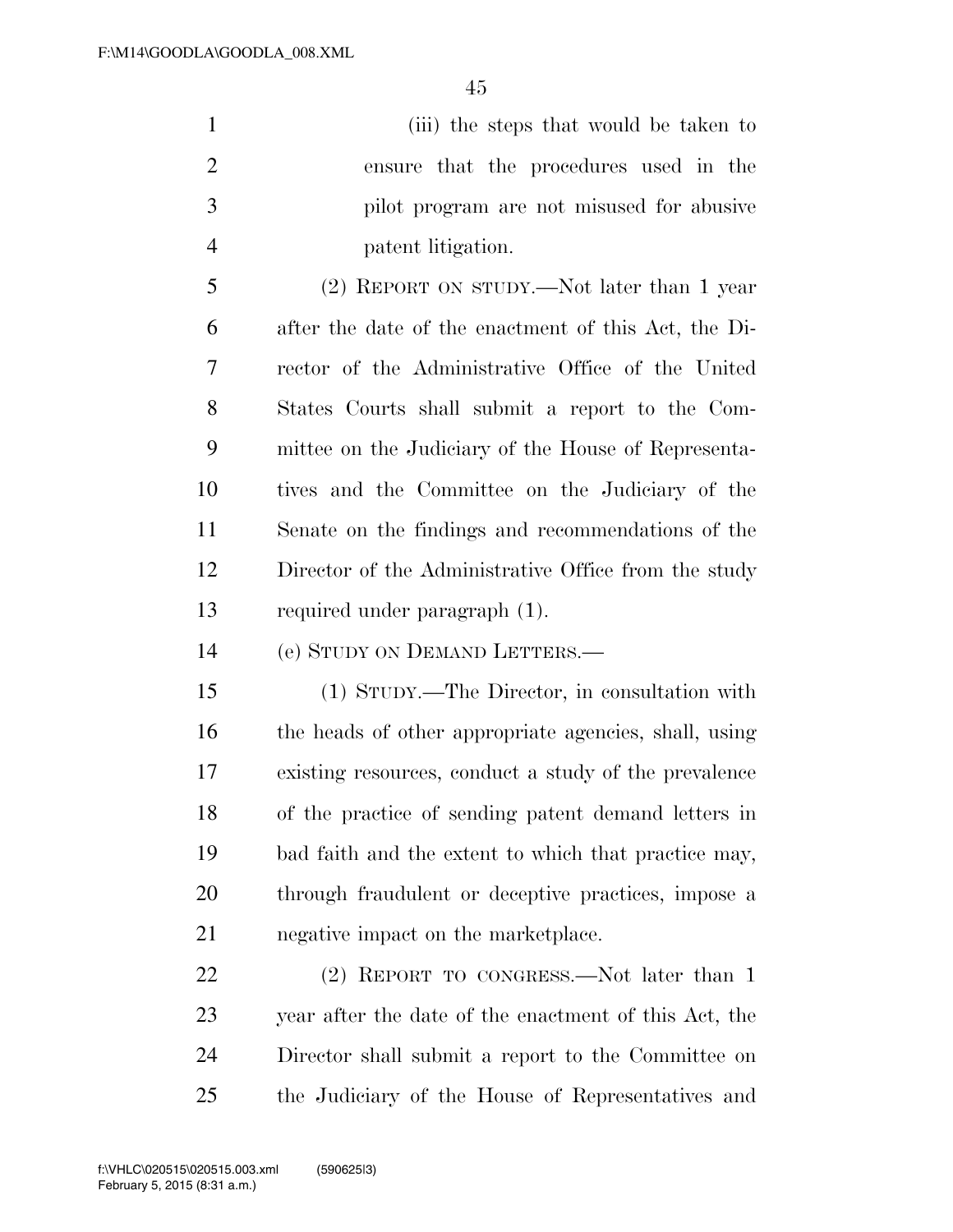the Committee on the Judiciary of the Senate on the findings and recommendations of the Director from the study required under paragraph (1).

 (3) PATENT DEMAND LETTER DEFINED.—In this subsection, the term ''patent demand letter'' means a written communication relating to a patent that states or indicates, directly or indirectly, that the recipient or anyone affiliated with the recipient is or may be infringing the patent.

 (f) STUDY ON BUSINESS METHOD PATENT QUAL-ITY.—

 (1) GAO STUDY.—The Comptroller General of the United States shall, using existing resources, conduct a study on the volume and nature of litiga-tion involving business method patents.

 (2) CONTENTS OF STUDY.—The study required under paragraph (1) shall focus on examining the quality of business method patents asserted in suits alleging patent infringement, and may include an ex- amination of any other areas that the Comptroller General determines to be relevant.

22 (3) REPORT TO CONGRESS.—Not later than 1 year after the date of the enactment of this Act, the Comptroller General shall submit to the Committee on the Judiciary of the House of Representatives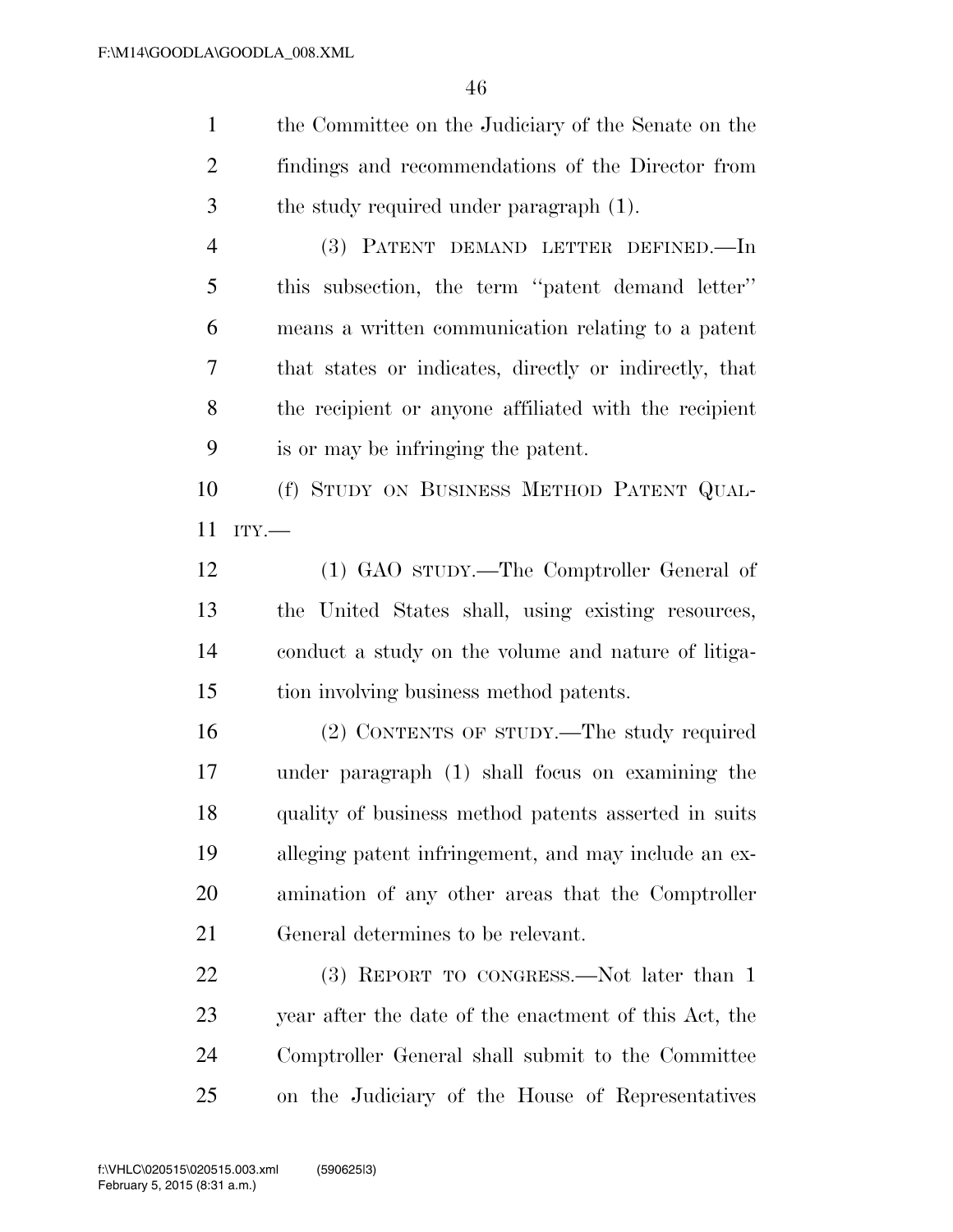and the Committee on the Judiciary of the Senate a report on the findings and recommendations from the study required by this subsection, including rec- ommendations for any changes to laws or regula- tions that the Comptroller General considers appro-priate on the basis of the study.

 (g) STUDY ON IMPACT OF LEGISLATION ON ABILITY OF INDIVIDUALS AND SMALL BUSINESSES TO PROTECT EXCLUSIVE RIGHTS TO INVENTIONS AND DISCOV-ERIES.—

 (1) STUDY REQUIRED.—The Director, in con- sultation with the Secretary of Commerce, the Direc- tor of the Administrative Office of the United States Courts, the Director of the Federal Judicial Center, the heads of other relevant agencies, and interested parties, shall, using existing resources of the Office, conduct a study to examine the economic impact of sections 3, 4, and 5 of this Act, and any amend- ments made by such sections, on the ability of indi- viduals and small businesses owned by women, vet- erans, and minorities to assert, secure, and vindicate the constitutionally guaranteed exclusive right to in- ventions and discoveries by such individuals and small business.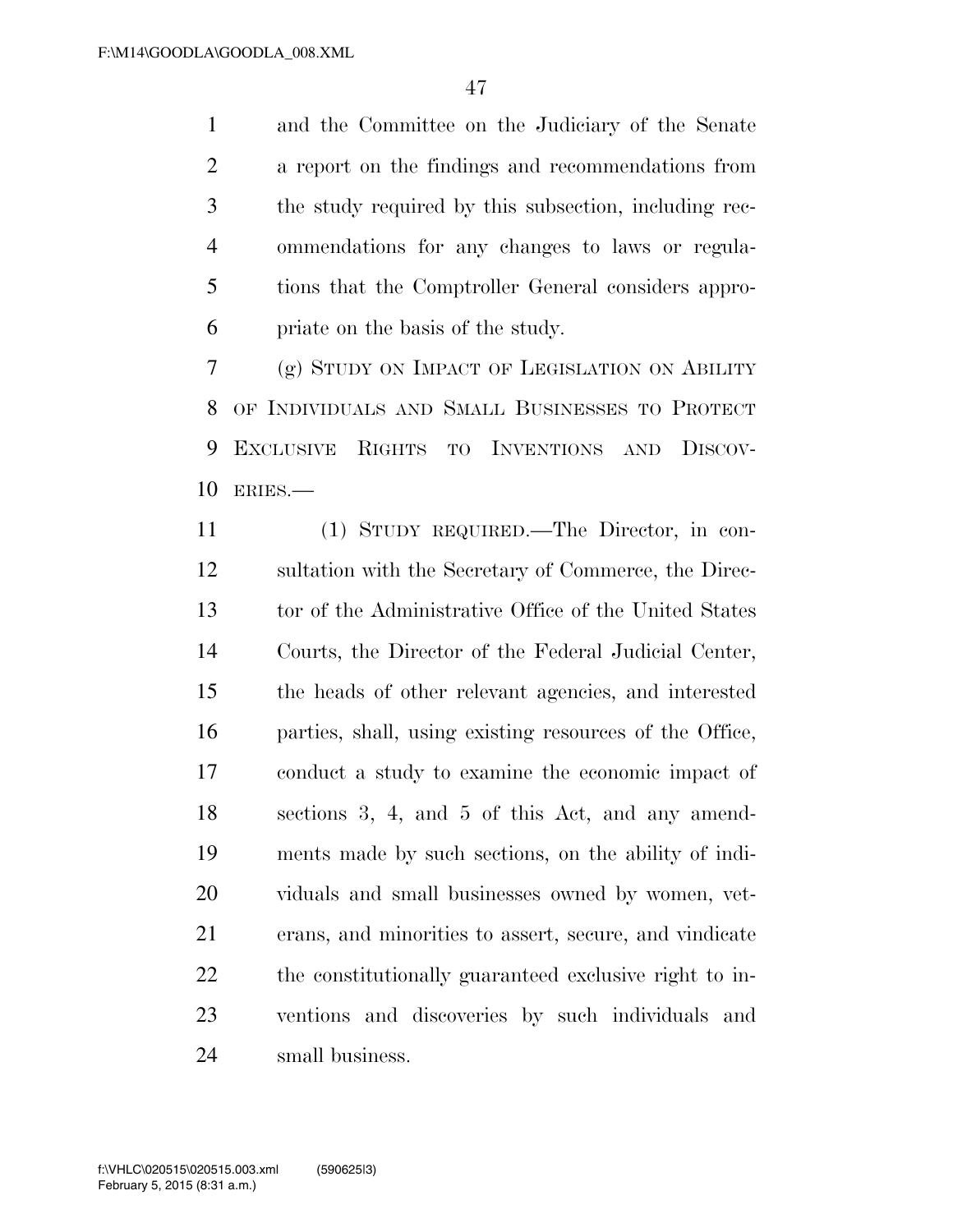| $\mathbf{1}$   | (2) REPORT ON STUDY.—Not later than 2                     |
|----------------|-----------------------------------------------------------|
| $\overline{2}$ | years after the date of the enactment of this Act, the    |
| 3              | Director shall submit to the Committee on the Judi-       |
| $\overline{4}$ | ciary of the House of Representatives and the Com-        |
| 5              | mittee on the Judiciary of the Senate a report on         |
| 6              | the findings and recommendations of the Director          |
| 7              | from the study required under paragraph (1).              |
| 8              | SEC. 9. IMPROVEMENTS AND TECHNICAL CORRECTIONS TO         |
| 9              | THE LEAHY-SMITH AMERICA INVENTS ACT.                      |
| 10             | POST-GRANT REVIEW AMENDMENT.-Section<br>(a)               |
| 11             | $325(e)(2)$ of title 35, United States Code is amended by |
| 12             | striking "or reasonably could have raised".               |
| 13             | (b) USE OF DISTRICT-COURT CLAIM CONSTRUCTION              |
| 14             | IN POST-GRANT AND INTER PARTES REVIEWS.—                  |
| 15             | (1) INTER PARTES REVIEW.—Section $316(a)$ of              |
| 16             | title 35, United States Code, is amended—                 |
| 17             | (A) in paragraph $(12)$ , by striking "; and"             |
| 18             | and inserting a semicolon;                                |
| 19             | $(B)$ in paragraph $(13)$ , by striking the pe-           |
| 20             | riod at the end and inserting "; and"; and                |
| 21             | (C) by adding at the end the following new                |
| 22             | paragraph:                                                |
| 23             | $\cdot$ (14) providing that for all purposes under this   |
| 24             | chapter—                                                  |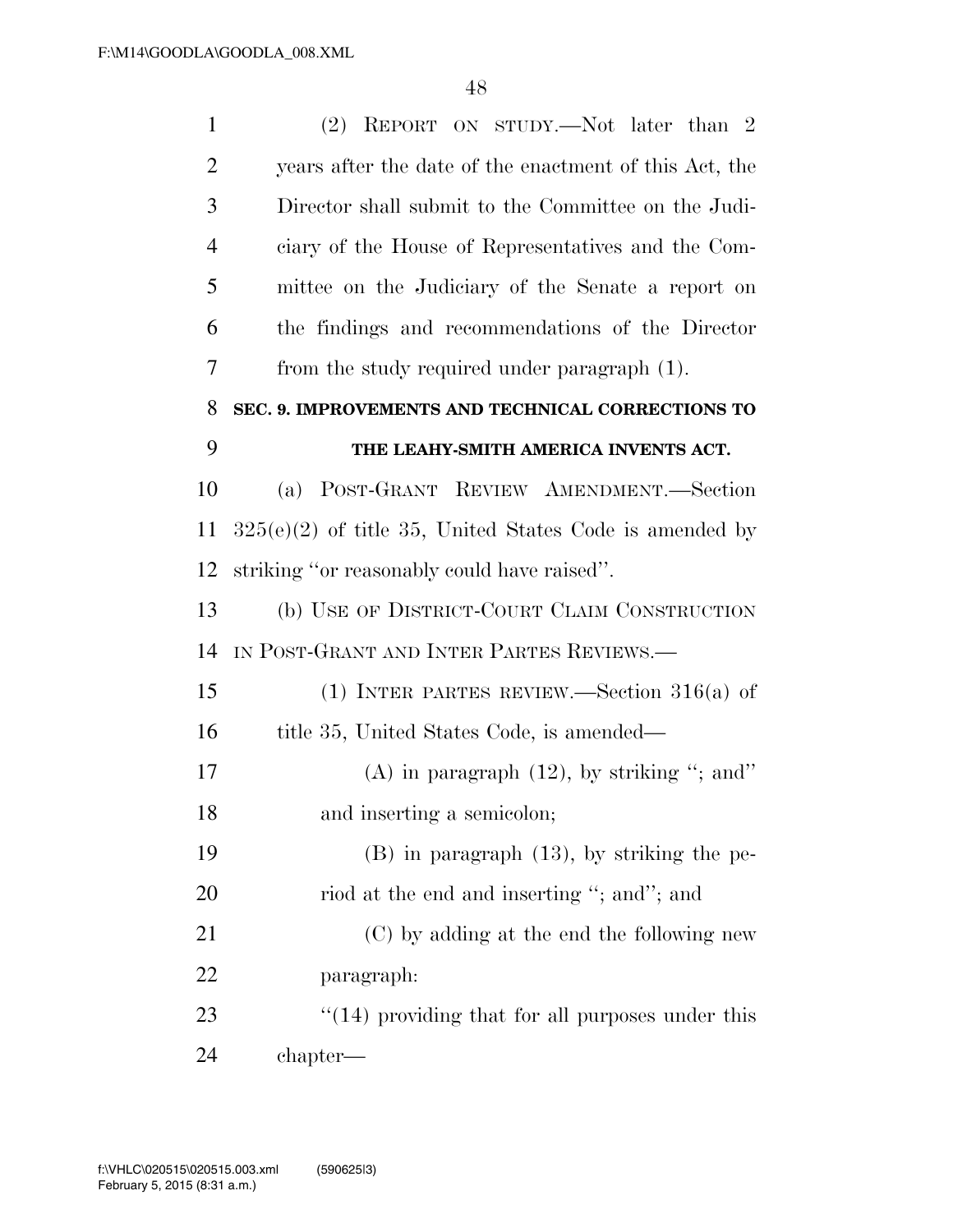| $\mathbf{1}$   | "(A) each claim of a patent shall be con-               |
|----------------|---------------------------------------------------------|
| $\overline{2}$ | strued as such claim would be in a civil action         |
| 3              | to invalidate a patent under section $282(b)$ , in-     |
| $\overline{4}$ | cluding construing each claim of the patent in          |
| 5              | accordance with the ordinary and customary              |
| 6              | meaning of such claim as understood by one of           |
| 7              | ordinary skill in the art and the prosecution           |
| 8              | history pertaining to the patent; and                   |
| 9              | $\lq\lq (B)$ if a court has previously construed        |
| 10             | the claim or a claim term in a civil action in          |
| 11             | which the patent owner was a party, the Office          |
| 12             | shall consider such claim construction.".               |
| 13             | $(2)$ POST-GRANT REVIEW.—Section 326(a) of              |
| 14             | title 35, United States Code, is amended—               |
| 15             | (A) in paragraph $(11)$ , by striking "; and"           |
| 16             | and inserting a semicolon;                              |
| 17             | $(B)$ in paragraph $(12)$ , by striking the pe-         |
| 18             | riod at the end and inserting "; and"; and              |
| 19             | (C) by adding at the end the following new              |
| 20             | paragraph:                                              |
| 21             | $\cdot$ (13) providing that for all purposes under this |
| 22             | chapter—                                                |
| 23             | $\lq\lq$ each claim of a patent shall be con-           |
| 24             | strued as such claim would be in a civil action         |
| 25             | to invalidate a patent under section $282(b)$ , in-     |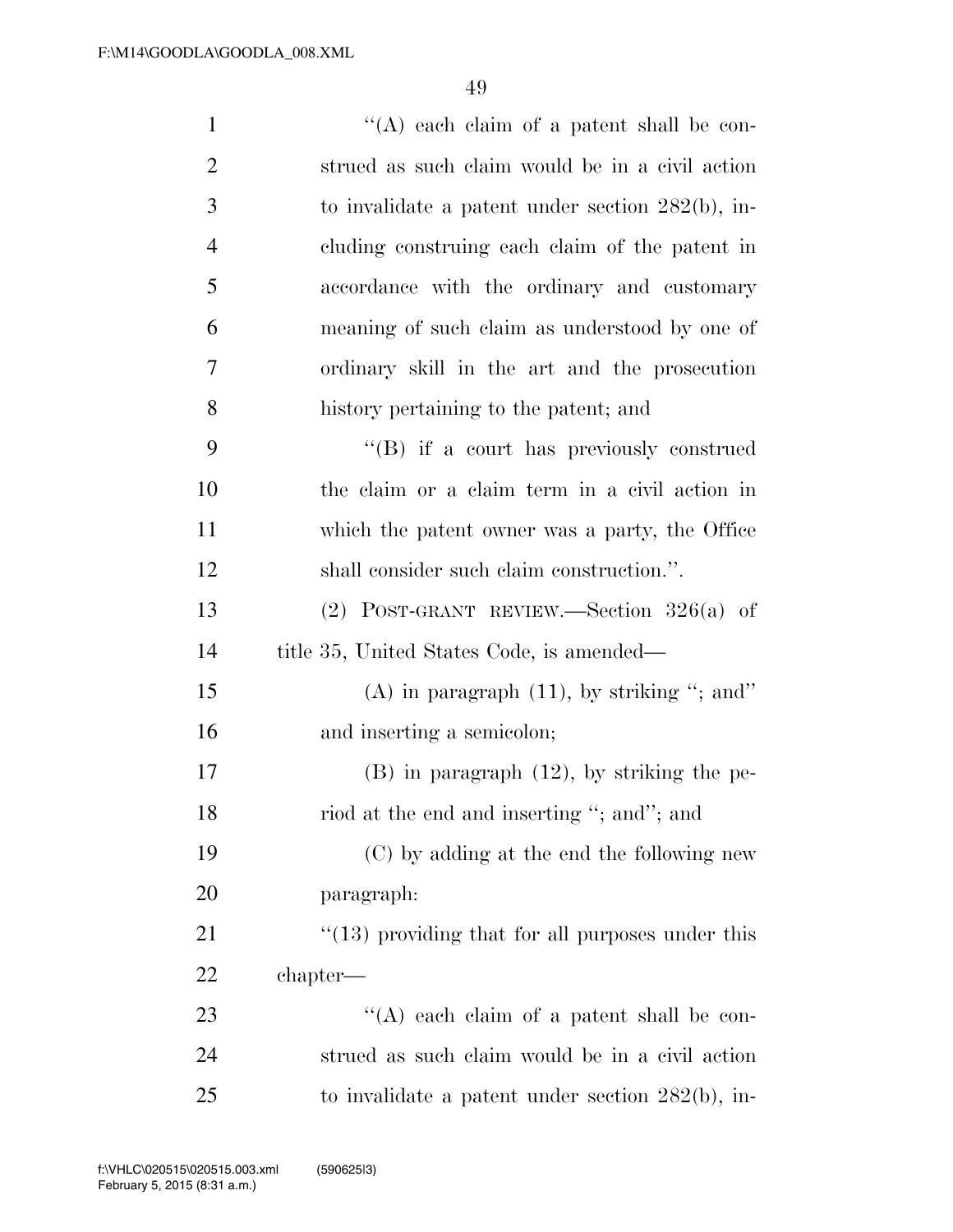| $\mathbf{1}$   | cluding construing each claim of the patent in                    |
|----------------|-------------------------------------------------------------------|
| $\overline{2}$ | accordance with the ordinary and customary                        |
| 3              | meaning of such claim as understood by one of                     |
| $\overline{4}$ | ordinary skill in the art and the prosecution                     |
| 5              | history pertaining to the patent; and                             |
| 6              | $\lq\lq (B)$ if a court has previously construed                  |
| 7              | the claim or a claim term in a civil action in                    |
| 8              | which the patent owner was a party, the Office                    |
| 9              | shall consider such claim construction.".                         |
| 10             | (3) TECHNICAL AND CONFORMING AMEND-                               |
| 11             | MENT.—Section $18(a)(1)(A)$ of the Leahy-Smith                    |
| 12             | America Invents Act (Public Law 112–29; 126 Stat.                 |
| 13             | $329; 35 \text{ U.S.C. } 321 \text{ note}$ is amended by striking |
| 14             | "Section $321(e)$ " and inserting "Sections $321(e)$ and          |
| 15             | $326(a)(13)$ ".                                                   |
| 16             | (4) EFFECTIVE DATE.—The amendments made                           |
| 17             | by this subsection shall take effect upon the expira-             |
| 18             | tion of the 90-day period beginning on the date of                |
| 19             | the enactment of this Act, and shall apply to any                 |
| 20             | proceeding under chapter $31$ or $32$ of title $35$ ,             |
| 21             | United States Code, as the case may be, for which                 |
| 22             | the petition for review is filed on or after such effec-          |
| 23             | tive date.                                                        |
| 24             | DOUBLE-PATENTING<br>(e)<br>CODIFICATION<br>OF<br>THE              |

DOCTRINE FOR FIRST-INVENTOR-TO-FILE PATENTS.—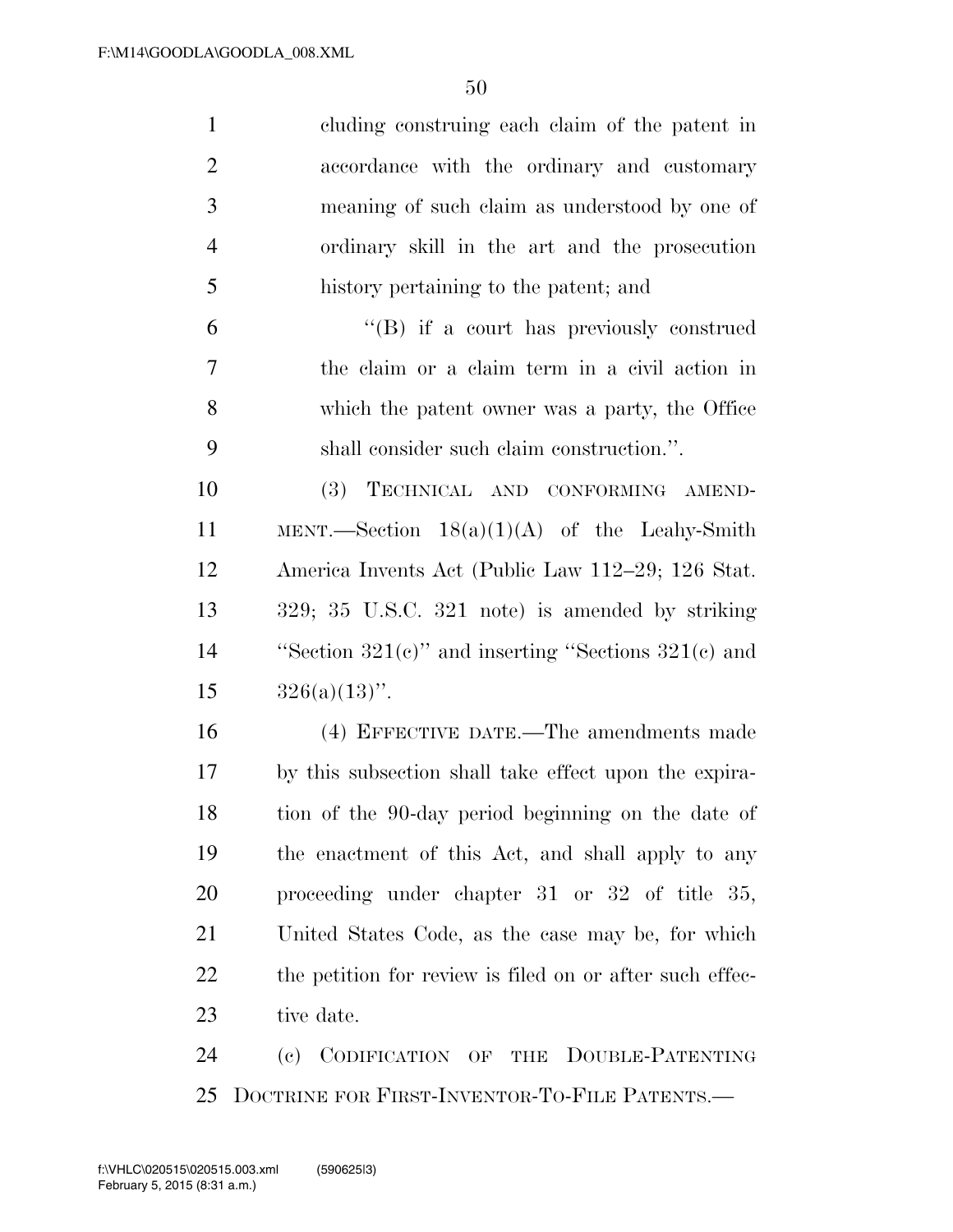(1) AMENDMENT.—Chapter 10 of title 35, United States Code, is amended by adding at the end the following new section:

## **''§ 106. Prior art in cases of double patenting**

 ''A claimed invention of a patent issued under section 151 (referred to as the 'first patent') that is not prior art to a claimed invention of another patent (referred to as the 'second patent') shall be considered prior art to the claimed invention of the second patent for the purpose of determining the nonobviousness of the claimed invention of the second patent under section 103 if—

 ''(1) the claimed invention of the first patent was effectively filed under section 102(d) on or be- fore the effective filing date of the claimed invention of the second patent;

16  $(2)$  either—

17  $\langle (A)$  the first patent and second patent name the same individual or individuals as the inventor; or

 $\langle$  (B) the claimed invention of the first pat- ent would constitute prior art to the claimed in- vention of the second patent under section  $102(a)(2)$  if an exception under section  $24 \t 102(b)(2)$  were deemed to be inapplicable and the claimed invention of the first patent was, or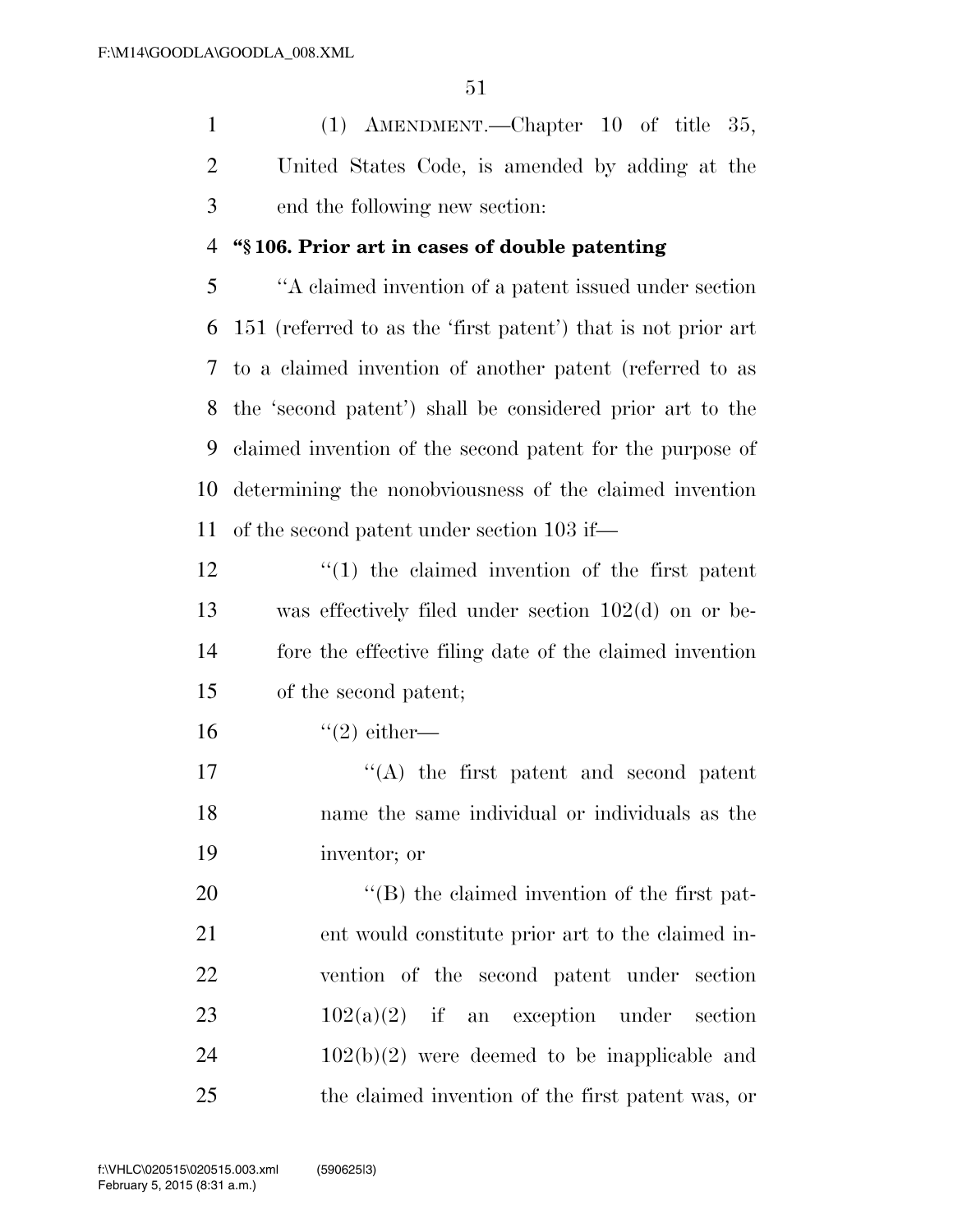were deemed to be, effectively filed under sec-2 tion 102(d) before the effective filing date of the claimed invention of the second patent; and ''(3) the patentee of the second patent has not disclaimed the rights to enforce the second patent independently from, and beyond the statutory term of, the first patent.''.

 (2) REGULATIONS.—The Director shall promul- gate regulations setting forth the form and content of any disclaimer required for a patent to be issued in compliance with section 106 of title 35, United States Code, as added by paragraph (1). Such regu- lations shall apply to any disclaimer filed after a patent has issued. A disclaimer, when filed, shall be considered for the purpose of determining the valid- ity of the patent under section 106 of title 35, United States Code.

 (3) CONFORMING AMENDMENT.—The table of sections for chapter 10 of title 35, United States Code, is amended by adding at the end the following new item:

''106. Prior art in cases of double patenting.''.

22 (4) EXCLUSIVE RULE.—A patent subject to sec- tion 106 of title 35, United States Code, as added by paragraph (1), shall not be held invalid on any nonstatutory, double-patenting ground based on a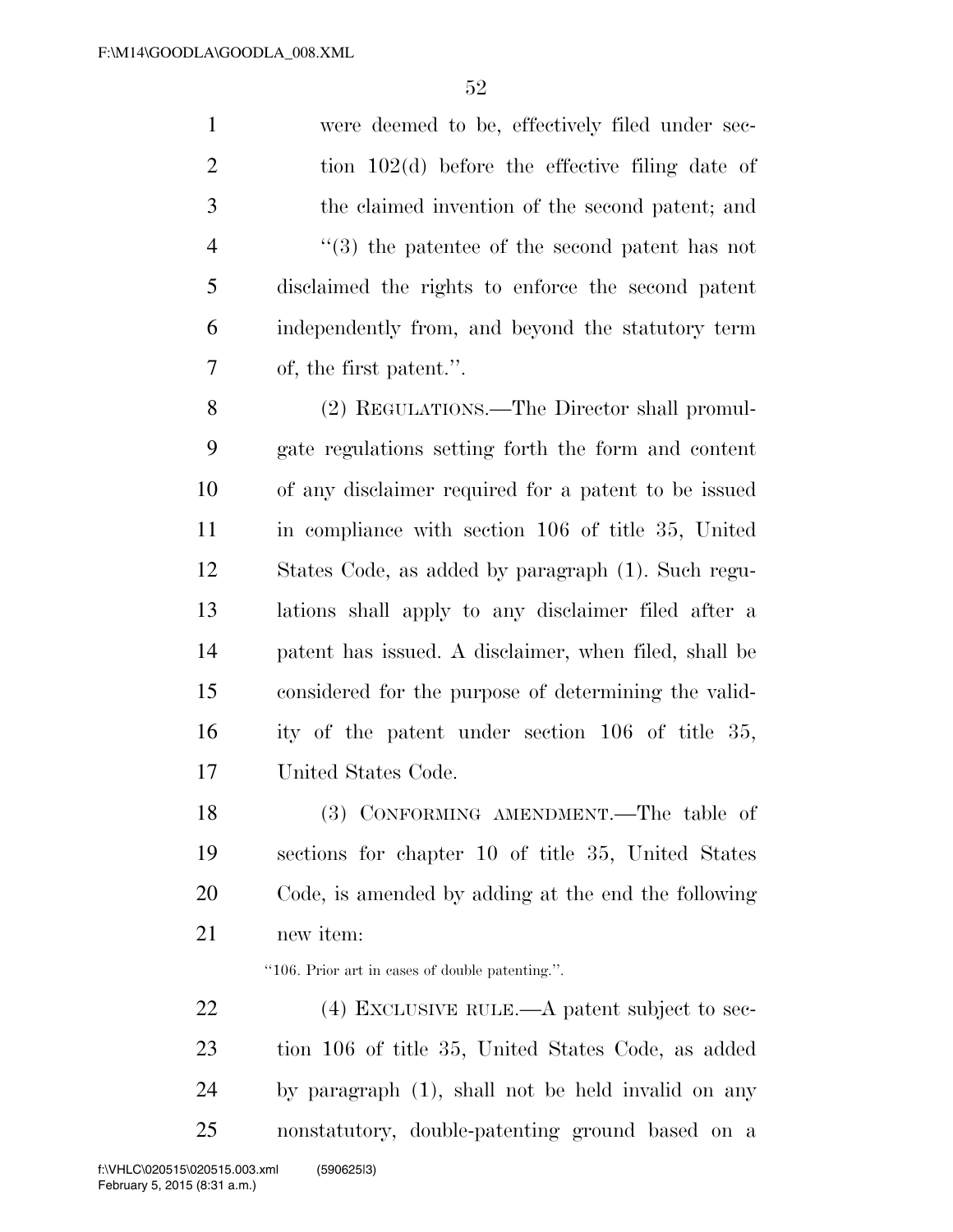1 patent described in section  $3(n)(1)$  of the Leahy-Smith America Invents Act (35 U.S.C. 100 note).

 (5) EFFECTIVE DATE.—The amendments made by this subsection shall take effect upon the expira- tion of the 1-year period beginning on the date of the enactment of this Act and shall apply to a pat- ent or patent application only if both the first and second patents described in section 106 of title 35, United States Code, as added by paragraph (1), are patents or patent applications that are described in section 3(n)(1) of the Leahy-Smith America Invents Act (35 U.S.C. 100 note).

13 (d) PTO PATENT REVIEWS.—

(1) CLARIFICATION.—

 (A) SCOPE OF PRIOR ART.—Section  $16 \qquad 18(a)(1)(C)(i)$  of the Leahy-Smith America In- vents Act (35 U.S.C. 321 note) is amended by 18 striking "section  $102(a)$ " and inserting "sub-section (a) or (e) of section 102''.

 (B) EFFECTIVE DATE.—The amendment made by subparagraph (A) shall take effect on 22 the date of the enactment of this Act and shall apply to any proceeding pending on, or filed on or after, such date of enactment.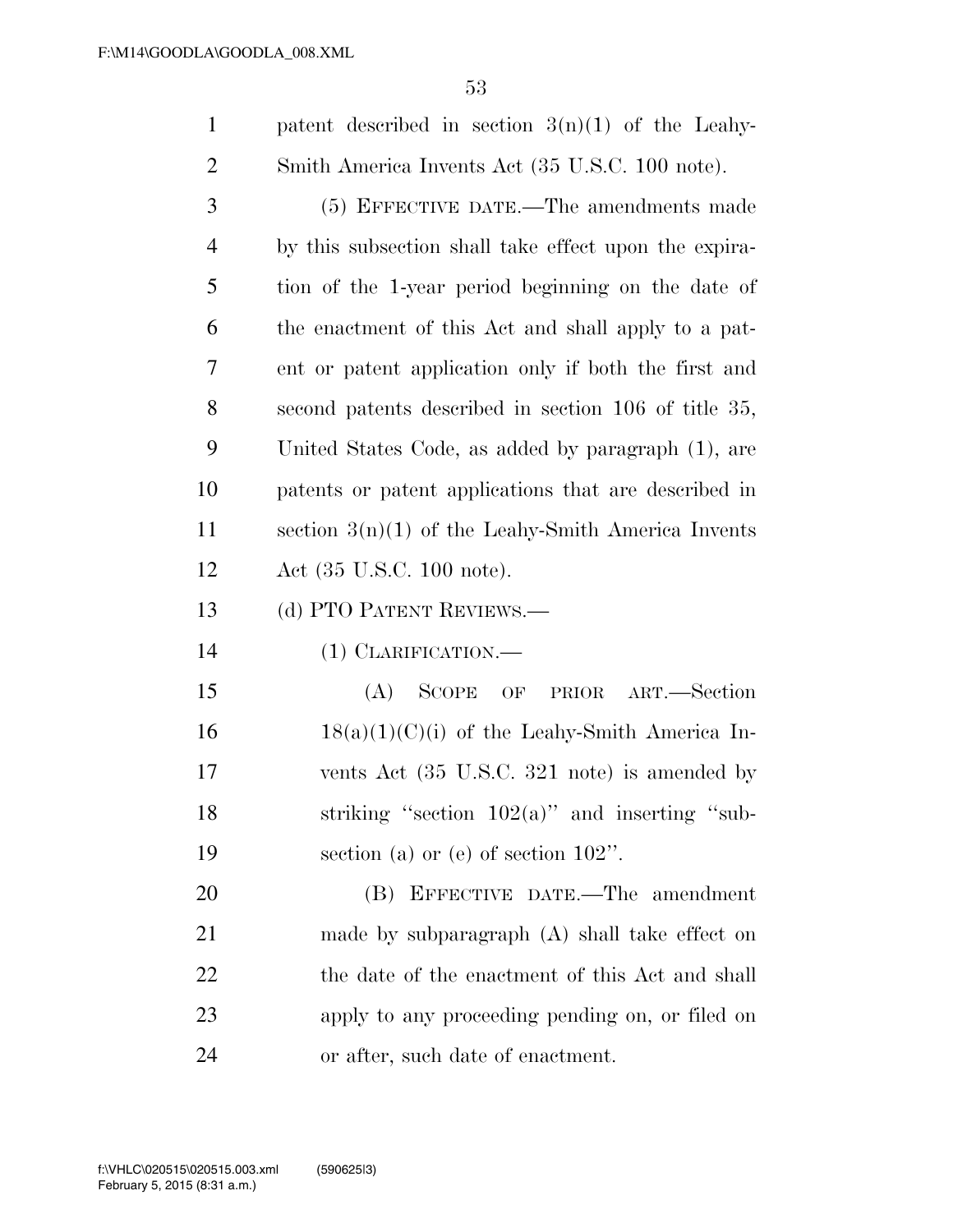| $\mathbf{1}$   | (2) AUTHORITY TO WAIVE FEE.—Subject to                  |
|----------------|---------------------------------------------------------|
| $\overline{2}$ | available resources, the Director may waive payment     |
| 3              | of a filing fee for a transitional proceeding described |
| $\overline{4}$ | under section $18(a)$ of the Leahy-Smith America In-    |
| 5              | vents Act $(35 \text{ U.S.C. } 321 \text{ note}).$      |
| 6              | (e) CLARIFICATION OF LIMITS ON PATENT TERM              |
| 7              | ADJUSTMENT.-                                            |
| 8              | (1) AMENDMENTS.—Section $154(b)(1)(B)$ of               |
| 9              | title 35, United States Code, is amended—               |
| 10             | $(A)$ in the matter preceding clause (i), by            |
| 11             | striking "not including—" and inserting "the            |
| 12             | term of the patent shall be extended 1 day for          |
| 13             | each day after the end of that 3-year period            |
| 14             | until the patent is issued, not including—";            |
| 15             | (B) in clause (i), by striking "consumed by             |
| 16             | continued examination of the application re-            |
| 17             | quested by the applicant" and inserting "con-           |
| 18             | sumed after continued examination of the appli-         |
| 19             | cation is requested by the applicant";                  |
| 20             | (C) in clause (iii), by striking the comma              |
| 21             | at the end and inserting a period; and                  |
| 22             | (D) by striking the matter following clause             |
| 23             | $(iii)$ .                                               |
| 24             | (2) EFFECTIVE DATE.—The amendments made                 |
| 25             | by this subsection shall take effect on the date of the |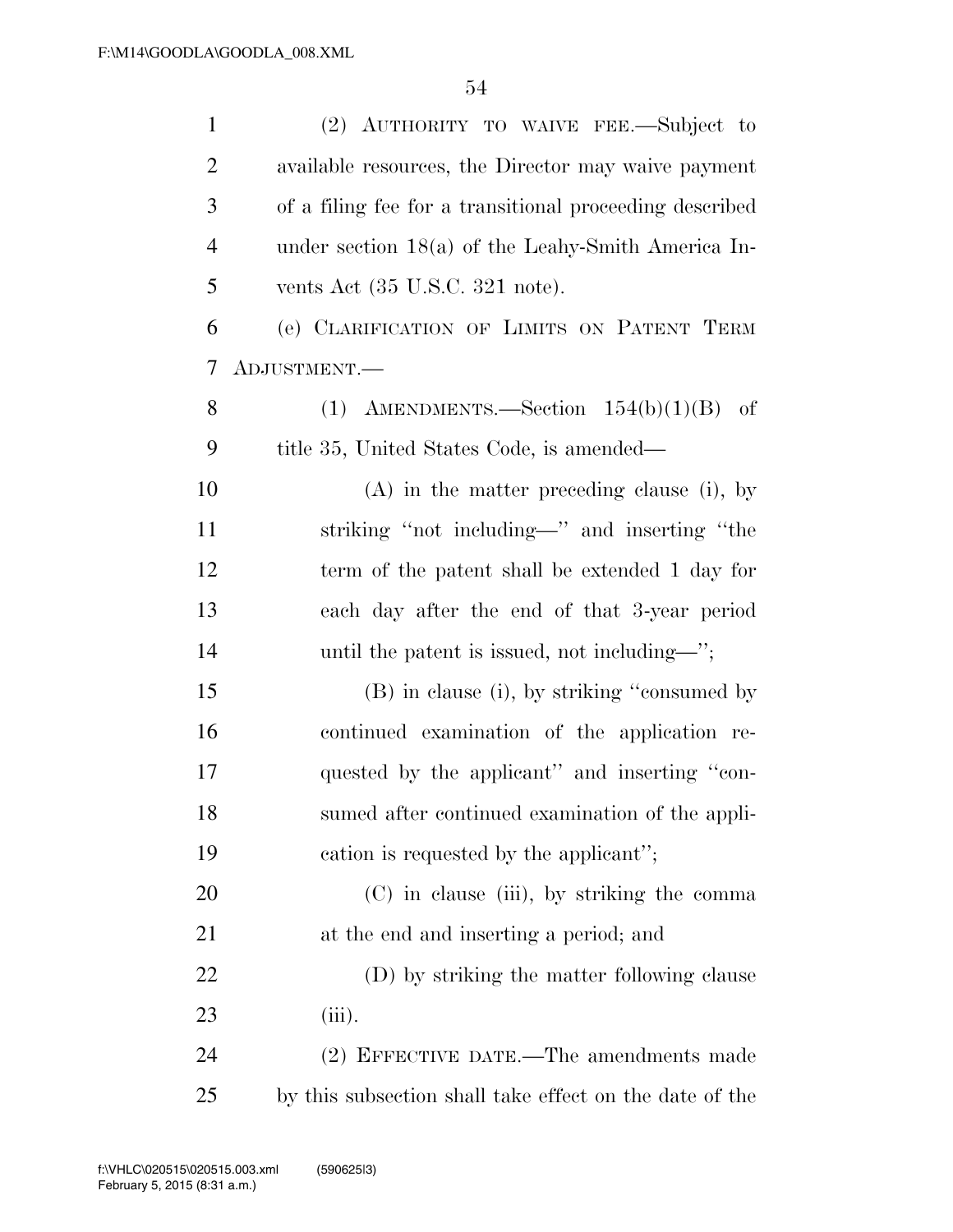| $\mathbf{1}$   | enactment of this Act and apply to any patent appli-   |
|----------------|--------------------------------------------------------|
| 2              | cation that is pending on, or filed on or after, such  |
| 3              | date of enactment.                                     |
| $\overline{4}$ | (f) CLARIFICATION OF JURISDICTION.                     |
| 5              | (1) IN GENERAL.—The Federal interest in pre-           |
| 6              | venting inconsistent final judicial determinations as  |
| 7              | to the legal force or effect of the claims in a patent |
| 8              | presents a substantial Federal issue that is impor-    |
| 9              | tant to the Federal system as a whole.                 |
| 10             | $(2)$ APPLICABILITY.—Paragraph $(1)$ —                 |
| 11             | (A) shall apply to all cases filed on or               |
| 12             | after, or pending on, the date of the enactment        |
| 13             | of this Act; and                                       |
| 14             | (B) shall not apply to a case in which a               |
| 15             | Federal court has issued a ruling on whether           |
| 16             | the case or a claim arises under any Act of            |
| 17             | Congress relating to patents or plant variety          |
| 18             | protection before the date of the enactment of         |
| 19             | this Act.                                              |
| <b>20</b>      | (g) PATENT PILOT PROGRAM IN CERTAIN DISTRICT           |
| 21             | COURTS DURATION.—                                      |
| 22             | (1) DURATION.—Section $1(e)$ of Public Law             |
| 23             | 111-349 (124 Stat. 3674; 28 U.S.C. 137 note) is        |
| 24             | amended to read as follows:                            |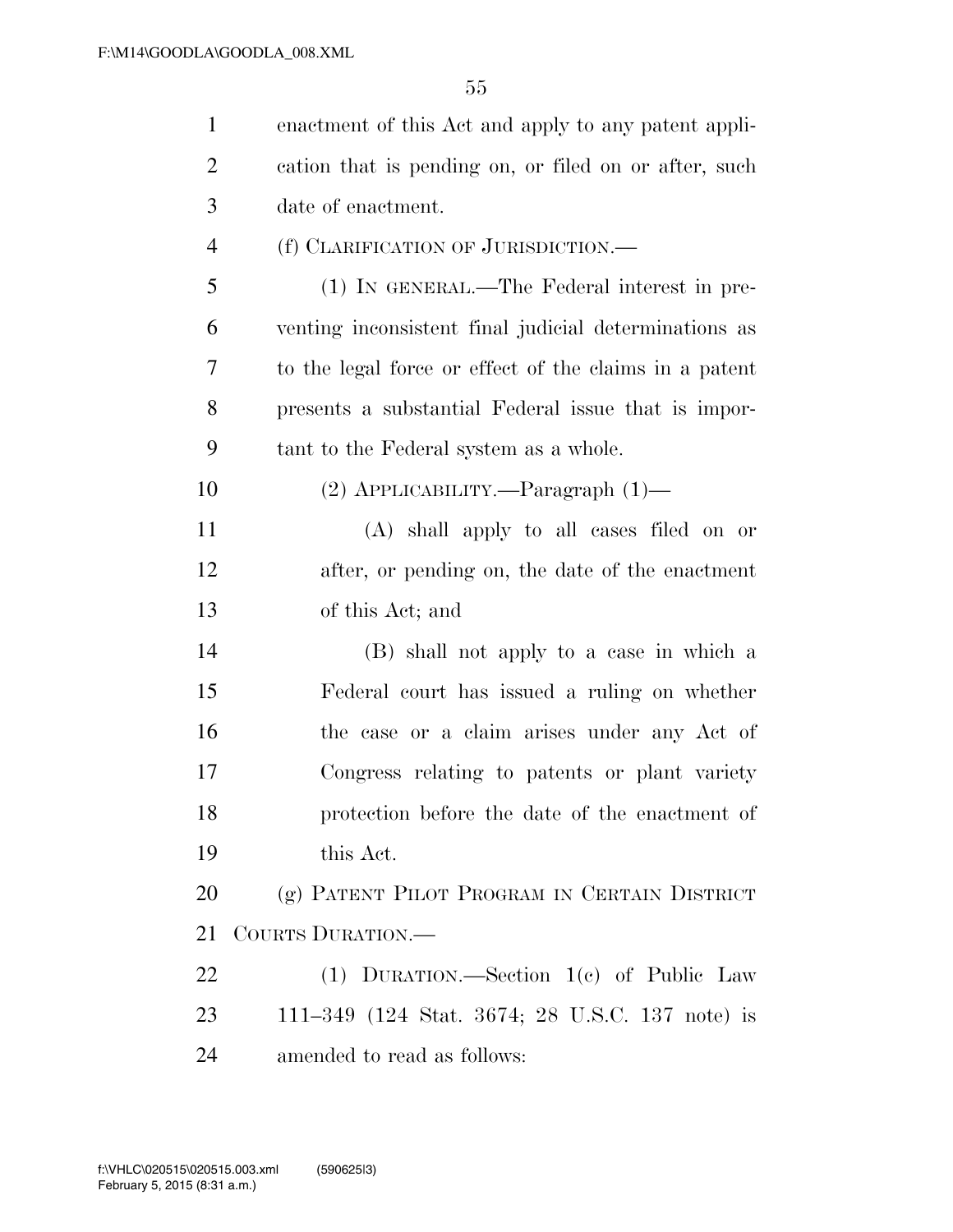| $\mathbf{1}$   | "(c) DURATION.—The program established under               |
|----------------|------------------------------------------------------------|
| $\overline{2}$ | subsection (a) shall be maintained using existing re-      |
| 3              | sources, and shall terminate 20 years after the end of the |
| $\overline{4}$ | 6-month period described in subsection (b).".              |
| 5              | (2) EFFECTIVE DATE.—The amendment made                     |
| 6              | by paragraph (1) shall take effect on the date of the      |
| 7              | enactment of this Act.                                     |
| 8              | (h) TECHNICAL CORRECTIONS.—                                |
| 9              | $(1)$ NOVELTY.—                                            |
| 10             | (A) AMENDMENT.—Section $102(b)(1)(A)$                      |
| 11             | of title 35, United States Code, is amended by             |
| 12             | striking "the inventor or joint inventor or by             |
| 13             | another" and inserting "the inventor or a joint            |
| 14             | inventor or another".                                      |
| 15             | (B) EFFECTIVE DATE.—The amendment                          |
| 16             | made by subparagraph $(A)$ shall be effective as           |
| 17             | if included in the amendment made by section               |
| 18             | $3(b)(1)$ of the Leahy-Smith America Invents               |
| 19             | Act (Public Law $112-29$ ).                                |
| 20             | (2) INVENTOR'S OATH OR DECLARATION.-                       |
| 21             | (A) AMENDMENT.—The second sentence of                      |
| 22             | section $115(a)$ of title 35, United States Code,          |
| 23             | is amended by striking "shall execute" and in-             |
| 24             | serting "may be required to execute".                      |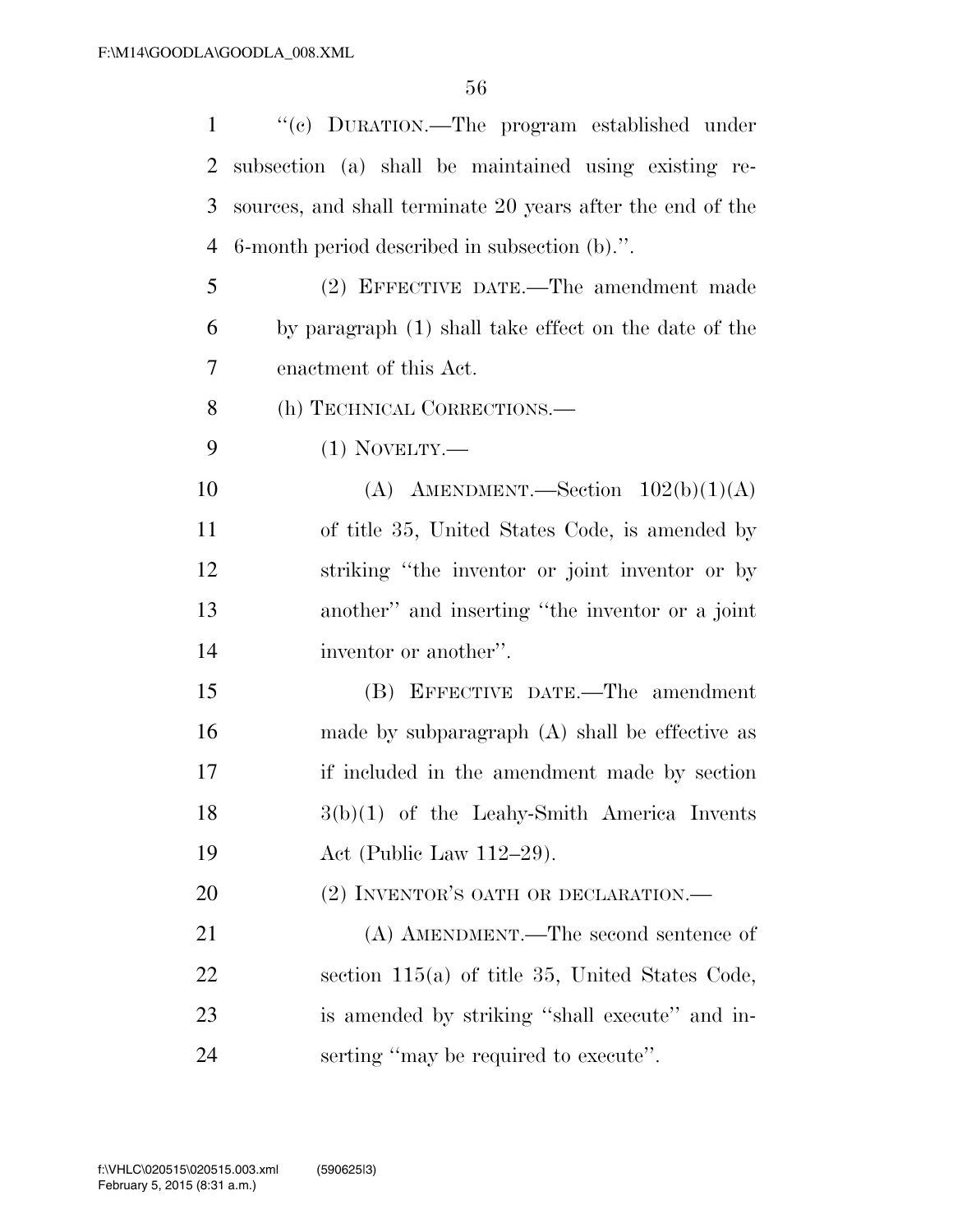| $\mathbf{1}$   | (B) EFFECTIVE DATE.—The amendment                  |
|----------------|----------------------------------------------------|
| $\overline{2}$ | made by subparagraph $(A)$ shall be effective as   |
| 3              | if included in the amendment made by section       |
| $\overline{4}$ | $4(a)(1)$ of the Leahy-Smith America Invents       |
| 5              | Act (Public Law $112-29$ ).                        |
| 6              | $(3)$ ASSIGNEE FILERS.—                            |
| 7              | (A) BENEFIT OF EARLIER FILING DATE;                |
| 8              | RIGHT OF PRIORITY.—Section $119(e)(1)$ of title    |
| 9              | 35, United States Code, is amended, in the first   |
| 10             | sentence, by striking "by an inventor or inven-    |
| 11             | tors named" and inserting "that names the in-      |
| 12             | ventor or a joint inventor".                       |
| 13             | (B) BENEFIT OF EARLIER FILING DATE IN              |
| 14             | THE UNITED STATES.—Section 120 of title 35,        |
| 15             | United States Code, is amended, in the first       |
| 16             | sentence, by striking "names an inventor or        |
| 17             | joint inventor" and inserting "names the inven-    |
| 18             | tor or a joint inventor".                          |
| 19             | (C) EFFECTIVE DATE.—The amendments                 |
| 20             | made by this paragraph shall take effect on the    |
| 21             | date of the enactment of this Act and shall        |
| 22             | apply to any patent application, and any patent    |
| 23             | issuing from such application, that is filed on or |
| 24             | after September 16, 2012.                          |
| 25             | (4) DERIVED PATENTS.—                              |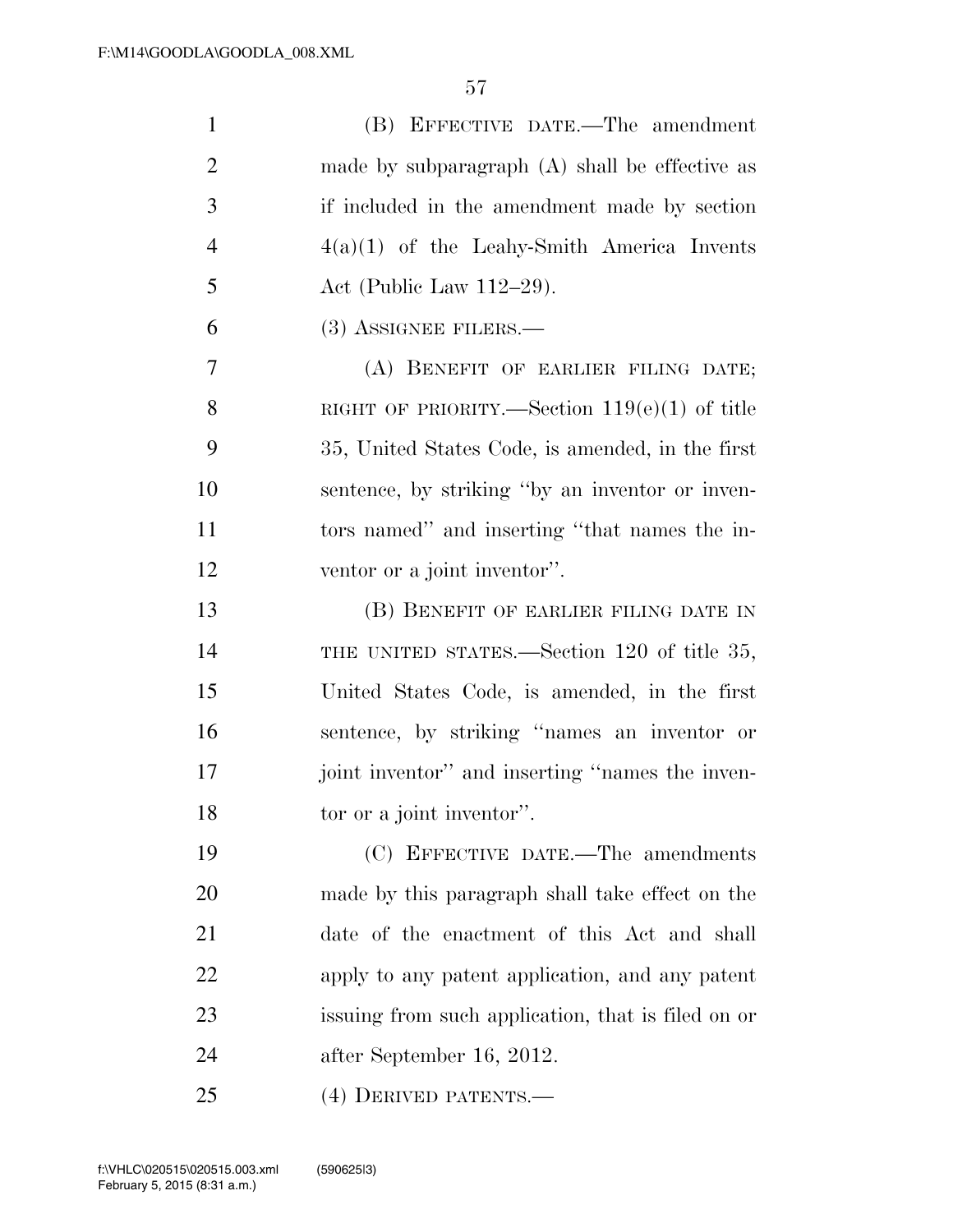| $\mathbf{1}$   | (A) AMENDMENT.—Section $291(b)$ of title                 |
|----------------|----------------------------------------------------------|
| $\overline{c}$ | 35, United States Code, is amended by striking           |
| 3              | "or joint inventor" and inserting "or a joint in-        |
| $\overline{4}$ | ventor".                                                 |
| 5              | (B) EFFECTIVE DATE.—The amendment                        |
| 6              | made by subparagraph $(A)$ shall be effective as         |
| 7              | if included in the amendment made by section             |
| 8              | $3(h)(1)$ of the Leahy-Smith America Invents             |
| 9              | Act (Public Law $112-29$ ).                              |
| 10             | (5) SPECIFICATION.—Notwithstanding section               |
| 11             | 4(e) of the Leahy-Smith America Invents Act (Pub-        |
| 12             | lic Law $112-29$ ; $125$ Stat. $297$ ), the amendments   |
| 13             | made by subsections $(c)$ and $(d)$ of section 4 of such |
| 14             | Act shall apply to any proceeding or matter that is      |
| 15             | pending on, or filed on or after, the date of the en-    |
| 16             | actment of this Act.                                     |
| 17             | (6) TIME LIMIT FOR COMMENCING MISCONDUCT                 |
| 18             | PROCEEDINGS.-                                            |
| 19             | (A) AMENDMENT.—The fourth sentence of                    |
| 20             | section 32 of title 35, United States Code, is           |
| 21             | amended by striking "1 year" and inserting               |
| 22             | " $18$ months".                                          |
| 23             | (B) EFFECTIVE DATE.—The amendment                        |
| 24             | made by this paragraph shall take effect on the          |
| 25             | date of the enactment of this Act and shall              |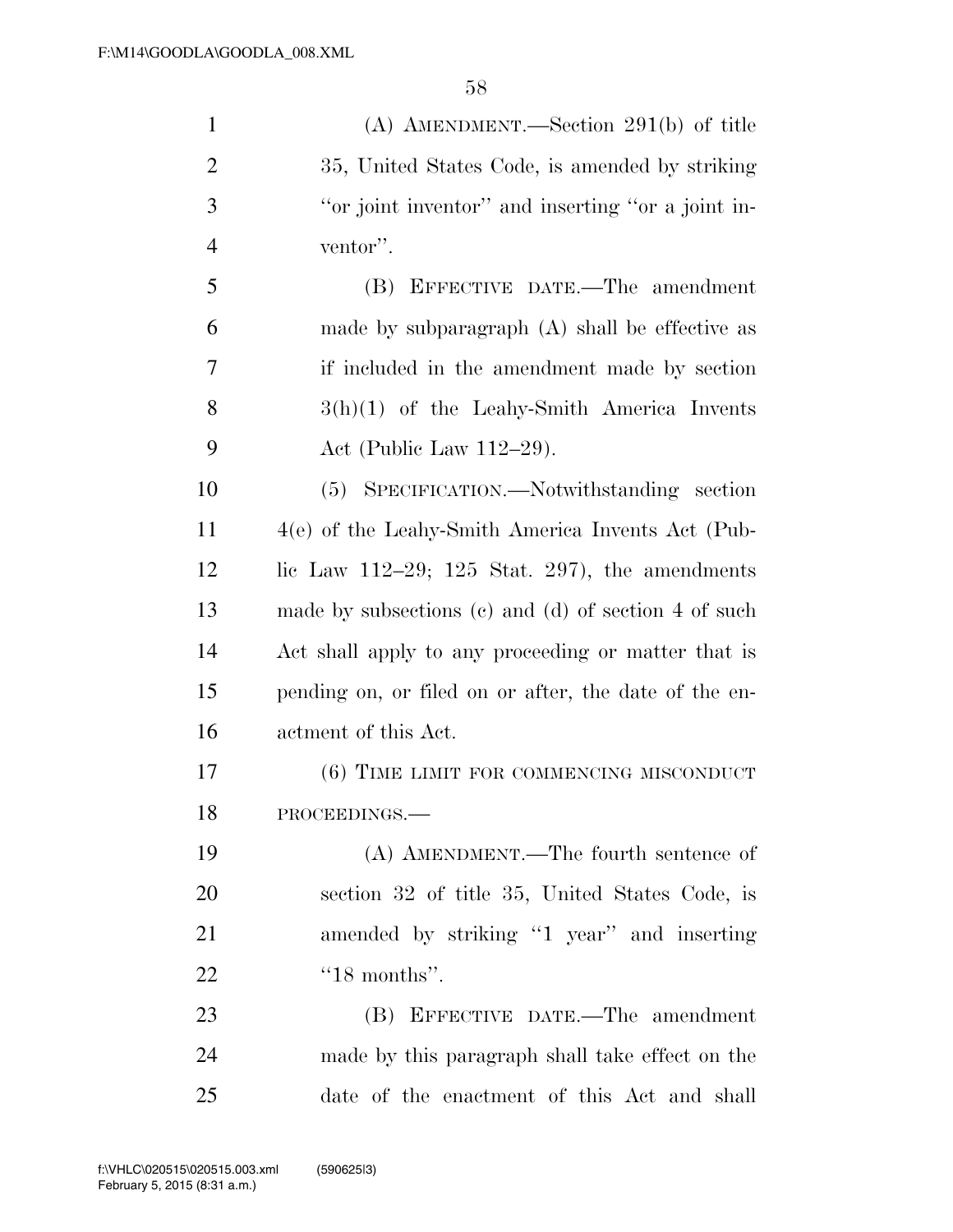| $\mathbf{1}$   | apply to any action in which the Office files a    |
|----------------|----------------------------------------------------|
| $\overline{2}$ | complaint on or after such date of enactment.      |
| 3              | (7) PATENT OWNER RESPONSE.                         |
| $\overline{4}$ | (A) CONDUCT OF INTER PARTES<br>$RE-$               |
| 5              | VIEW.—Paragraph $(8)$ of section $316(a)$ of title |
| 6              | 35, United States Code, is amended by striking     |
| 7              | "the petition under section 313" and inserting     |
| 8              | "the petition under section 311".                  |
| 9              | (B) CONDUCT OF POST-GRANT REVIEW.—                 |
| 10             | Paragraph $(8)$ of section $326(a)$ of title 35,   |
| 11             | United States Code, is amended by striking         |
| 12             | "the petition under section 323" and inserting     |
| 13             | "the petition under section 321".                  |
| 14             | (C) EFFECTIVE DATE.—The amendments                 |
| 15             | made by this paragraph shall take effect on the    |
| 16             | date of the enactment of this Act.                 |
| 17             | (8) INTERNATIONAL APPLICATIONS.—                   |
| 18             | $(A)$ AMENDMENTS.—Section 202(b) of the            |
| 19             | Patent Law Treaties Implementation Act of          |
| 20             | 2012 (Public Law 112–211; 126 Stat. 1536) is       |
| 21             | amended—                                           |
| 22             | (i) by striking paragraph $(7)$ ; and              |
| 23             | (ii) by redesignating paragraphs (8)               |
| 24             | and $(9)$ as paragraphs $(7)$ and $(8)$ , respec-  |
| 25             | tively.                                            |